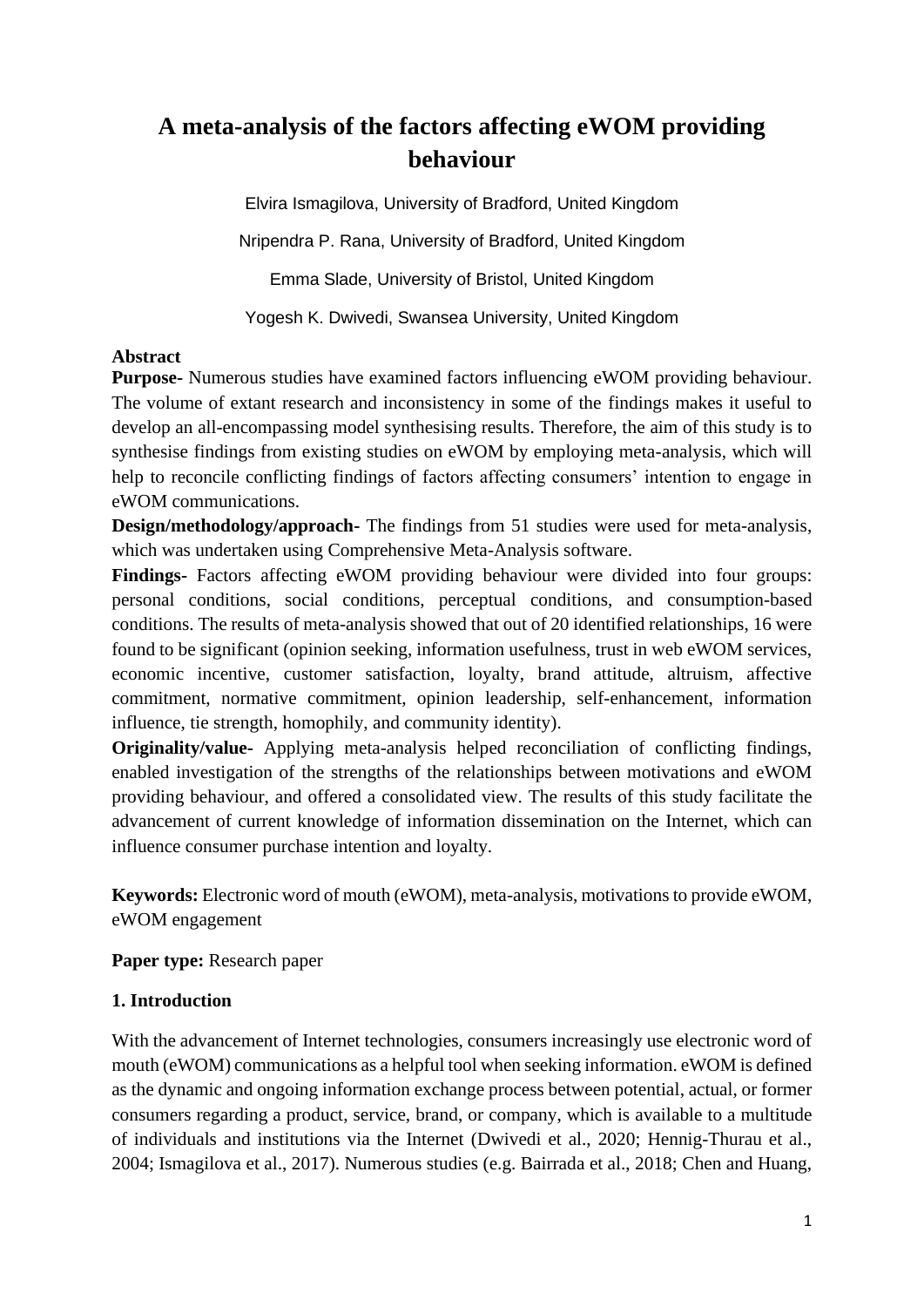2013; Chiu et al., 2014; Japutra et al., 2018; Reimer and Benkenstein, 2016; Singh and Söderlund, 2020; Thakur, 2019; Wolny and Mueller, 2013; Wu and Wang, 2017; Wu et al., 2016) have examined factors influencing individuals to provide eWOM communications. Investigating consumers' motivations to provide eWOM helps researchers and practitioners to understand and encourage or discourage information assimilation on the Internet, which can influence consumers' purchase intentions, loyalty, and commitment (Dessart et al., 2019; Yan et al., 2018). However, insights from eWOM research on the topic of engagement in eWOM, particularly eWOM providing behaviour, have not always been cumulative, and some studies have reported conflicting results about the effect of factors, such as incentives (Hennig-Thurau et al., 2004; Yoo et al., 2013), opinion seeking (Magalhaes and Musallam, 2014; Nagy et al., 2017), involvement (Alhidari et al., 2015; Sohn, 2009), brand attitude (Rialti et al., 2017; Yeh and Choi, 2011), altruism (Horng, 2016; Reimer and Benkenstein, 2016), customer satisfaction (Luarn et al., 2015; Son et al., 2012), and self-enhancement (Magalhaes and Musallam, 2014; Tong et al., 2013) to name a few, on eWOM providing behaviour. Therefore, the aim of this study is to synthesise findings from existing studies on eWOM providing behaviour by employing meta-analysis to answer the research question: *What factors are related to eWOM providing behaviour?*

Engagement in eWOM communications is one of the popular areas in eWOM research (Chen et al., 2018; Naumann et al., 2020; Palmeira et al., 2020; Reimer and Benkenstein, 2016). Engagement is defined as "a customer's personal connection to a brand as manifested in cognitive, affective, and behavioural responses outside of the purchase situation" (So et al., 2014, p.310). eWOM engagement behaviours include eWOM seeking and eWOM providing (Ismagilova et al., 2017). Alwash et al. (2019) distinguish two levels of eWOM providing behaviour: shallow and deep. The shallow level involves consumers performing an action of low cognitive effort and takes place within a short duration. Examples of shallow eWOM providing behaviours include "liking" and sharing existing content (Alwash et al., 2019; Ananda et al., 2019), which are quickly undertaken with minimal effort. On the other hand, the deep level involves higher cognitive effort and takes a longer duration. Examples of deep eWOM providing behaviours include creating or producing content, such as reviews, and commenting on others' eWOM communications (Alwash et al., 2019; Ananda et al., 2019). This research focuses on eWOM providing behaviour at both levels.

Researchers have suggested that it is important to examine the common factors of eWOM providing behaviour across various product categories (Amed et al., 2019). The volume of extant research and inconsistency in some of the findings makes it useful to develop an allencompassing model synthesising results relevant to this topic. Despite significant insight provided by previous research on eWOM communications (Floyd et al., 2014; Hong et al., 2017), a consensus regarding the factors affecting eWOM providing behaviour is yet to emerge (Amed et al., 2019), indicating the need for a systematic integration of this body of work, which will help to advance the knowledge of online information dissemination.

It is common to have mixed research results in social and behavioural studies (Hong et al., 2017). To find a common truth behind conceptually similar studies, researchers apply meta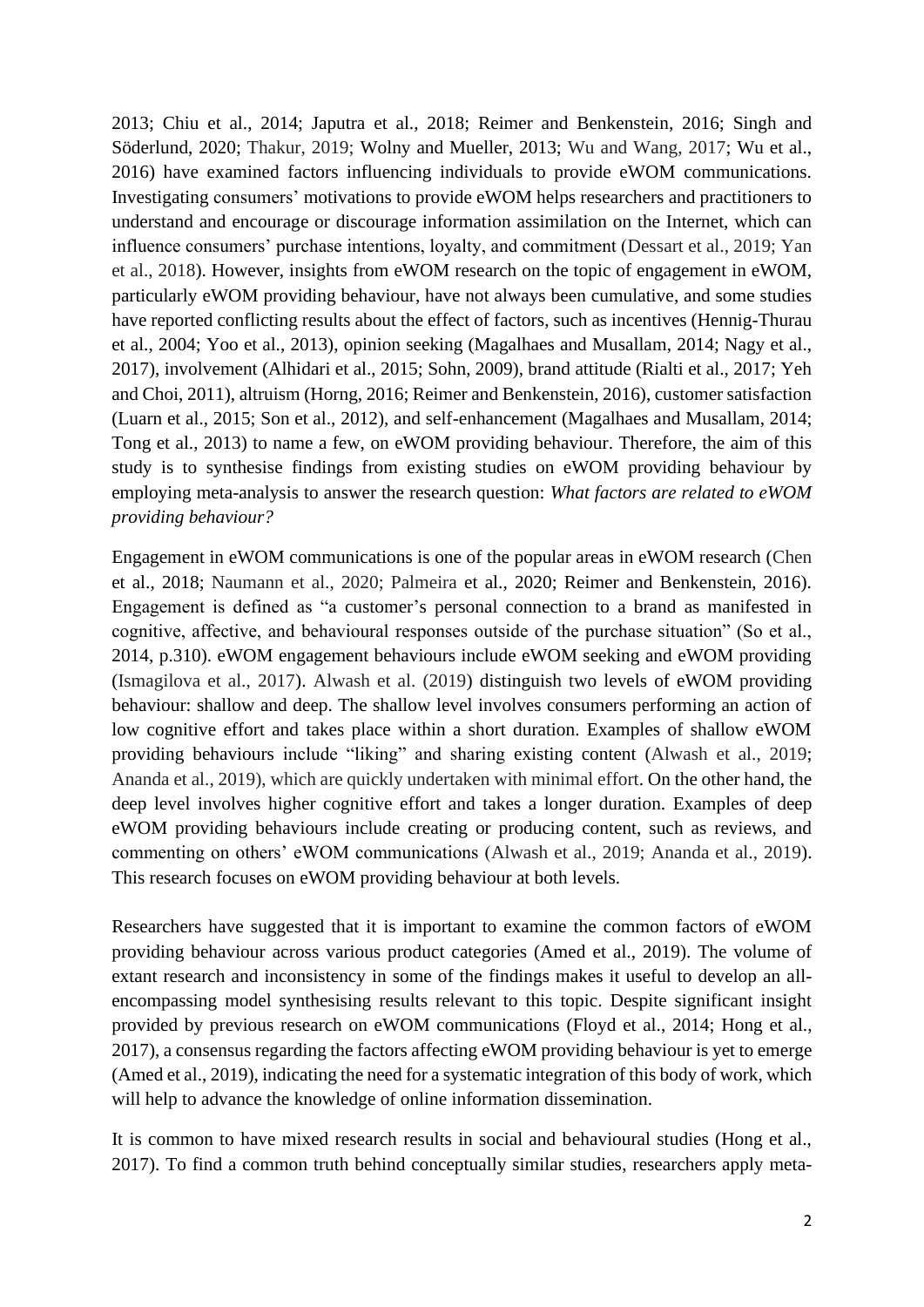analysis. Meta-analysis is an important and powerful tool as some of the studies lack sufficient power to achieve statistically significant results (Geyskens et al., 2009; King and He, 2006; Pan et al., 2012). By combining findings from numerous independent studies on the same relationship into a single estimate, meta-analysis helps researchers to make more accurate conclusions in comparison with the ones presented in any primary study (Geyskens et al., 2009; Schmidt and Hunter, 2014).

Meta-analysis has been used in previous eWOM research (Table 1). Most of the meta-analysis studies on eWOM focused on eWOM persuasiveness and the impact of eWOM on sales/intention to buy. Previous meta-analysis studies (e.g. Babić Rosario et al., 2016; Ismagilova et al., 2019) provided clarity on the conflicting results of various factors in eWOM research and proposed valuable guidance on variable selections for future studies. For example, using 96 studies Babić Rosario et al. (2016) examined the effect of eWOM characteristics, volume, and valence on sales, finding that eWOM volume has a stronger impact on sales in comparison with eWOM valence. Another study by Ismagilova et al. (2019) investigated the effect of eWOM communication on consumer intention to buy. Previous studies in the eWOM field (e.g. Frasquet et al., 2015; Teng et al., 2017) had mixed findings regarding the effect of factors such as eWOM usefulness, valence, and volume on consumer behaviour. Utilising findings from 59 studies, Ismagilova et al. (2019) found that eWOM usefulness, valence, and volume have a significant impact on consumer buying intention. It was proposed that results of the meta-analysis could be used as a guideline for future empirical research.

While the previous studies discussed above are valuable, they do not explain why consumers engage in eWOM providing behaviour. This study will maximise the benefits of the existing research on eWOM and produce accumulated knowledge by assessing the empirical evidence across multiple studies on eWOM providing behaviour (Grewal et al., 2018). Similar to previous eWOM meta-analysis research (Babić Rosario et al., 2016; Floyd et al., 2014; Ismagilova et al., 2020; You et al., 2015), this study will reconcile conflicting results, which will advance eWOM research. The study will set the agenda for future research directions on factors related to eWOM providing behaviour. Based on this study, scholars will be able to deduce the variables to be selected for analysing consumers' eWOM providing behaviour. The findings will help to understand and predict information exchange behaviour on the Internet (Han, 2008), which in turn can help influence purchase decision and sales volume (Hennig-Thurau and Walsh, 2003).

| <b>Study</b>   | Aim of the study                            | Number of<br>studies used for<br>meta-analysis | <b>Techniques/Software</b><br>used for meta-<br>analysis |
|----------------|---------------------------------------------|------------------------------------------------|----------------------------------------------------------|
| Floyd et al.   | Investigate how valence and volume          | 26                                             | Elasticities                                             |
| (2014)         | influence the elasticity of retailer sales. |                                                |                                                          |
| You et al.     | Investigate the direct effect of eWOM       | 51                                             | Elasticities                                             |
| (2015)         | on sales.                                   |                                                |                                                          |
| Babić          | Investigate the influence of platform       | 96                                             | Correlation                                              |
| Rosario et al. | characteristics, product characteristics,   |                                                | coefficients                                             |
| (2016)         |                                             |                                                |                                                          |

**Table 1.** Summary of previous meta-analysis studies on eWOM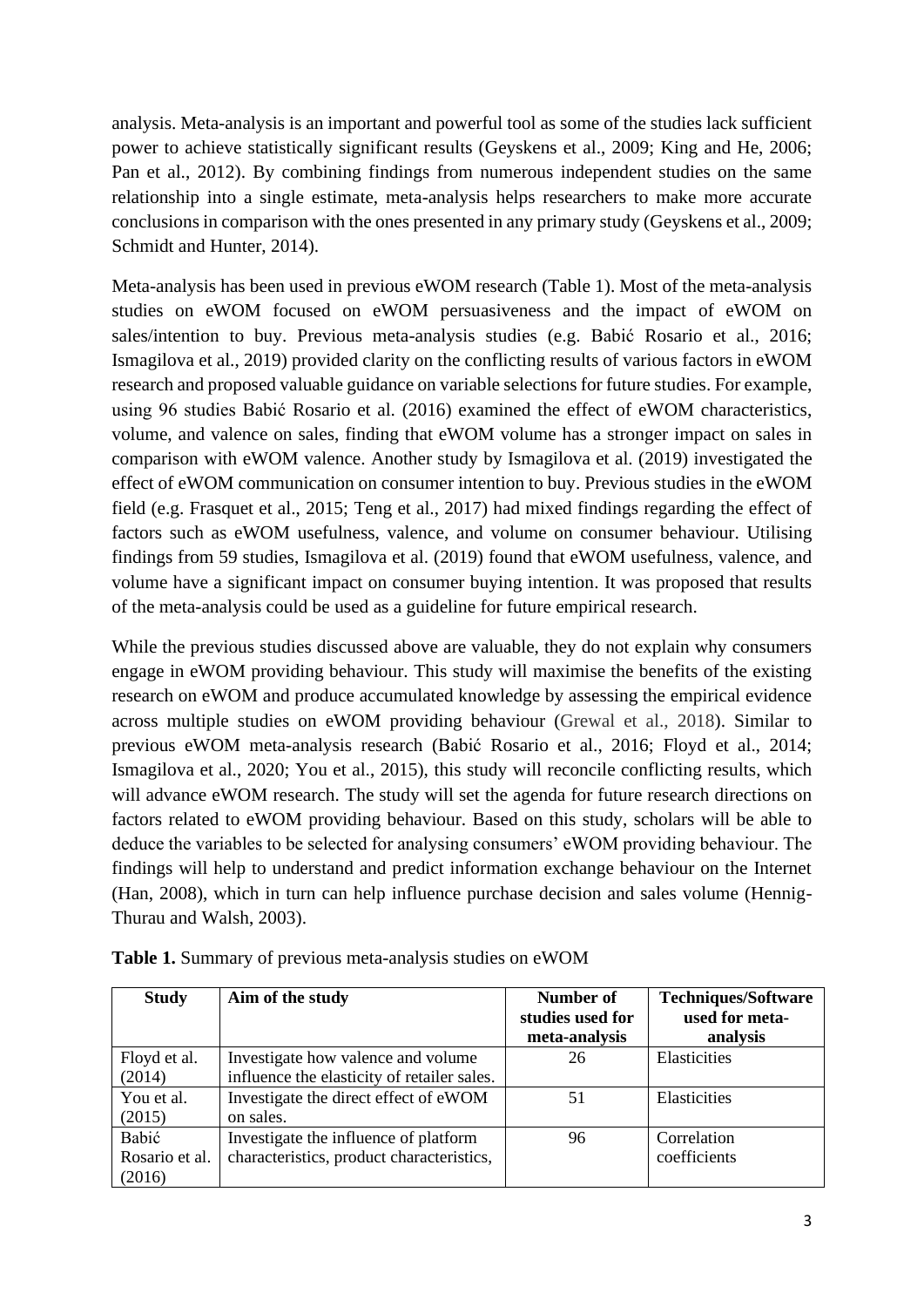|                             | and eWOM metrics on the relationship<br>between eWOM and sales.                              |    |                                                                           |
|-----------------------------|----------------------------------------------------------------------------------------------|----|---------------------------------------------------------------------------|
| Hong et al.<br>(2017)       | Investigate factors affecting<br>helpfulness of online reviews.                              | 42 | Correlation<br>coefficients,<br>Comprehensive Meta-<br>Analysis (CMA) 2.0 |
| Ismagilova<br>et al. (2019) | Investigate factors affecting intention<br>to buy.                                           | 69 | Correlation<br>coefficients,<br>Comprehensive Meta-<br>Analysis (CMA) 2.0 |
| Ismagilova<br>et al. (2020) | Investigate the effect of characteristics<br>of source credibility on consumer<br>behaviour. | 20 | Correlation<br>coefficients,<br>Comprehensive Meta-<br>Analysis (CMA) 2.0 |

The rest of the paper is structured as follows. Section 2 presents the framework and hypotheses development, followed by section 3 which describes the research methodology used for this study. Then, section 4 presents the findings from meta-analysis. The findings are discussed in section 5, outlining theoretical contributions of the research, as well as limitations and future research directions.

# **2. Framework and hypotheses**

A number of studies have investigated the factors affecting eWOM providing behaviour. It has been argued that the literature on factors affecting eWOM providing behaviour is fragmented and discrete (Hennig-Thurau et al., 2004; Teng et al., 2016). Research has focused on various contexts, such as virtual communities (Chi-Hsing, 2014), online opinion platforms (Jin et al., 2010), and social networking sites (SNS) (Alhidari et al., 2015), as well as different products/services, such as laptops (Lii and Lee, 2012), fashion products (Saleem and Ellahi, 2017), digital cameras (Sohn, 2009), hotels (Yen and Tang, 2015), and restaurants (De Meyer and Petzer, 2014). As already mentioned, results from different studies regarding antecedents of eWOM providing behaviour have been contradictory. Different approaches have been taken by eWOM researchers to identify and conceptualise factors affecting eWOM providing behaviour. Some studies use specific theories and frameworks to categorise factors (Cui et al., 2014; Okazaki, 2009; Tong et al., 2013), such as social exchange theory (Cui et al., 2014), motivational theory (e.g. Tong et al., 2013), and uses  $\&$  gratifications (U&G) theory (e.g. Plume and Slade, 2018), while others do not. As a result, studies have called for more research (Amed et al., 2019).

Previous eWOM research distinguishes various groups of consumer motivations based on the framework proposed by Palka et al. (2009), which used grounded theory to discuss individuals' motivations to disseminate information using mobile devices (Cheung et al., 2015; Luarn et al., 2015). According to this framework motivations can be classified according to five conditions: social, attitudinal (perceptual), resource-based, customer-based, and personal. These conditions were built from various constructs that can influence individuals' behaviour to disseminate information. Numerous studies adapted the framework by Palka et al. (2009) to study eWOM providing behaviour online (Cheung et al., 2015; Luarn et al., 2015). For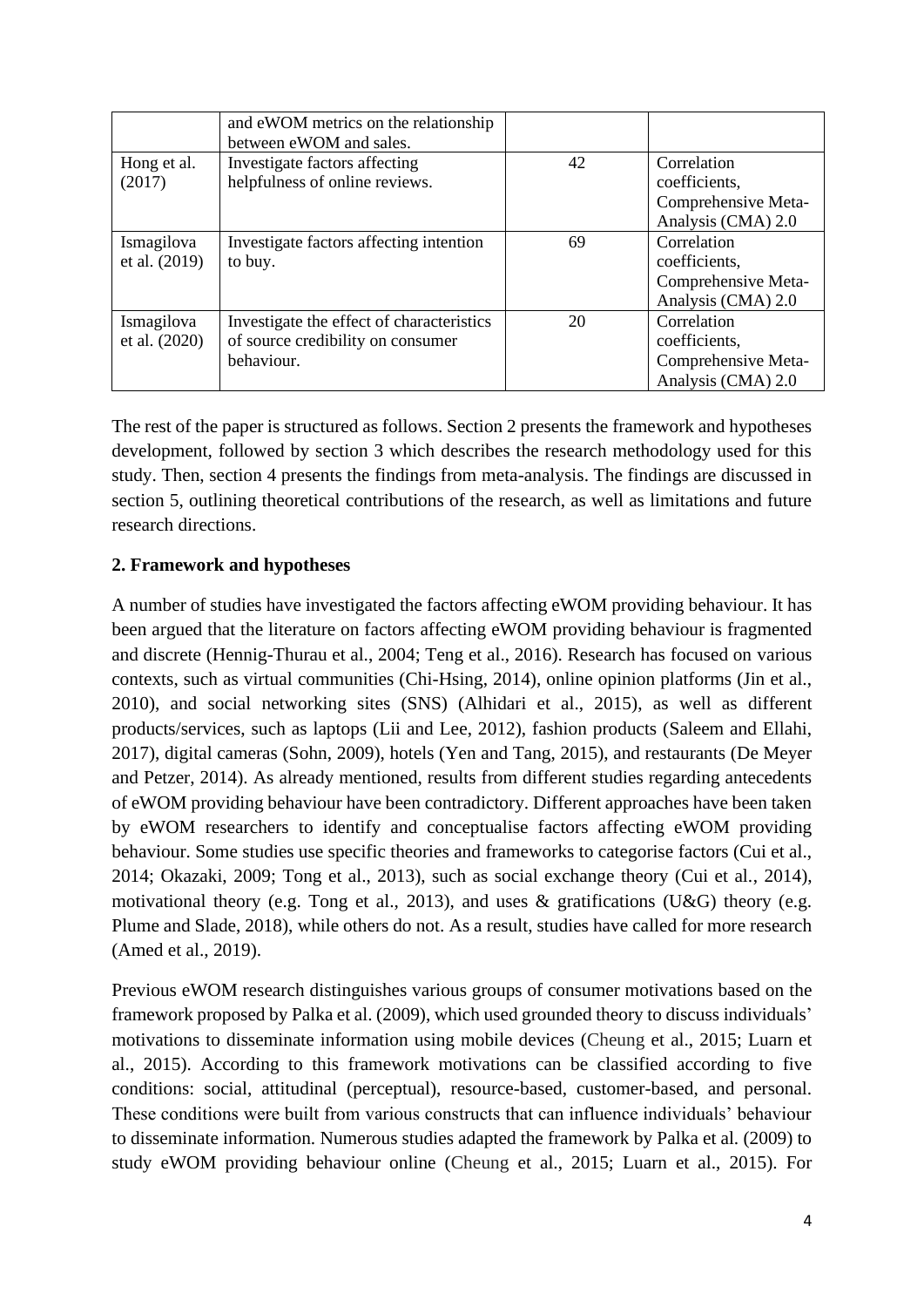example, Luarn et al. (2015) used four of the conditions - they excluded resource-based motivations as they argued that the costs of disseminating information via the Internet are difficult to perceive, unlike costs associated with information dissemination through mediums such as mobile SMS.

Given the range of studies that have researched factors affecting eWOM providing behaviour from different viewpoints as well as theoretical underpinnings (e.g. Cui et al., 2014; Henning-Thurau et al., 2004; Jin et al., 2010; Okazaki, 2009; Tong et al., 2013), the use of one single background theory to inform the current study is problematic. Therefore, it is useful to consider all factors from a higher vantage point. To help in this endeavour, the classification framework provided by Palka et al. (2009), based on grounded theory, offers a broad framework to consider all the factors identified holistically. Based on the groupings of factors in other eWOM studies (Luarn et al., 2015; Palka et al., 2009), factors affecting eWOM providing behaviour were divided into four groups: personal conditions, social conditions, perceptual conditions, and consumption-based conditions.

Table 2 presents a description of the 20 factors, including a definition, different labels used for the same construct by different studies in the sample, and examples of some representative studies, specifying whether they found the effect of the construct on eWOM providing behaviour to be significant or not.

| Category                 | <b>Construct</b>                 | <b>Definition</b>                                                                                                                                            | <b>References</b>                                                                                            |
|--------------------------|----------------------------------|--------------------------------------------------------------------------------------------------------------------------------------------------------------|--------------------------------------------------------------------------------------------------------------|
| Perceptual<br>conditions | Opinion<br>seeking               | Behaviour focused on looking<br>for eWOM communications.<br>Variables included: opinion                                                                      | Significant: Hennig-Thurau et<br>al. (2004); Huang et al. (2013);<br>Kucukemiroglu and Kara                  |
|                          |                                  | seeking, obtain information,<br>advice seeking.                                                                                                              | (2015); Nagy et al. (2017); Sun<br>et al. (2006).                                                            |
|                          |                                  |                                                                                                                                                              | Non-significant: Magalhaes<br>and Musallam (2014).                                                           |
|                          | Information<br>usefulness        | The degree to which the<br>information assists consumers<br>in making their purchase<br>decisions.<br>Variables included:<br>information usefulness,         | <b>Significant:</b> Bobkowski (2015);<br>Frasquet et al. (2015); Huang et<br>al. (2013).                     |
|                          | Perceived<br>risk                | helpfulness, diagnosticity.<br>The uncertainty a consumer<br>has in making a purchase<br>decision.<br>Variables included: perceived<br>risk, risk reduction. | <b>Significant:</b> Song and Sun<br>(2011); Tirunillai and Tellis<br>(2012); Zhang and Lv (2010).            |
|                          | Trust in web<br>eWOM<br>services | The subjective belief that a<br>party will fulfil their<br>obligations.<br>Variables included: trust in<br>web eWOM services,<br>perceived security.         | <b>Significant:</b> Filieri et al. (2015);<br>Frasquet et al. (2015); Horng<br>(2016); Nusair et al. (2017). |

**Table 2.** Factors affecting eWOM providing behavior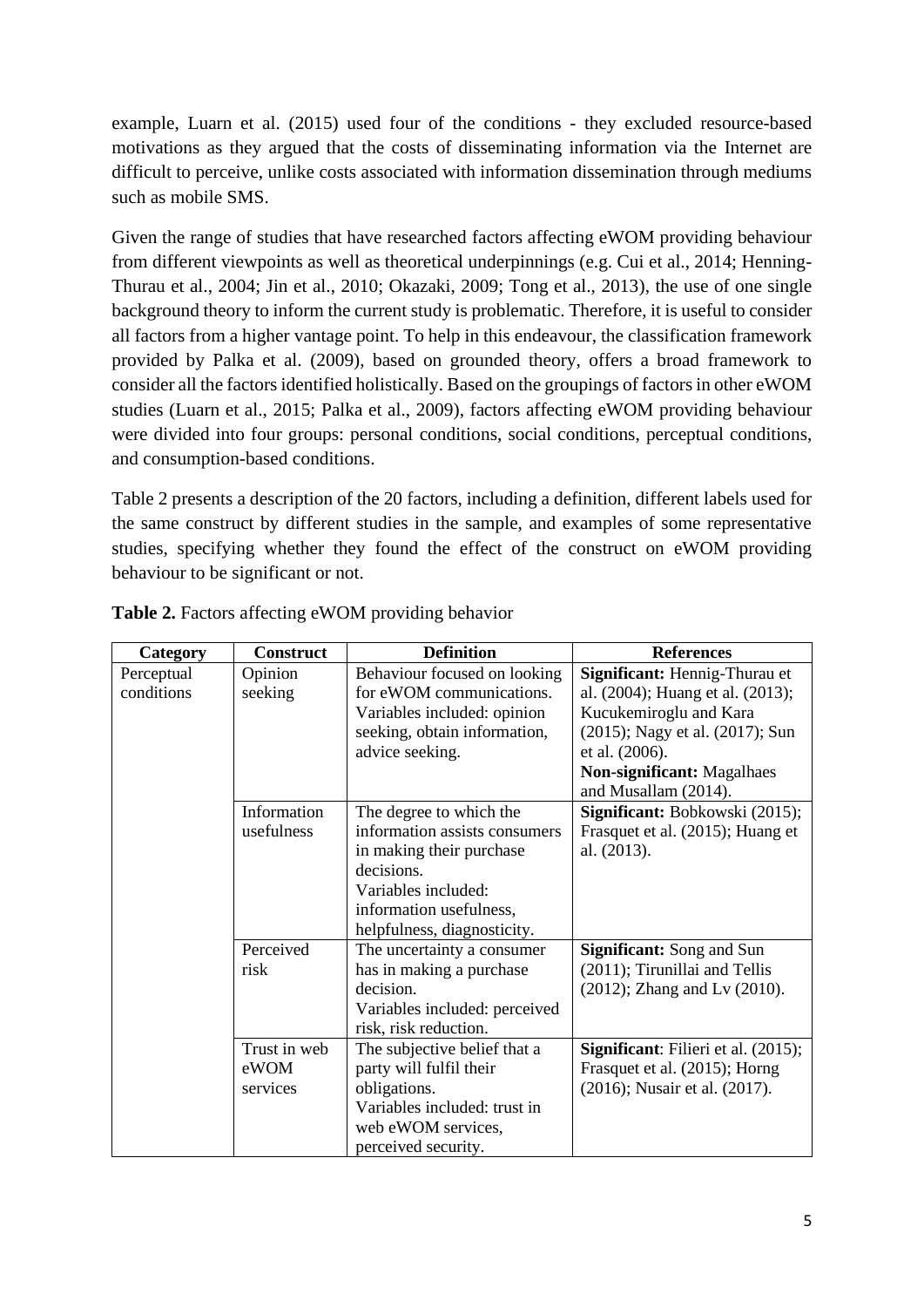|                                     | Economic<br>incentive    | Acquiring economic benefits<br>(e.g. money, web coupons,<br>free delivery).<br>Variables included: economic<br>incentive, remuneration,<br>extrinsic reward, open market<br>reward.                                                                                                       | Significant: Hansen and Lee<br>(2013); Hennig-Thurau et al.<br>(2004); Horng (2016); Lee et al.<br>(2013); Luarn et al. (2015); Son<br>et al. (2012); Yoo et al. (2013).<br>Non-significant: Cui et al.<br>(2014); Reimer and Benkenstein<br>(2016); Shen et al. (2011); Yen<br>and Tang, (2015); Tong et al.<br>(2013). |
|-------------------------------------|--------------------------|-------------------------------------------------------------------------------------------------------------------------------------------------------------------------------------------------------------------------------------------------------------------------------------------|--------------------------------------------------------------------------------------------------------------------------------------------------------------------------------------------------------------------------------------------------------------------------------------------------------------------------|
| Consumption-<br>based<br>conditions | Involvement              | The degree of psychological<br>identification and emotional<br>ties the receiver has with the<br>product/service.<br>Variables included:<br>involvement level,<br>involvement.                                                                                                            | Significant: Alhidari et al.<br>(2015); Cui et al. (2014); De<br>Meyer and Petzer (2014);<br>Saleem and Ellahi (2017); Song<br>and Sun (2011); Sotiriadis and<br>van Zyl (2013); Wolny and<br>Mueller (2013).<br>Non-significant: Sohn (2009).                                                                           |
|                                     | Customer<br>satisfaction | A condition that happens as a<br>result of a pleasant<br>consumption fulfilment.<br>Variables included: customer<br>satisfaction, successful<br>experience, open market<br>satisfaction, satisfaction with<br>service recovery.                                                           | Significant: Lii and Lee (2012);<br>Luarn et al. (2015); Moliner-<br>Velázquez et al. (2015); Shen et<br>al. (2011); Ziegele and Weber<br>(2015).<br>Non-significant: Horng (2016);<br>Lee et al. $(2013)$ ; Son et al.<br>(2012).                                                                                       |
|                                     | Loyalty                  | Overall attachment with a<br>favourable attitude manifested<br>by repeated purchasing.<br>Variables included: open<br>market loyalty, customer<br>loyalty.                                                                                                                                | <b>Significant: Gumus and Bal</b><br>(2016); Lee et al. (2013); Son et<br>al. (2012).                                                                                                                                                                                                                                    |
|                                     | <b>Brand</b><br>attitude | Favourable attitude toward<br>the brand.                                                                                                                                                                                                                                                  | Significant: Rialti et al. (2017).<br>Non-significant: Yeh and Choi<br>(2011).                                                                                                                                                                                                                                           |
| Personal<br>conditions              | Altruism                 | The aim of increasing welfare<br>of one or more person(s) other<br>than oneself.<br>Variables included: altruism,<br>altruistic motive, affection,<br>outcome expectations (care<br>about others), enjoyment in<br>helping other consumers,<br>satisfaction in helping other<br>customers | Significant: Cheung and Lee<br>(2012); Cui et al (2014); Kim<br>(2017); Luarn et al. (2015);<br>Okazaki (2009); Reimer and<br>Benkenstein (2016); Tong et al.<br>(2013); Yang (2013); Zhang<br>and Lv (2010).<br>Non-significant: Horng (2016);<br>Morrongiello et al. (2017); Yen<br>and Tang (2015).                   |
|                                     | Affective<br>commitment  | <b>Emotional commitment</b><br>derived from emotional<br>attachment to, identification<br>with, and involvement in an<br>entity.                                                                                                                                                          | Significant: Jin et al. (2010); Li<br>et al. (2016).                                                                                                                                                                                                                                                                     |
|                                     | Normative<br>commitment  | Motivated by the actor's<br>moral obligation that they<br>must fulfil.                                                                                                                                                                                                                    | Significant: Jin et al. (2010); Li<br>et al. (2016).                                                                                                                                                                                                                                                                     |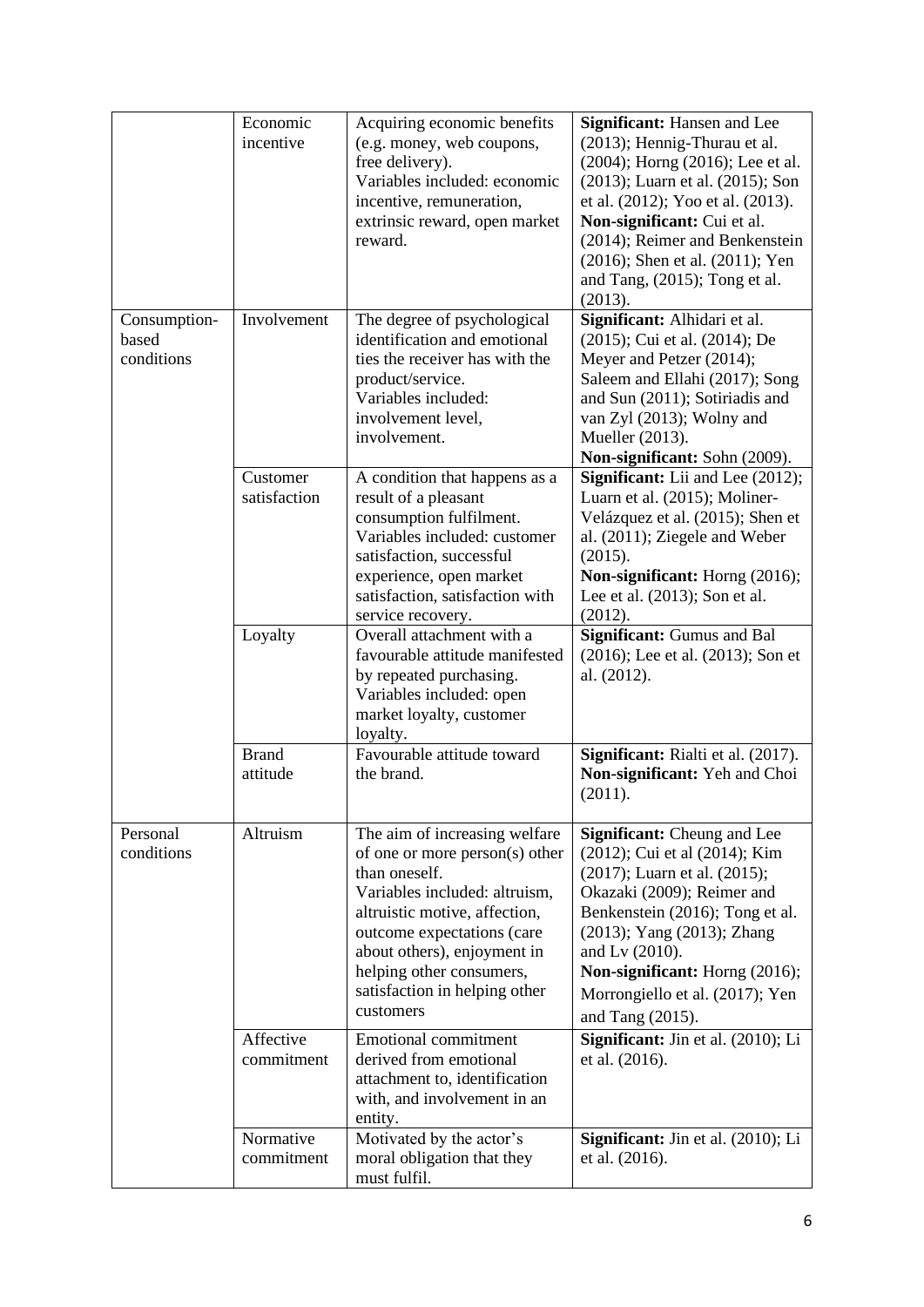|                      | Opinion<br>leadership    | A domain-independent, trait-<br>like set of personality<br>characteristics that are stable<br>over time and across<br>respondent groups. Opinion<br>leaders shape public opinion<br>by selectively conveying<br>mass media messages to their<br>social networks. | Significant: Bobkowski (2015);<br>Kucukemiroglu and Kara<br>(2015); Sun et al. (2006).                                                                                                                                                                                                                                                                                  |
|----------------------|--------------------------|------------------------------------------------------------------------------------------------------------------------------------------------------------------------------------------------------------------------------------------------------------------|-------------------------------------------------------------------------------------------------------------------------------------------------------------------------------------------------------------------------------------------------------------------------------------------------------------------------------------------------------------------------|
|                      | Self-<br>enhancement     | Presenting themselves<br>positively, sharing<br>information to look good.<br>Variables included:<br>extraversion, positive self-<br>enhancement, image outcome<br>expectations, self-<br>presentation, self-<br>improvement, self-expression.                    | <b>Significant:</b> Cheung and Lee<br>(2012); Christodoulides et al.,<br>2012; Cui et al (2014); Hennig-<br>Thurau et al. (2004); Horng<br>(2016); Kim (2017); Lee et al.<br>(2013); Maceli et al. (2015);<br><b>Magalhaes and Musallam</b><br>(2014); Okazaki (2009); Son et<br>al. (2012); Tong et al. (2013);<br>Wu et al. (2016).<br>Non-significant: Horng (2016). |
| Social<br>conditions | Influence of<br>others   | Influence of the behaviours,<br>beliefs and practices of other<br>users.<br>Variables included: norms,<br>normative influence,<br>influence of others, normative<br>pressure, subjective norms.                                                                  | Significant: Chu and Kim<br>$(2011)$ ; Hansen and Lee $(2013)$ ;<br>Shan and King (2015).<br>Non-significant: Choi and<br>Scott (2013); Magalhaes and<br>Musallam (2014).                                                                                                                                                                                               |
|                      | Information<br>influence | Capacity to accept<br>information from another<br>knowledgeable person to<br>select a product or brand.<br>Variables included:<br>information influence, power.                                                                                                  | <b>Significant:</b> Wu et al. (2016).<br>Non-Significant: Chu and Kim<br>(2011); Saleem and Ellahi<br>(2017).                                                                                                                                                                                                                                                           |
|                      | Tie strength             | The depth of a relationship<br>between information source<br>and information seeker.<br>Variables included: tie<br>strength, social interaction tie,<br>perceived social relationships.                                                                          | <b>Significant:</b> Luarn et al. (2015);<br>Men and Muralidharan (2017);<br>Niu et al. (2010); Wolny and<br>Mueller (2013).<br>Non-significant: Chu and Kim<br>(2011); Hansen and Lee (2013).                                                                                                                                                                           |
|                      | Homophily                | The degree to which two or<br>more individuals who interact<br>are similar in certain<br>attributes (e.g. beliefs,<br>education, social status).<br>Variables included:<br>homophily, rapport.                                                                   | Significant: Saleem and Ellahi<br>(2017).<br>Non-significant: Chu and Kim<br>(2011); Hansen and Lee (2013).                                                                                                                                                                                                                                                             |
|                      | Reciprocity              | Benefit for individuals to<br>engage in social exchange; a<br>person who offers help to<br>others expecting returns in the<br>future.                                                                                                                            | Significant: Cheung and Lee<br>$(2012)$ ; Horng $(2016)$ .<br>Non-significant: Horng (2016).                                                                                                                                                                                                                                                                            |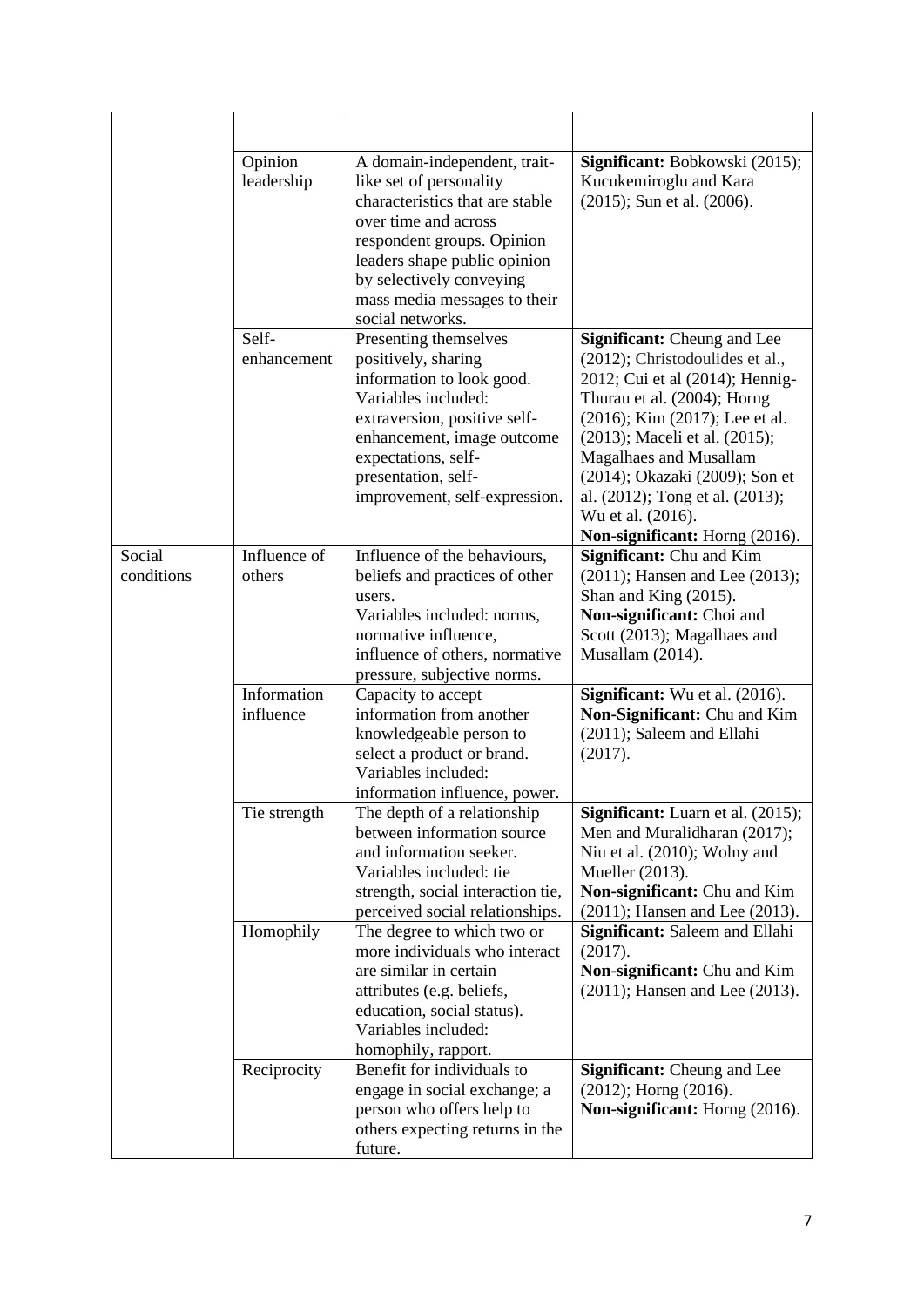| Community | Sense of belonging to the   | <b>Significant:</b> Chi-Hsing $(2014)$ ; |
|-----------|-----------------------------|------------------------------------------|
| identity  | virtual (online) community. | Yoo et al. (2013).                       |
|           | Variables included:         | Non-significant: Horng (2016).           |
|           | community identification,   |                                          |
|           | social identification.      |                                          |

*Note*: Some of the studies presented in the table have more than one data set

### **2.1 Perceptual conditions**

Perceptual conditions are indicators of the subjectivity or objectivity of various perception attributes (Palka et al., 2009). The perceptual process is influenced by an individual's level of involvement, which has an impact on the information that they focus on and provide. The perceptual condition in this study included five categories: opinion seeking, information usefulness, perceived risk, trust in web eWOM services, and economic incentives.

*Opinion seeking.* Opinion seeking is defined as a behaviour focused on looking for eWOM communications (Hennig-Thurau et al., 2004). By providing eWOM, individuals can offer or solicit an opinion regarding how to solve a problem and they can obtain more specific and useful feedback (Magalhaes and Musallam, 2014). Some researchers suggest that many people who share information online also seek information online because of their desire for more knowledge (Sun et al., 2006). It is suggested that, because of the potential to acquire a large amount of information, people who seek information will engage in providing eWOM. Some studies (e.g. Kucukemiroglu and Kara, 2015; Nagy et al., 2017; Sun et al., 2006) investigated the link between opinion seeking and opinion providing. For instance, by conducting surveys with 1,000 consumers from Hungary, Nagy et al. (2017) found that online opinion seeking has a positive effect on providing opinions online. Thus, the following hypothesis can be formulated:

# *H1: Opinion seeking is positively related to eWOM providing behaviour.*

*Information usefulness.* Information usefulness or helpfulness refers to the degree to which the information assists consumers in making their purchase decision (Davis, 1989). Previous studies (e.g. Bobkowski, 2015; Huang et al., 2013) found that perceived information usefulness can significantly affect consumer behaviour. Using information utility theory, Bobkowski (2015) found that perceived information usefulness has a significant positive impact on newssharing intention. Another study by Huang et al. (2013) found that perceived message usefulness is positively related to information sharing behaviour of Chinese consumers. By sharing information that is perceived as useful, individuals can contribute to the online environment. Thus, based on the above discussion the following is hypothesised:

### *H2: Information usefulness is positively related to eWOM providing behaviour.*

*Perceived risk*. Perceived risk refers to the uncertainty a consumer has in making a purchase decision (Zhang and Lv, 2010). Previous research argues that if consumers can perceive a risk of consumption, they are more likely to search for information and spread it through the Internet (Zhang and Lv, 2010). A number of studies (Song and Sun, 2011; Tirunillai and Tellis, 2012; Zhang and Lv, 2010) investigated the link between perceived risk and eWOM related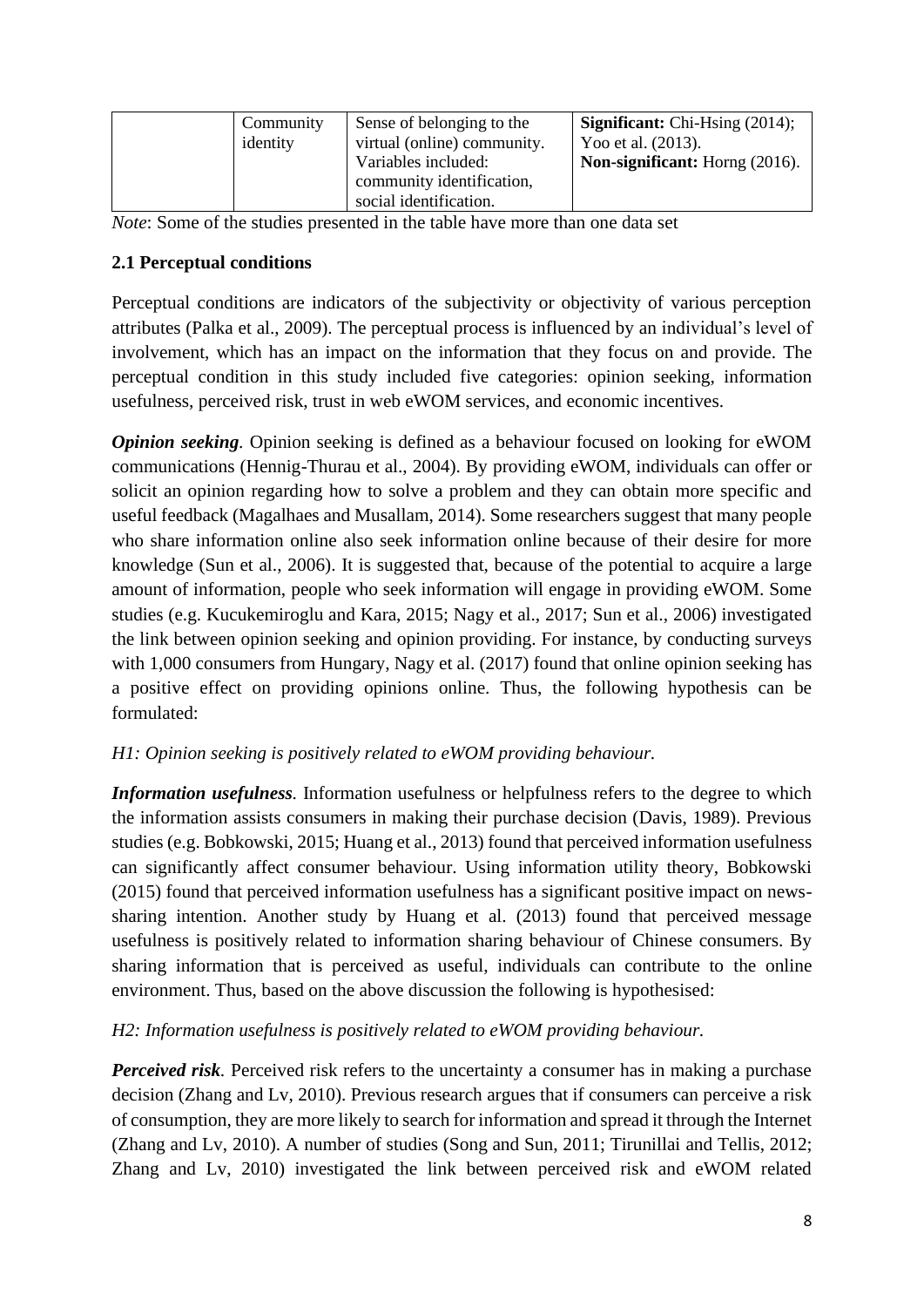behaviour. For example, Zhang and Lv (2010) found that perceived risk has a positive correlation with eWOM providing behavior and has a significant impact on it. Thus, based on the above discussion, the following hypothesis is proposed:

### *H3: Perceived risk is positively related to eWOM providing behaviour.*

*Trust in web eWOM services.* Trust in web services refers to the subjective belief that a party will fulfil their obligations (Filieri et al., 2015; Frasquet et al., 2015). Researchers argue that if consumers trust consumer-generated media they will be more willing to talk to other people about the website and experience they had while using it. The more individuals are confident about the trustworthiness of a consumer-generated media website the more likely they will tell others about it, as the perceived risk of deception from this source of advice is low (Filieri et al., 2015). A number of studies (e.g. Filieri et al., 2015; Frasquet et al., 2015; Horng, 2016; Nusair et al., 2017) investigated the relationship between trust in web eWOM services and eWOM engagement behaviour. For example, using 1533 respondents from UK and Spain, Frasquet et al. (2015) found that consumer trust towards consumer-generated media positively influences eWOM in the context of apparel and consumer electronics. Based on the above discussion the following is hypothesised:

# *H4: Trust in web eWOM services is positively related to eWOM providing behaviour.*

*Economic incentives.* Economic incentives are considered to be an important external motivational factor (Henning-Thurau et al., 2004). When an individual considers that the reward exceeds the costs of conducting a certain behaviour, the behaviour tends to occur more often (Son et al., 2012). Previous research suggests that using money as a reward is an important extrinsic motivational factor, which helps to improve individuals' participation level and execution level (Orlikowski, 1993). Economic incentives in this context refers to the reward of economic benefits (e.g. money, web coups, free delivery) for participating in eWOM behaviours (Cui et al., 2014; Henning-Thurau et al., 2004). A study conducted by Henning-Thurau et al. (2004) found that economic incentives are an important factor in eWOM spreading and contribute to the sharing of experiences and knowledge online among consumers. Thus, based on the previous discussion the following is hypothesised:

*H5: Economic incentive is positively related to eWOM providing behaviour.*

# **2.2 Consumption-based conditions**

Consumption-based conditions include consumption-related indicators (Chu and Kim, 2011; Luarn et al., 2015; Palka et al., 2009). Consumption-based conditions in this study included involvement, customer satisfaction, loyalty, and brand attitude.

*Involvement*. Involvement refers to the degree of psychological identification the receiver has with a product/service (Zaiehkowsky, 1985). It was found by Dichter (1966) that differences in product involvement influences motivation to spread WOM about products. If the degree of involvement is high, consumers will pay more attention to a particular product and its information. After the purchase, it is expected that consumers will have a greater emotional response and consequently a stronger desire to share information regarding this product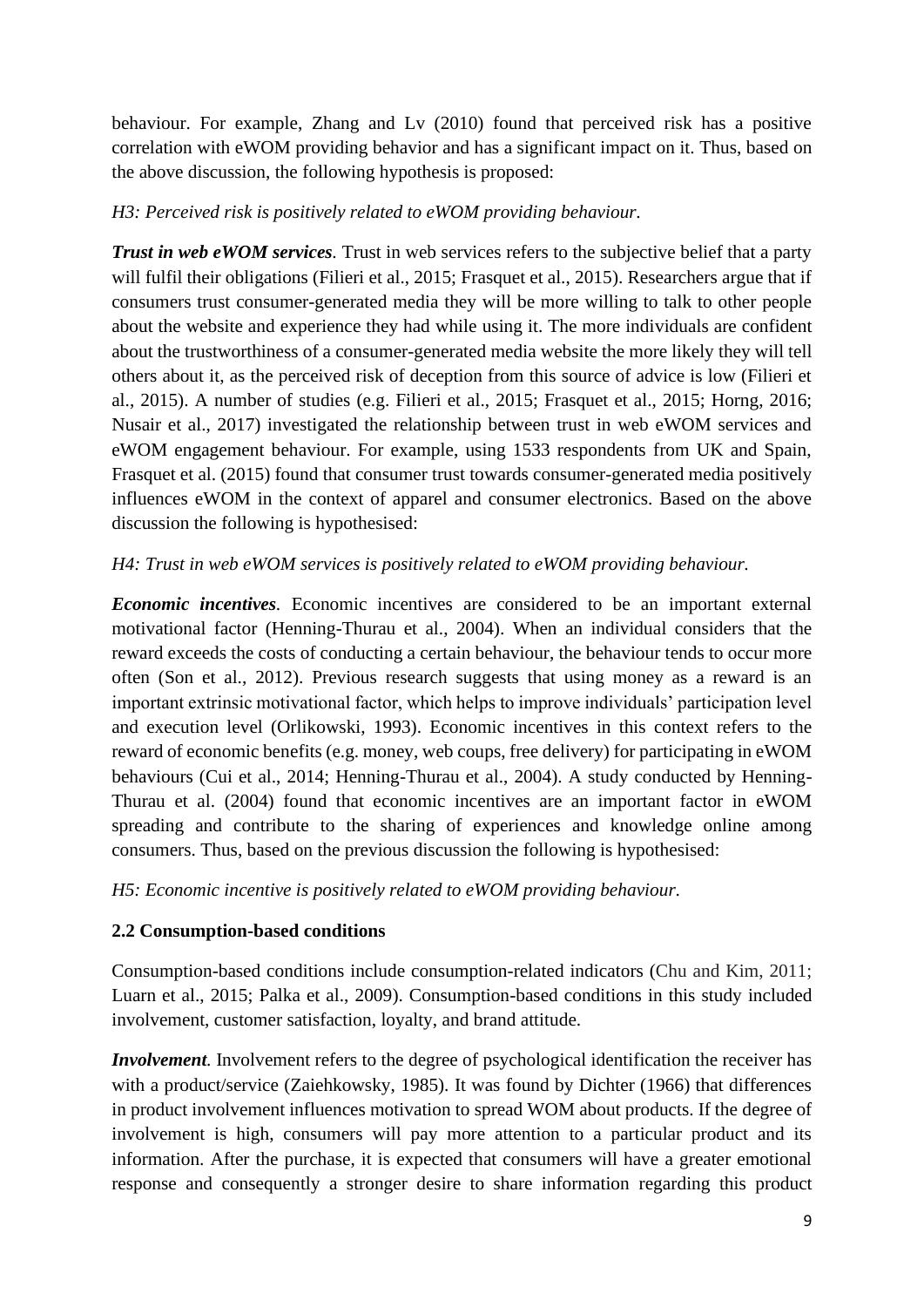(Alhidari et al., 2015; Cui et al., 2014, De Meyer and Petzer, 2014; Saleem and Ellahi, 2017). Thus, the following hypothesis is proposed:

### *H6: Involvement is positively related to eWOM providing behaviour.*

*Customer satisfaction*. Customer satisfaction is defined as a condition that happens as a result of a pleasant consumption fulfilment (Oliver, 1997). It has been found that customer satisfaction significantly affects consumer behaviour, such as attitude towards product, loyalty towards a brand, and intention to spread eWOM to name a few (Luarn et al., 2015; Moliner-Velázquez et al., 2015; Shen et al., 2011). Some studies (Luarn et al., 2015; Moliner-Velázquez et al., 2015; Shen et al., 2011) have investigated how satisfaction with service recovery affects behaviour connected to providing eWOM communications. As customers' expectations are exceeded, individuals feel a need to engage in eWOM providing behaviour to share with their positive experience. As a result, the following is hypothesised:

# *H7: Customer satisfaction is positively related to eWOM providing behaviour.*

*Loyalty.* Loyalty is defined as an overall attachment with a favourable attitude manifested by repeated purchasing (Oliver, 1999). Studies (Sichtmann, 2007; Walsh and Beatty, 2007) highlight several important consequences of loyalty, which include repeating purchase and recommendations to others (eWOM). If an individual has a psychological attachment towards a product/service/vendor/market, the individual will be willing to share their own experience with others (Son et al., 2012). Previous studies (Gumus and Bal, 2016; Lee et al., 2013; Son et al., 2012) have investigated the impact of loyalty on eWOM. For example, Son et al. (2012) investigated that open market loyalty has a positive effect on eWOM. As a result, the following hypothesis is proposed:

### *H8: Loyalty is positively related to eWOM providing behaviour.*

*Brand attitude.* Brand attitude is defined as a favourable attitude toward the brand. Previous studies have found that consumers with strong loyalty to a brand usually create and spread positive information about the brand (Dick and Basu, 1994; Gounaris and Stathakopoulos 2004). Brand communities have members who are fans of a brand and also loyal toward the brand. Thus, most of the members actively engage in positive eWOM about the brand. It is argued by some researchers that the online setting - with readily available social networks and communication tools - helps participants to share positive eWOM about a brand (Yeh and Choi (2011). Additionally, it was found that eWOM generated by brand community members is not limited to the particular brand community. Loyal individuals pass the information they acquire from their peer community members to other people who do not belong to the community (Rialti et al., 2017; Yeh and Choi, 2011). A number of studies (e.g. Rialti et al., 2017; Yeh and Choi, 2011) investigated the connection between brand attitude and eWOM related behaviour. For example, Yeh and Choi (2011) studied the online community of MINI car fans, and found that online brand community members' brand attitude is positively related to their intention to provide eWOM. Thus, the following is hypothesised:

*H9: Brand attitude is positively related to eWOM providing behaviour.*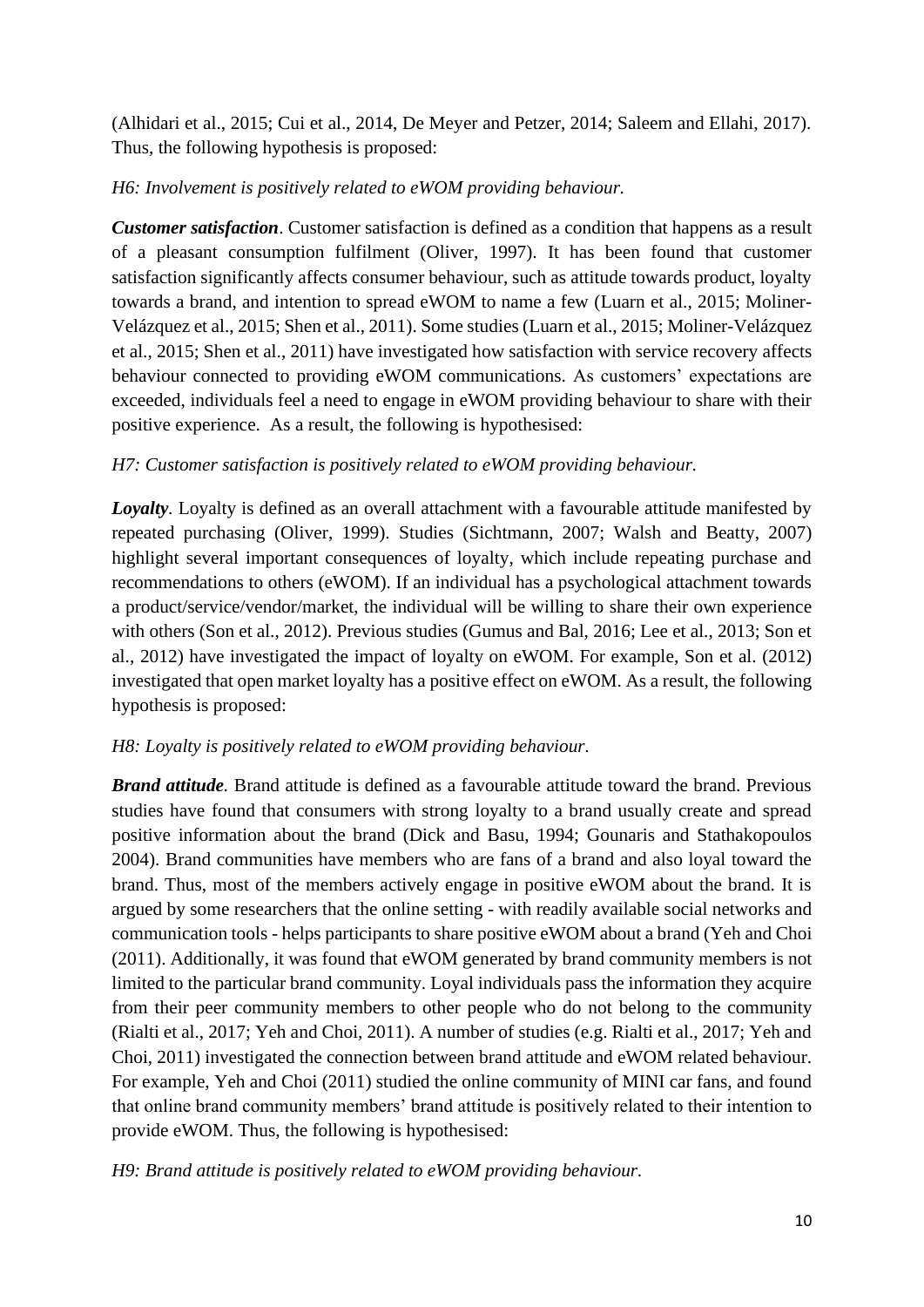### **2.3 Personal conditions**

Personal conditions refer to the determinants of personal aspects that can have an impact on consumer behaviour (Luarn et al., 2015; Palka et al., 2009). Personal conditions in this study included altruism, affective commitment, normative commitment, opinion leadership, and selfenhancement.

*Altruism.* Altruism is an important concept in social psychology and refers to the aim of increasing welfare of one or more persons other than oneself (Cui et al., 2014). Based on human nature, individuals intrinsically have a need to support or help others without seeking any rewards in return (Wasko and Faraj, 2005). Researchers argue that consumers have a similar need to help others in the online environment, which makes it one of the reasons individuals take part in social groups (Baethge et al., 2016). After purchasing a product or service, consumers may be motivated to share information about their experience in order to help other people to make a purchase decision or to help the company attract new customers (Engel et al., 1993). Studies concerning the dissemination of eWOM in the network and social media environment have highlighted altruism as an important factor related to eWOM providing behaviour (Cui et al., 2014; Kim, 2017; Luarn et al., 2015; Reimer and Benkenstein, 2016; Yang, 2013). It was found by Cui et al. (2014) that altruistic motive has a positive correlation with individuals' motivation to spread eWOM in the online feedback system. Thus, it is hypothesised:

### *H10: Altruism is positively related to eWOM providing behaviour.*

*Commitment.* According to the social exchange literature, commitment is defined as "the attachment an individual feels to a collective entity, such as a relation, a group, or organisation" (Lawler and Yoon, 1996, p.90). Commitment has a number of forms. First, affective (emotional) commitment, which is referred to as emotional attachment to, identification with, and involvement in an entity. Another form is normative commitment, which is motivated by an individual's moral obligation that they must fulfil. Some studies (Jin et al., 2009, 2010; Li et al., 2006) investigated commitment in the context of online communities. According to this line of research, commitment has a significant effect on a user's decision to participate in online communities. Affective commitment refers to an individual user's sense of emotional attachment and involvement with an online community. Normative commitment refers to users' responsibility to stay in the online community and help others. The study conducted by Jin et al. (2010) found that eWOM providing behaviour in online platforms is influenced by affective and normative commitment. Thus, the following hypotheses are proposed:

# *H11: Affective commitment is positively related to eWOM providing behaviour.*

### *H12: Normative commitment is positively related to eWOM providing behaviour.*

*Opinion leadership.* Opinion leaders influence public opinion by providing persuasive messages to their social network (Lazarsfeld et al., 1944). Opinion leadership can be defined as a domain-independent, trait-like set of personality characteristics that are stable over time and across respondent groups (Bobkowski, 2015). An opinion leader is someone who enjoys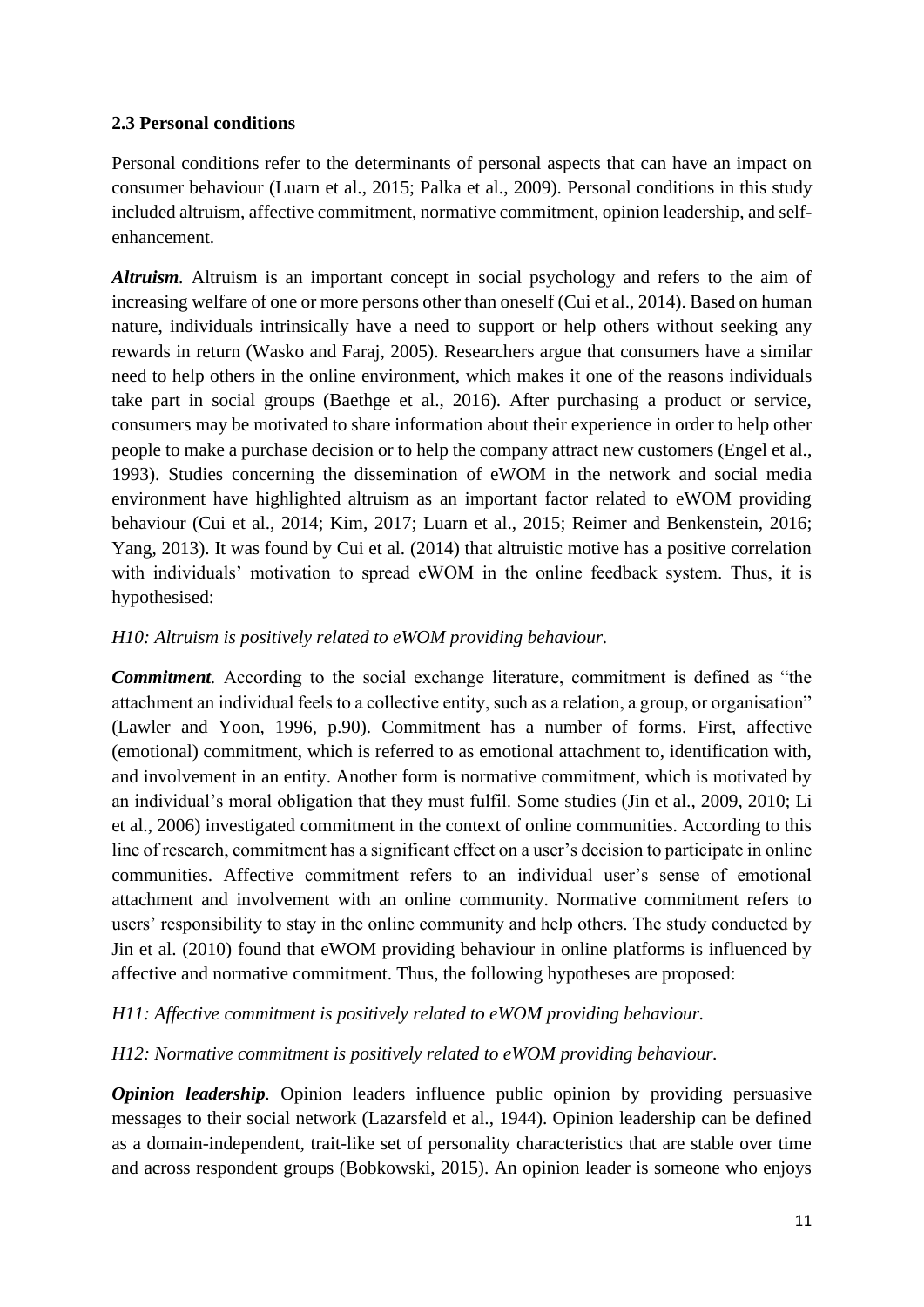being the one to advertise certain products and brands to other people, shows behaviours such as online forwarding and chatting, and exchanges information with friends (Phelps et al., 2004). Opinion leaders influence the members of social communities and networks by disseminating information to other individuals (Chaney, 2001).

An increasing number of studies demonstrate that individuals' general behaviour and social media behaviour are related (Sheldon, 2013; Sun et al., 2006; Wright and Li, 2011). For example, extroverts and individuals who are less shy provide more communications on Facebook in comparison with introverts and people who are shyer (Sheldon, 2013). Thus, it can be seen that individuals replicate their off-line prosocial habits online (Wright and Li, 2011).

A number of studies (Bobkowski, 2015; Kucukemiroglu and Kara, 2015; Sun et al., 2006) investigated the relationship between opinion leadership and eWOM engagement behaviour. For example, using surveys of 250 American students in the context of music, Sun et al. (2006) found that opinion leadership positively influences eWOM providing behaviour. Thus, based on the above discussion it is hypothesised that:

# *H13: Opinion leadership is positively related to eWOM providing behaviour.*

*Self-enhancement*. Individuals have a strong desire to maintain/increase the positivity of their self-concept (Leary, 2007). Self-enhancement (or self-improvement) refers to the situation when individuals try to present themselves positively by sharing information (Berger, 2014); this is classified as internally external motivation (Tong et al., 2007). It has been found that motivations for self-enhancement induce traditional WOM communications (Engel et al., 1993) and also eWOM communications (Wu et al., 2016). It is claimed that an individual's self-view influences their self-enhancement strategies (Gebauer et al., 2013). By using online feedback systems individuals have more chances to improve their image and obtain others' recognition by sharing information about product/services. It was found by previous research that the motivation of self-enhancement has a positive correlation with motivation to provide eWOM in online feedback systems (Cui et al., 2014). Thus, the following hypothesis is proposed:

*H14: Self-enhancement is positively related to eWOM providing behaviour.*

# **2.4 Social conditions**

Social conditions emphasise the determinants of eWOM providing behaviour in consideration of recipients and their anticipated responses to recommendations. It has been argued that social conditions are important in influencing consumer decision making (Dholakia et al., 2004). Based on the studies by Luarn et al. (2015) and Palka et al. (2009), the social condition in this study is inclusive of six categories: influence of others, information influence, tie strength, homophily, community identity, and reciprocity.

*Interpersonal influence (influence of others and information influence).* A number of studies found that eWOM is a powerful source of information due to interpersonal influence (Chu and Kim, 2011; Hansen and Lee, 2013; Shan and King, 2015). Interpersonal influence is defined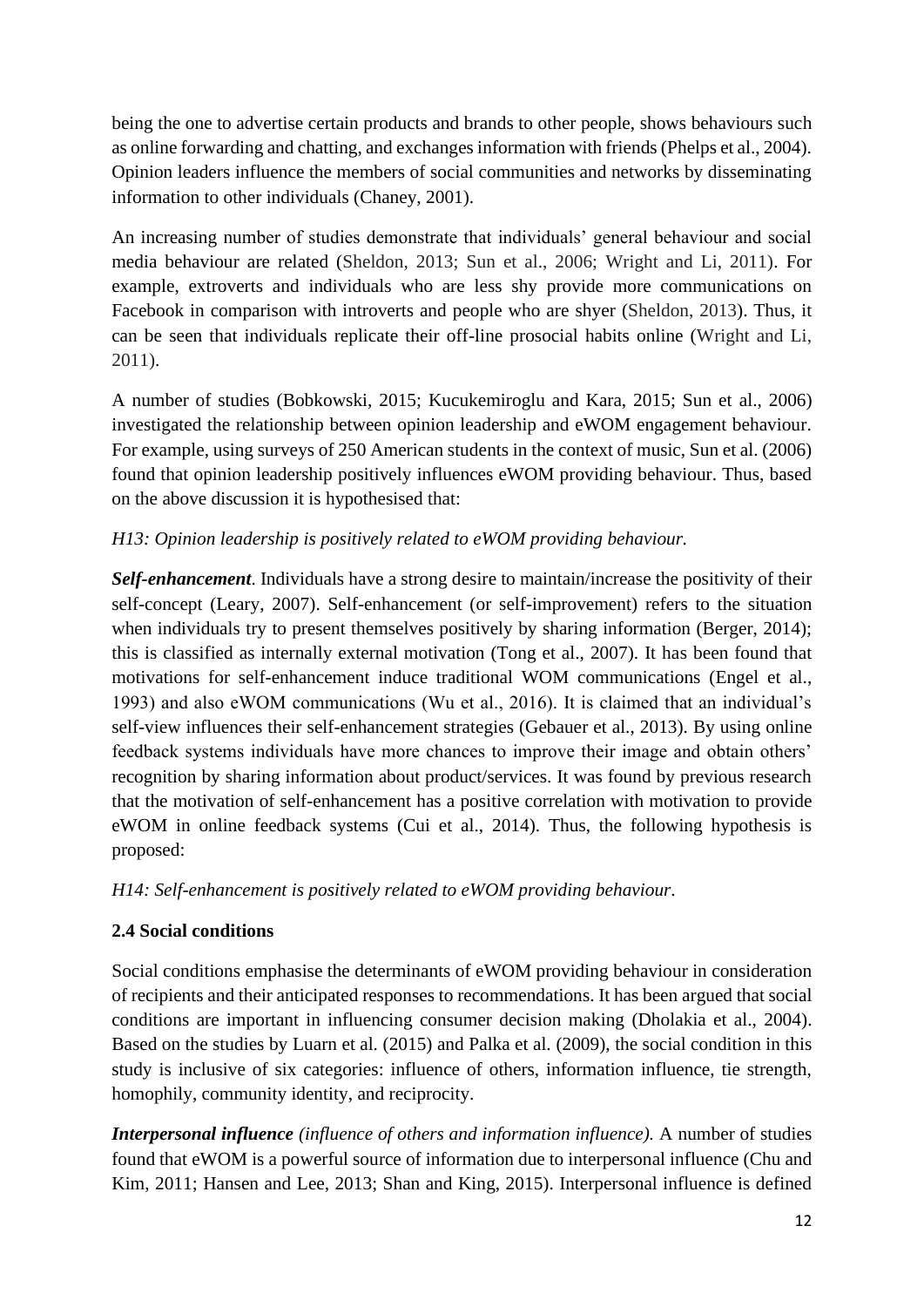as a social factor playing a crucial role in influencing consumers' decision making (D'Rozario and Choudhury, 2000). Researchers distinguish two dimensions of interpersonal influence: normative and informational influences (Bearden et al., 1989). Normative influence (influence of others) is the tendency to conform to the expectations of others, and affects attitudes, norms and values (Burnkrant and Cousineau, 1975). Norms play an important part in improving knowledge seeking and knowledge sharing (Bock et al., 2006; Choi and Scott, 2013). Information influence is defined as the tendency to accept information from other individuals who are perceived to be knowledgeable, and use this information as a guide in product, brand and store search (Bearden et al., 1989). The dual-process theory emphasises the effect of informative and normative influences on the credibility and usefulness of eWOM messages, which contributes to eWOM providing behaviour.

Norms present a form of social capital. Norms motivate members to participate in virtual communities, which indicates that there is a positive relationship between community participation and norms. Norms enable cooperation for the mutual benefit of community members (Choi and Scott, 2013). According to the Theory of Planned Behaviour (Ajzen and Fishbein, 1980), eWOM communications should not simply be a function of the consumers' attitude towards the behaviour but also be influenced by social norms. Consumers with high subjective norms should feel that other members of the community/SNS expect them to engage in eWOM providing behaviour to contribute to the community (Shan and King, 2015).

In the social networking context, informational influence drives useful eWOM behaviour. Chu and Kim (2011) found that there is a positive relationship between information influence and eWOM providing behaviour. The previous research (e.g. Christodoulides et al., 2012; Chu and Kim, 2011; Hansen and Lee, 2013) argues that in SNS normative and informational influence can influence individual's eWOM behaviour. Thus, it is hypothesised that:

### *H15: Influence of others is positively related to eWOM providing behaviour.*

#### *H16: Information influence is positively related to eWOM providing behaviour.*

*Tie strength*. Tie strength refers to the depth of a relationship between source and information seeker (Mittal et al., 2008). Using a network analysis framework, Brown and Reingen (1987) demonstrated the impact of social ties in information sharing. Social ties can be classified as strong or weak (Granovetter, 1973). Individuals with strong ties have strong and close relationships, and provide practical and emotional support (e.g. family and friends); individuals with weak ties have more distant and less personal social relationships (e.g. acquaintances and colleagues) (Pigg and Crank, 2004). Both strong and weak ties can affect consumers' product/service choice, although some researchers claim that strong ties have a stronger impact on individual decision making (Brown and Reingen, 1987). The perceived tie strength developed through SNS motivates individuals to engage with each other and disseminate product/service-related information. Extension of social influence in technology acceptance research has found that both types of ties influence perceived usefulness of eWOM and engagement in a virtual community, although strong ties had a greater influence. Consumers can decide to persuade others based on strength of tie felt towards a network (Hansen and Lee,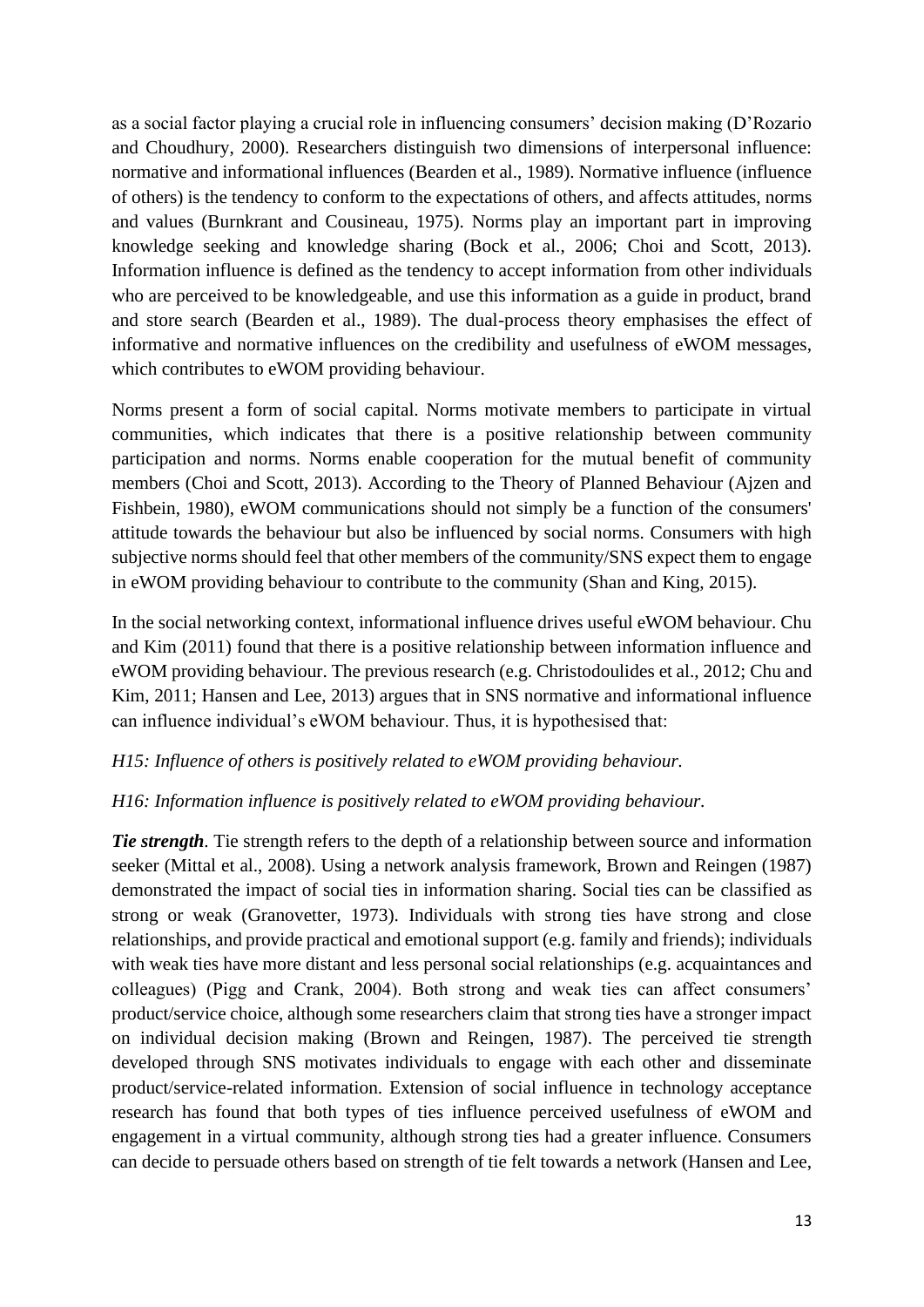2013). Granovetter (1973) argued that tie strength can play a critical role in a wide range of information exchange and idea-sharing. Thus, perceived tie strength encourages eWOM behaviour (Chu and Kim, 2011). Based on the above discussion it is hypothesised that:

### *H17: Tie strength is positively related to eWOM providing behaviour.*

*Homophily*. Homophily refers to the degree to which two or more individuals who interact are similar in certain attributes (e.g. beliefs, education, social status, age, gender) (Rogers and Bhowmik, 1970). It is highlighted that homophily is a distinct concept from tie strength between individuals, as it is a different social motivator (Brown and Reingen, 1987; Hansen and Lee, 2013); similarity might lead to strong ties (deep relationships) (Brown and Reingen, 1987). It is argued that interpersonal communications are more likely to occur between individuals who are similar (Lazarsfeld and Merton, 1954). Thus, the information exchange occurs more frequently between individuals with some common qualities (Rogers, 1995; Rogers and Bhowmik, 1970). As a result, individuals with a higher level of perceived homophily are more likely to engage in eWOM with each other in order to make a purchase decision (Chu and Kim, 2011). It was argued by previous research (Saleem and Ellahi, 2017) that SNS users' perceived homophily with their contact is positively related to their engagement in eWOM behaviours in SNS. Several studies have investigated the relationship between homophily and eWOM providing behaviour. For example, Saleem and Ellahi (2017) conducted a survey among Facebook users in the context of fashion products and found that there is a positive relationship between homophily and eWOM providing behaviour. Based on the above discussion the following hypothesis can be proposed:

# *H18: Homophily is positively related to eWOM providing behaviour.*

*Reciprocity.* Reciprocity refers to the benefit for individuals to engage in social exchange. When providers of information do not know each other, this type of reciprocity is called generalised exchange (Ekeh, 1974). In this type of exchange, the person who provides information is expecting returns in the future. Previous studies (e.g. Cheung and Lee, 2012; Wasko and Faraj, 2000) found that people who share knowledge in online communities value reciprocity. For example, a study by Cheung and Lee (2012) found that the perception of the opportunity for reciprocity is positively related to one's eWOM intention in the context of online reviews of restaurants. Thus, it can be proposed that:

# *H19: Reciprocity is positively related to eWOM providing behaviour.*

*Community identity*. Identification refers to the process in which individuals see themselves as one with another person or group of people (Nahapiet and Ghoshal, 1998). Identification is also defined as an individual's sense of belonging and a positive feeling toward a virtual community (Chiu et al., 2006). Previous research has suggested that identification has a positive effect on the intention to provide information in online brand communities (Yeh and Choi, 2011). It also provides a strong motive towards eWOM behaviour (Hennig-Thurau and Walsh, 2003). Some studies (e.g. Chi-Hsing, 2014; Horng, 2016; Yoo et al., 2013) investigated the link between community identity and eWOM related behaviour. For example, Horng (2016) found that identification is positively associated with a higher level of participation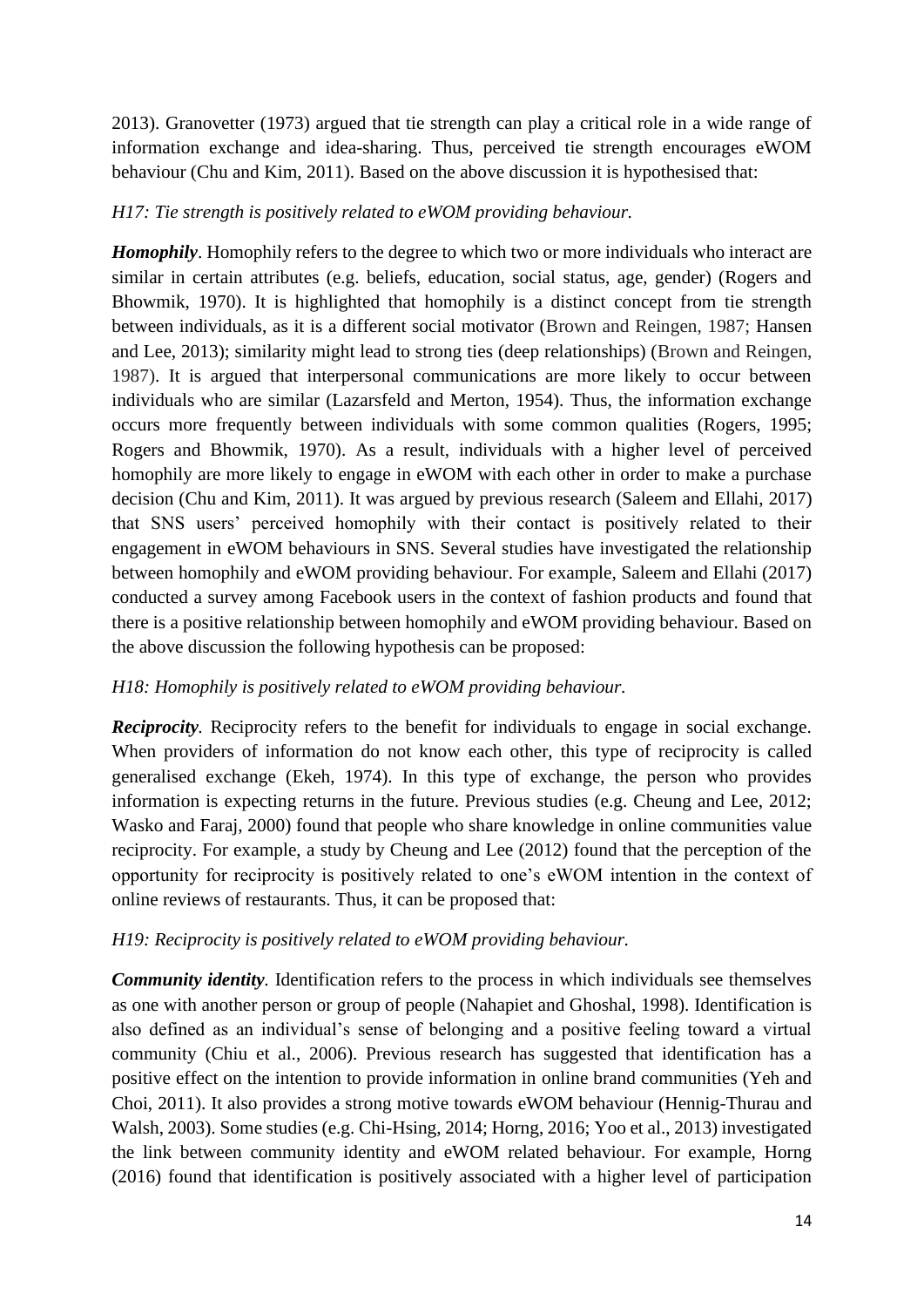intention by both passive and active users in online communities. Thus, the following is hypothesised:

*H20: Community identity is positively related to eWOM providing behaviour.*

# **3. Method**

### **3.1 Literature search method**

In order to perform a meta-analysis, peer-reviewed journal articles on eWOM communications in the marketing context were collected. To avoid publication bias, this research employed a multi-channel literature search (Scopus, Web of Science, and EBSCO). Keywords such as "Electronic word-of-mouth" OR "Electronic word of mouth" OR "eWOM" OR "Internet wordof-mouth" OR "Internet word of mouth" OR "iWOM" OR "Online word-of-mouth" OR "Online word of mouth" OR "Virtual word-of-mouth" OR "vWOM" OR "Virtual word of mouth" were used. Through this process more than 590 articles published between 2000 and 2017 were identified.

Taking into consideration the research aim, several selection criteria were applied to the initial 590 articles garnered from the search. To be included in the final sample the article needed to be a published or working academic paper and should be focused on eWOM providing behaviour. As a result of these criteria, 78 articles remained in the collection. However, the articles also needed to contain the relevant statistical details for meta-analysis (sample size, Pearson correlation, and significance of the relationships), which resulted in the removal of 27 studies. Therefore, a total of 51 articles remained based on the criteria specified (see Appendix 1).

It is argued by Kirca et al. (2005) that meta-analysis can be conducted with at least three studies. In total 128 factors influencing intention to provide eWOM communications were identified. However, from a detailed review of these articles it was found that only 20 factors were examined three or more times and had reported correlations with intention to engage in eWOM communications, and thus could be included in the analysis. Some studies used different labels for the same construct, discovered through close examination of the measurement scales. For instance, information usefulness was also named as information helpfulness or diagnosticity.

# **3.2. Meta-analysis**

As the number of studies in eWOM research is growing dramatically, it is important to analyse and discuss their collective insight, to enable more generalisable conclusions in comparison with the ones presented in any single primary study (Geyskens et al., 2009; Schmidt and Hunter, 2014). Meta-analysis is an alternative to a qualitative and descriptive literature analysis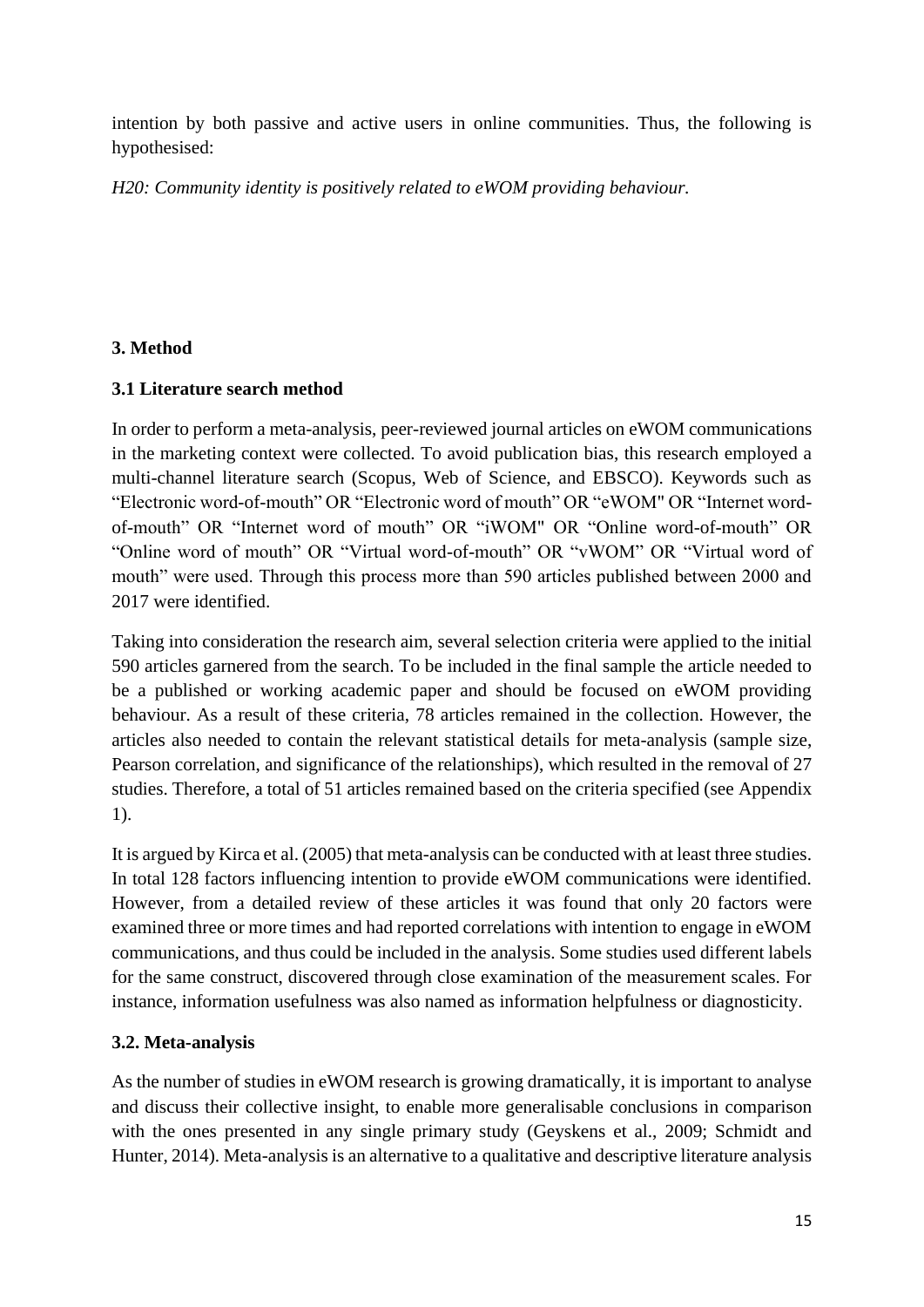(Glass 1976), providing an opportunity to critically evaluate and statistically combine results of previous studies (Chang and Huang, 2020; Jeyaraj et al., 2020; Fagard et al., 1996).

Meta-analysis originated from Fisher's "combining p values" method (Glass, 1976). Metaanalysis has become a popular and valuable tool for researchers, which helps to quantitatively integrate research findings from a large number of studies (Floyd et al., 2014). This technique allows a mathematical combination of correlations between two or more variables in order to reconcile inconsistent findings (Hong et al., 2017). To run meta-analysis, a trial version of Comprehensive Meta-analysis Software (see [https://www.meta-analysis.com/\)](https://www.meta-analysis.com/) was used. This software is a popular tool among researchers to perform meta-analysis (e.g. Hong et al., 2017).

In order to conduct the meta-analysis, effect sizes were extracted from the included studies. The effected size can be defined as "the degree to which the phenomenon is present in the population or the degree to which the null hypothesis is false" (p.9, Cohen, 1988). In the current paper we used the correlation coefficient r as the effect size. The meta-analysis includes the following steps. First step includes calculation of the Fisher's Z and combination of effect sizes. Second step includes testing the significance of the combined effect sizes. The p-value associated with the combined effect size shows its statistical significance (Hong et al., 2017). Based on the result of Q-statistics, which rejects the homogeneity assumption across studies (Martin, 2008), this study adopted random-effect model for meta-analysis.

By using correlation coefficients between each pair of variables and sample size, Comprehensive Meta-Analysis Software generates a cumulative correlation coefficient (Avg (r)), effect sizes (*p*(ES)), Z-value, and 95% lower and upper confidence interval levels. In line with previous research on meta-analysis (e.g. Dwivedi et al., 2019; Jeyaraj et al., 2006), variables for the current study were only selected if the relationships between the independent and dependent construct had been investigated by at least three or more previous studies using different datasets (Kirca et al., 2005). The reason for this restriction was to obtain appropriate correlation coefficients.

# **4. Results**

The results of meta-analysis (Table 3) indicates that 16 out of the 20 hypothesised relationships were found to be significant overall. Particularly strong correlations were found between intention to engage in eWOM and economic incentives  $(r=0.420)$ , self-enhancement  $(r=0.458)$ , information usefulness  $(r=0.446)$ , affective commitment  $(r=0.563)$ , normative commitment  $(r=0.468)$ , customer satisfaction  $(r=0.445)$ , altruism  $(0.397)$ , opinion seeking  $(r=0.594)$ , opinion leadership ( $r=0.425$ ), brand attitude ( $r=0.708$ ), and community identity ( $r=0.563$ ). Correlations between intention to engage in eWOM and tie strength  $(r=0.223)$ , information influence ( $r=0.311$ ), homophily ( $r=0.172$ ), loyalty ( $r=0.348$ ), and trust in web eWOM services (r=0.376) were weaker.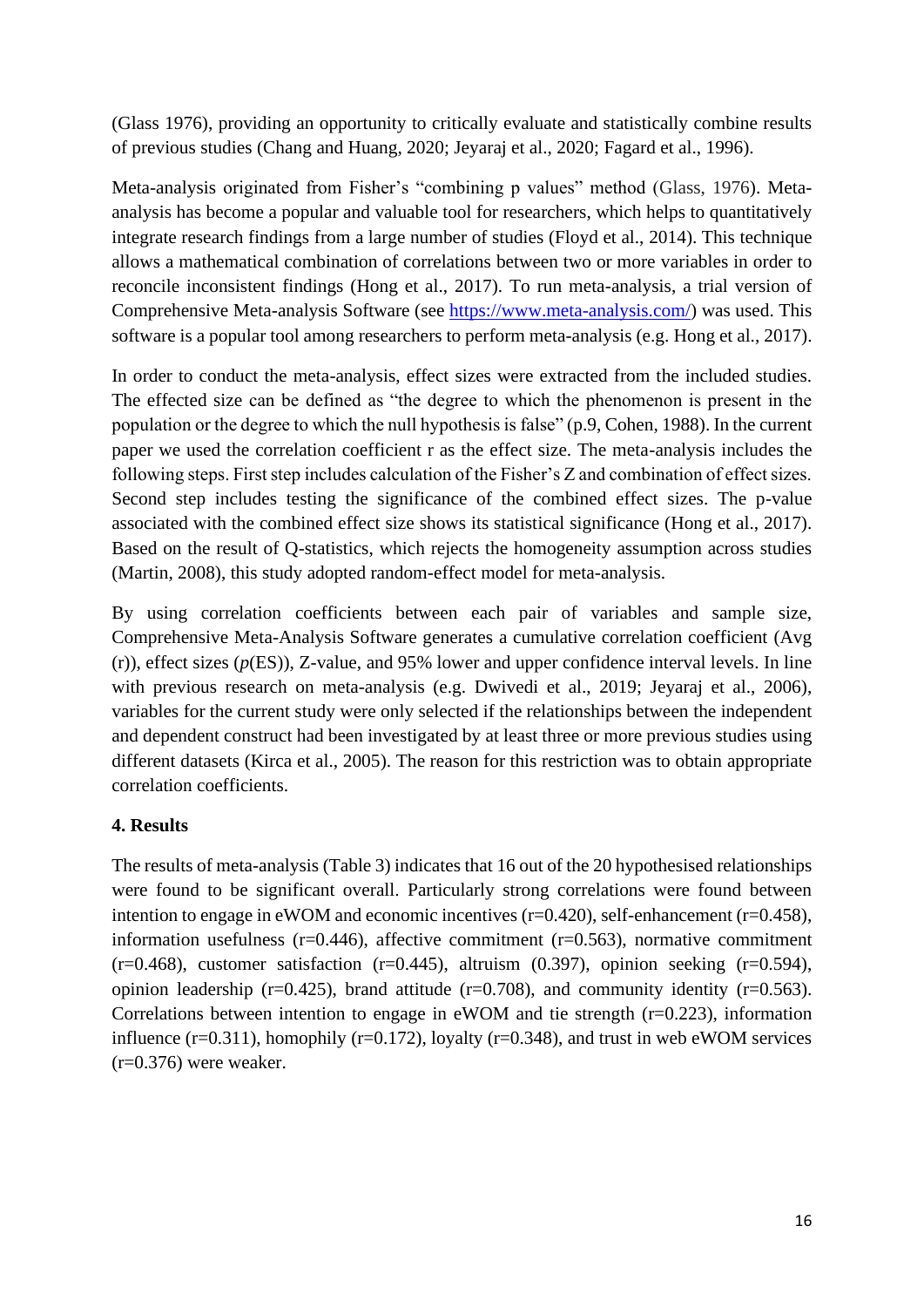# **Table 3.** Results of meta-analysis

| Category     | <b>Factors</b>                         | <b>Number</b> of | Sample size | Avg(r) | Z-value | p(ES) | $95\%$ L(r) | 95% H(r) |
|--------------|----------------------------------------|------------------|-------------|--------|---------|-------|-------------|----------|
|              |                                        | studies          |             |        |         |       |             |          |
| Perceptual   | Opinion seeking                        | 9                | 3462        | 0.594  | 6.481   | 0.000 | 0.444       | 0.712    |
| conditions   | <b>Information</b> usefulness          | 3                | 2627        | 0.446  | 2.705   | 0.007 | 0.131       | 0.679    |
|              | Perceived risk                         | 3                | 629         | 0.047  | 0.105   | 0.916 | $-0.677$    | 0.724    |
|              | Trust in web eWOM services             | 4                | 2490        | 0.376  | 10.558  | 0.000 | 0.312       | 0.438    |
|              | Economic incentive                     | 12               | 5162        | 0.420  | 7.833   | 0.000 | 0.323       | 0.508    |
| Consumption- | Involvement                            | 8                | 2549        | 0.490  | 1.435   | 0.151 | $-0.194$    | 0.853    |
| based        | <b>Customer satisfaction</b>           | 8                | 2957        | 0.445  | 3.579   | 0.000 | 0.213       | 0.629    |
| conditions   | Loyalty                                | 5                | 762         | 0.348  | 2.657   | 0.008 | 0.095       | 0.559    |
|              | <b>Brand attitude</b>                  | 3                | 422         | 0.708  | 2.253   | 0.024 | 0.114       | 0.929    |
| Personal     | Altruism                               | 12               | 4194        | 0.397  | 7.218   | 0.000 | 0.297       | 0.488    |
| conditions   | Affective commitment                   | 3                | 880         | 0.563  | 4.58    | 0.000 | 0.349       | 0.721    |
|              | Normative commitment                   | 3                | 880         | 0.468  | 2.722   | 0.006 | 0.141       | 0.702    |
|              | Helping<br>other<br>Satisfaction<br>in | 4                | 769         | 0.583  | 5.32    | 0.000 | 0.398       | 0.722    |
|              | customers                              |                  |             |        |         |       |             |          |
|              | Opinion leadership                     | 4                | 944         | 0.425  | 2.609   | 0.009 | 0.112       | 0.661    |
|              | Self-enhancement                       | 14               | 5698        | 0.458  | 7.385   | 0.000 | 0.348       | 0.555    |
| Social       | Influence of others                    | 5                | 2100        | 0.289  | 1.361   | 0.173 | $-0.130$    | 0.620    |
| conditions   | Information influence                  | 3                | 1179        | 0.311  | 5.107   | 0.000 | 0.196       | 0.418    |
|              | Tie strength                           | 6                | 2162        | 0.223  | 2.758   | 0.006 | 0.065       | 0.369    |
|              | Homophily                              | $\overline{3}$   | 1024        | 0.172  | 2.890   | 0.040 | 0.056       | 0.284    |
|              | Reciprocity                            | 3                | 496         | 0.002  | 0.016   | 0.987 | $-0.239$    | 0.243    |
|              | Community identity                     | 4                | 775         | 0.563  | 3.809   | 0.000 | 0.300       | 0.746    |

[Legend: Avg: Average, ES: Effect Size, H(r): Higher Correlation, L(r): Lower Correlation]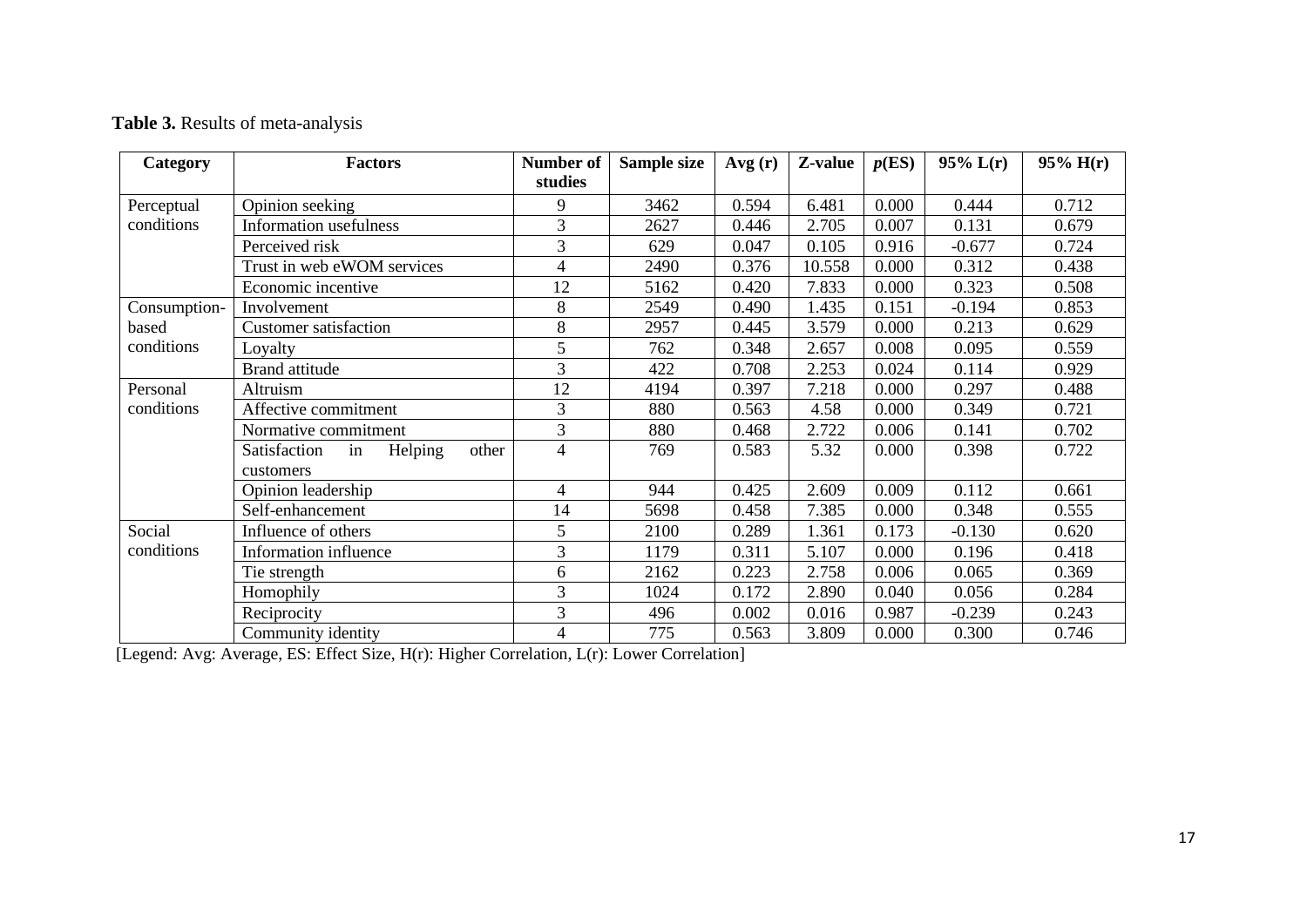**Table 4.** Results of the hypotheses testing

| <b>Hypothesis</b>                                                             | <b>Result</b> |
|-------------------------------------------------------------------------------|---------------|
| H1: Opinion seeking is positively related to eWOM providing behaviour.        | Supported     |
| H2: Information usefulness is positively related to eWOM providing behaviour. | Supported     |
| H3: Perceived risk is positively related to eWOM providing behaviour.         | Not supported |
| H4: Trust in web eWOM services is positively related to eWOM providing        | Supported     |
| behaviour.                                                                    |               |
| H5: Economic incentive is positively related to eWOM providing behaviour.     | Supported     |
| H6: Involvement is positively related to eWOM providing behaviour.            | Not supported |
| H7: Customer satisfaction is positively related to eWOM providing behaviour.  | Supported     |
| H8: Loyalty is positively related to eWOM providing behaviour.                | Supported     |
| H9: Brand attitude is positively related to eWOM providing behaviour.         | Supported     |
| H10: Altruism is positively related to eWOM providing behaviour.              | Supported     |
| H11: Affective commitment is positively related to eWOM providing behaviour.  | Supported     |
| H12: Normative commitment is positively related to eWOM providing behaviour.  | Supported     |
| H13: Opinion leadership is positively related to eWOM providing behaviour.    | Supported     |
| H14: Self-enhancement is positively related to eWOM providing behaviour.      | Supported     |
| H15: Influence of others is positively related to eWOM providing behaviour.   | Not supported |
| H16: Information influence is positively related to eWOM providing behaviour. | Supported     |
| H17: Tie strength is positively related to eWOM providing behaviour.          | Supported     |
| H18: Homophily is positively related to eWOM providing behaviour.             | Supported     |
| H19: Reciprocity is positively related to eWOM providing behaviour.           | Not supported |
| H20: Community identity is positively related to eWOM providing behaviour.    | Supported     |

### **4.1 Perceptual conditions**

The results showed that four out of five factors from the perceptual conditions category affect eWOM providing behaviour, namely opinion seeking, information usefulness, trust in web eWOM services, and economic incentive. Opinion seeking was found to be significantly related to eWOM providing behaviour (H1 supported). According to this finding opinion seekers may also be opinion providers (Sun et al., 2006), because they gain substantial knowledge while searching for information provided by others and can provide an opinion to other people based on the gathered information. Additionally, people who engage in eWOM seeking behaviour understand the importance of eWOM for decision making. It was also found that information usefulness is positively related to eWOM providing behaviour (H2 confirmed). Individuals tend to provide eWOM communications if they perceive that the provided information will be useful, so that it can help other people making a purchase decision (Huang et al., 2013).

Hypothesis H4 focused on trust in web eWOM services. The results of meta-analysis demonstrate that trust in web eWOM services is positively related to eWOM providing behaviour (H4 supported). Trust is an important factor in establishing long-term customer relationships (Chen et al., 2014). Based on the results of this study consumers are more likely to engage in eWOM providing behaviour if they trust eWOM services.

It was found that economic incentives are positively related to eWOM providing behaviour, supporting H5. When a platform provider offers an incentive, the consumer is more likely to share their experience with others on the network (Hansen and Lee, 2013). By conducting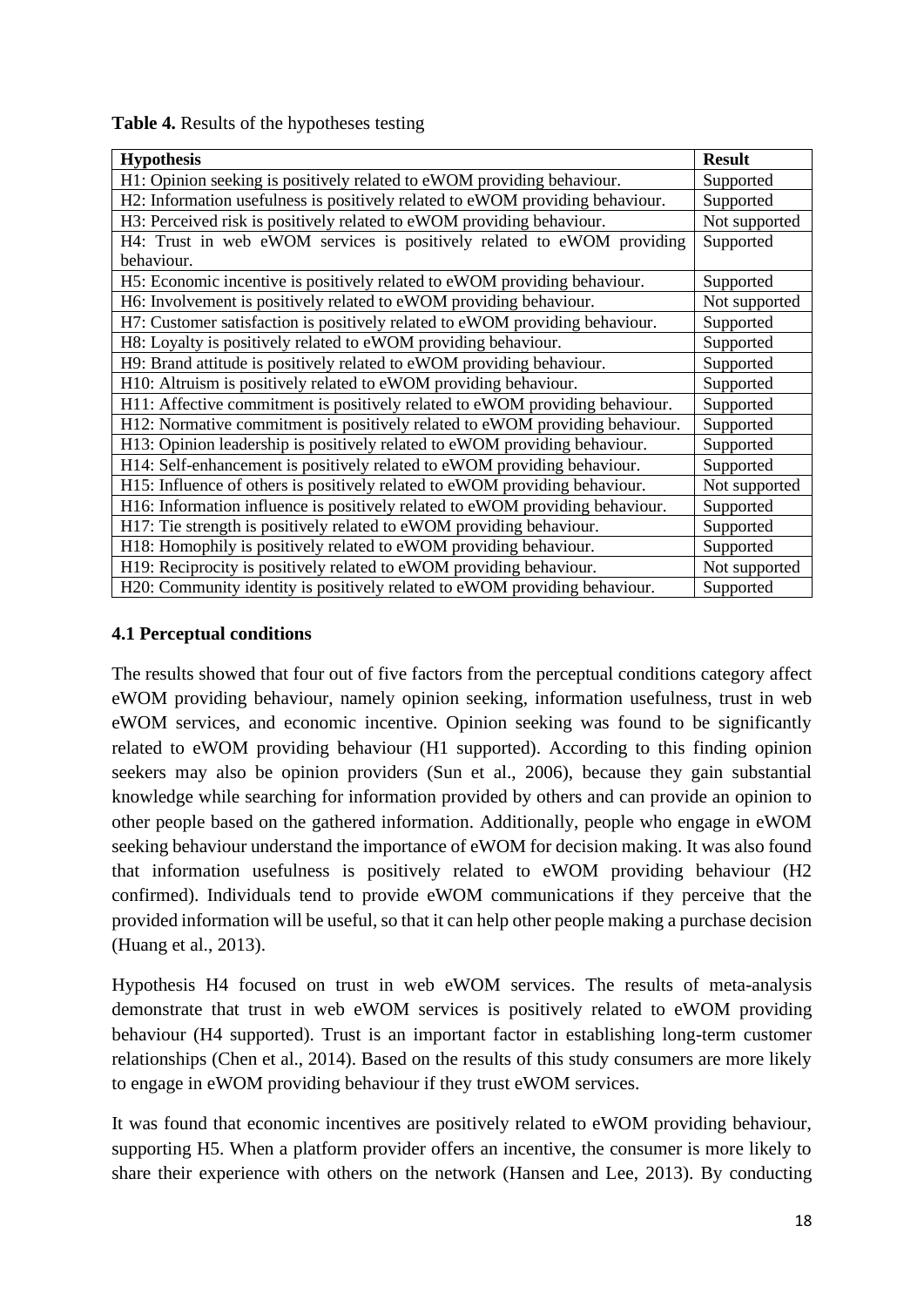qualitative research Son et al. (2012) found that people want to receive economic rewards related to their eWOM activities.

Based on the meta-analysis it was also found that perceived risk was not related to eWOM providing behaviour (H3 rejected). It can be concluded that the degree of uncertainty a consumer has in making a purchase decision does not correlate with eWOM providing behaviour. Providing eWOM might have connotations of providing reviews based on experience rather than asking questions to reduce uncertainty about the purchase decision.

# **4.2 Consumption-based conditions**

The results of the meta-analysis showed that three out of 4 factors from the consumption-based conditions category showed significant results. Customer satisfaction was found to have a positive relation with eWOM providing behaviour (H7 supported). This might be explained through the confirmation/disconfirmation paradigm; a customer will be motivated to share positive experiences with others if the product or service performance exceeds their expectations (Jones and Reynolds, 2006). Additionally, customer satisfaction contains an emotional dimension. Thus, the satisfaction which is based on emotions leads to recommendation behaviour (Martin et al., 2008).

Loyalty was found to have a positive relation with eWOM providing behaviour (H8 supported). This is congruent with previous research in marketing that found that customer loyalty toward a vendor leads to customer WOM activities toward the vendor (Bloemer et al., 1998). A correlation between brand attitude and eWOM providing behaviour was also supported by the results of meta-analysis (H9 supported). Brand attitude increases eWOM providing behaviour as a brand community is often comprised of brand enthusiasts and so engagement can be explained by social identity theory (Yeh and Choi, 2011).

Involvement provided unexpected results. It was found that its correlation effect size is nonsignificant when performing meta-analysis with a wide 95% confidence interval (-0.194 to 0.853) (H6 rejected). Some researchers (Shang et al., 2006) claim that cognitive and affective involvement does not lead to eWOM providing behaviour. Since anonymity in virtual communities may decrease the social norm of information exchange, even highly involved consumers may not feel any obligation to engage in eWOM communications (Shang et al., 2006; Sohn, 2009).

# **4.3 Personal conditions**

The results of the meta-analysis showed that all factors from the personal conditions category performed satisfactorily under meta-analysis. Altruism was found to be significantly related to eWOM providing behaviour (H10 supported). Writing about product/service experiences helps to fulfil an enjoyment of helping other consumers. Consumers can benefit other community members by helping them with their purchase decision and saving them from negative experiences (Cheung and Lee, 2012). The thought of helping others is a fulfilling return to the contributors. Providing a product review can give information receivers the opportunity to make a better-informed purchase decision. Thus, a consumer who feels good when helping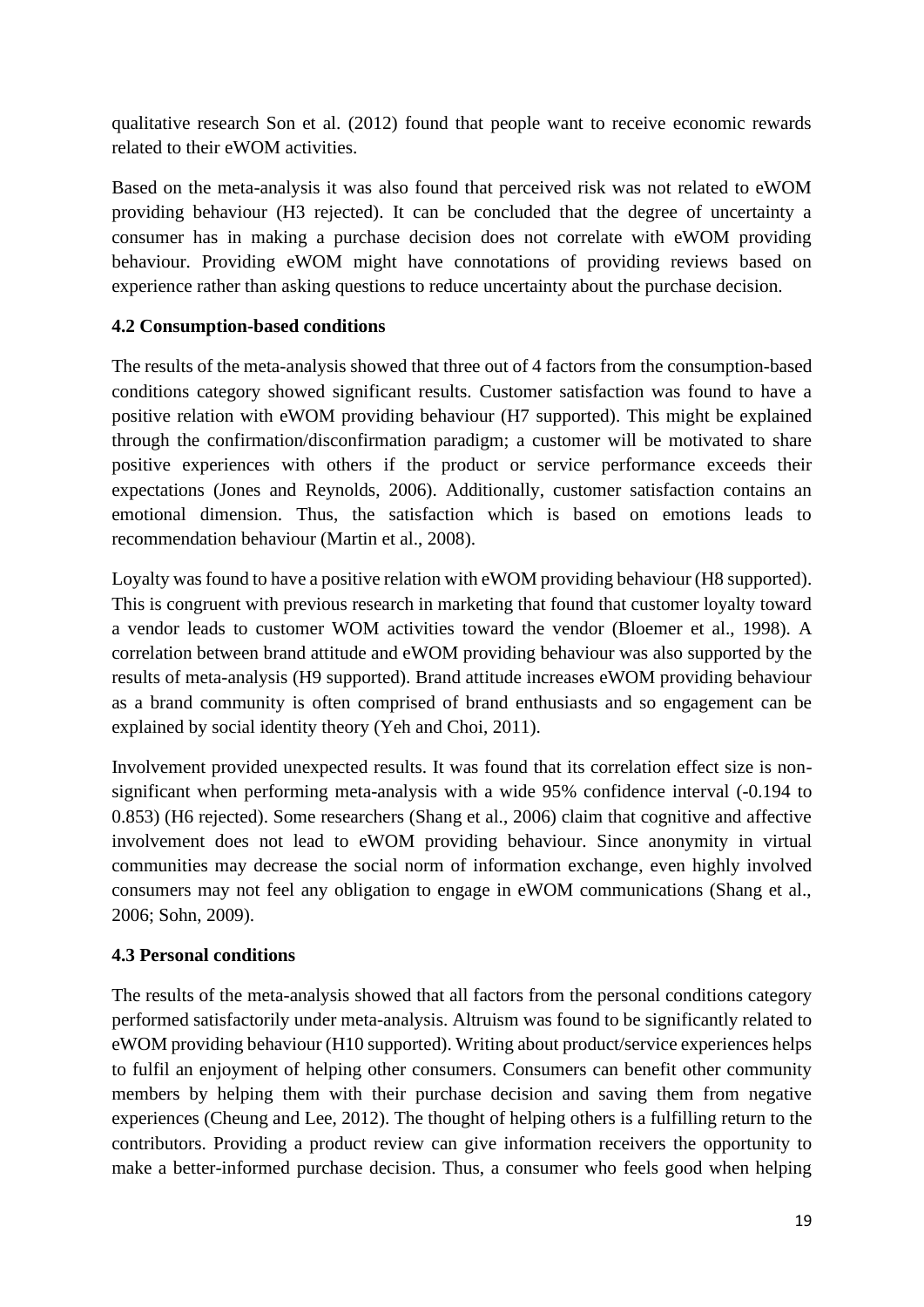other consumers is likely to be motivated to engage in eWOM providing behaviour (Tong et al., 2013).

Furthermore, it was found that affective commitment has a positive relationship with consumers' eWOM providing behaviour (H11 confirmed). This result is in line with previous eWOM marketing research, where affective commitment is a crucial element that promotes loyalty and sharing behaviour (Cheung and Lee, 2012). It was also found that normative commitment has a significant relation with eWOM providing behaviour (H12). The results suggest that normative commitment plays a very significant role in communication behaviour on online opinion platforms. Users will contribute eWOM as they think that it is the right thing to do (Jin et al., 2010).

Support was provided for H13, which states that opinion leadership is positively related to eWOM providing behaviour. Consumer research shows that opinion leaders and individuals who generally show some opinion leadership qualities engage in eWOM providing behaviour more than individuals who do not identify as opinion leaders (Bobkowski, 2015; Sun et al., 2006). Self-enhancement was also found to positively affect eWOM providing behaviour (H14 supported). Writing online reviews can be related to a desire to improve reputation, as consumer-opinion platforms have enormous potential for reaching a high number of people. Based on the motivation theory, it can be argued that some individuals are willing to contribute their experience because they want to be viewed as experts by a large group of consumers (Cheung and Lee, 2012).

### **4.4 Social conditions**

The results of the meta-analysis showed that four out of six factors from the social conditions category showed significant results. Information influence is positively related to eWOM providing behaviour, supporting H16. The findings can be explained by the importance that individuals who are more susceptible to information influence give to the information transmitted (Cleveland et al., 2011). Thus, by understanding the importance of information in the decision-making process they engage in eWOM providing behaviour (Saleem and Ellahi, 2017).

Tie strength was found to have a positive correlation with eWOM providing behaviour, supporting H17. Individuals with stronger social ties are more likely to engage in discussions related to product/services with their peers in comparison with individuals who have weak social ties (Men and Muralidharan, 2017). It can be explained by learning and socialisation theories (Moschis and Churchill, 1978), which argue that stronger ties are more powerful in transferring knowledge and more influential than weak ties. As a result, having strong social ties encourages individuals to share their experiences about the product/service. This finding is in line with previous studies (e.g. Men and Muralidharan, 2017) that tie strength has a positive effect on peer communication about products/services/companies on social media. Homophily was also found to have a positive relation with eWOM providing behaviour (H18 supported). A higher level of similarity between the members of online communities encourages individuals to share their experiences. The results are similar to traditional WOM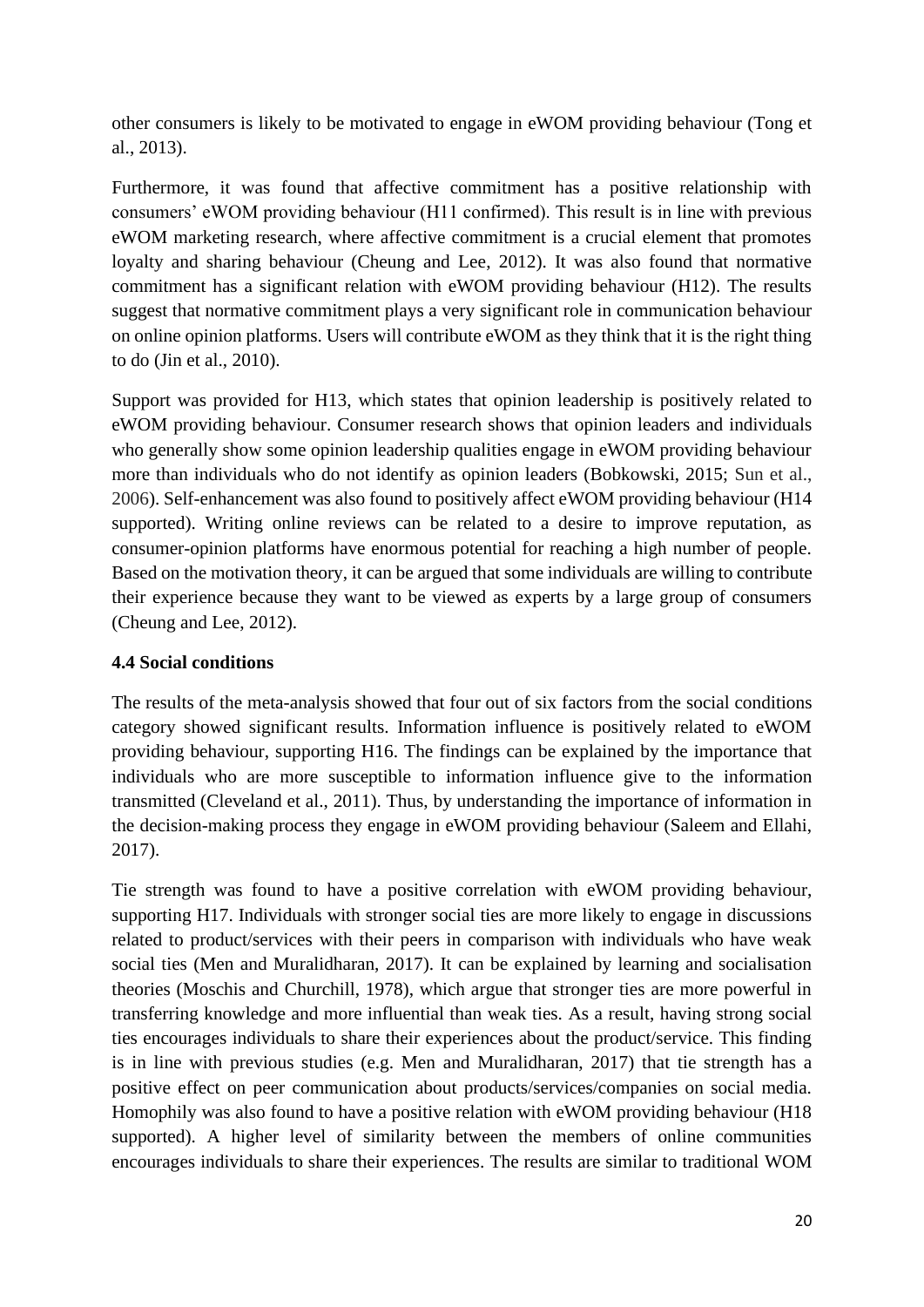communications. Historically, WOM increases with higher tie strength and homophily (Brown and Reingen, 1987).

Community identity was found to be significantly related to eWOM providing behaviour (H20 supported). The findings can be explained by motivation theory and social capital theory. A high sense of belonging and positive attitude towards the community and its members positively influence an individual's behaviour to provide eWOM communications.

Influence of others and reciprocity did not perform as expected. The relation between the influence of others and eWOM providing behaviour was not supported by meta-analysis (H15 rejected). It can be explained by people's use of SNS in a private environment and not in work environments. According to Choi and Scott (2013) norms are more important in organisations as they form the basis for organisational culture. Thus, influence and obligations for others could be more important in formal relationships than in informal relationships on SNS (Choi and Scott, 2013). Based on the result of meta-analysis, H19 was rejected as it was found that reciprocity does not relate to eWOM providing behaviour. Reciprocity is not important to individuals because they do not feel the need to receive help from others through this medium (Horng, 2016).

### **5. Discussion**

The present study offers a synthesis of findings from existing studies on eWOM providing behaviour by employing meta-analysis and answers the research question as to what factors are related to eWOM providing behaviour. Factors affecting eWOM providing behaviour were divided into 4 groups: perceptual conditions, consumption-based conditions, personal conditions, and social conditions. It was found that of 20 identified relationships 16 (i.e. opinion seeking, information usefulness, trust in web eWOM services, economic incentive, customer satisfaction, loyalty, brand attitude, altruism, affective commitment, normative commitment, opinion leadership, self-enhancement, information influence, tie strength, homophily, and community identity) demonstrated significant meta-analysis results. These findings shed light on what factors affect eWOM providing behaviour.

### **5.1 Theoretical contributions**

It has been argued that the literature on eWOM providing behaviour is fragmented and has contradictory findings (Hennig-Thurau et al., 2004; Teng et al., 2016). From a theoretical perspective, this study enriches the literature on eWOM providing behaviour in the following ways.

First, this study extends the framework developed by Palka et al. (2009) and categorises factors related to eWOM providing behaviour at both deep and shallow levels. Additionally, metaanalysis enabled extraction of conclusive observations across various product/service categories (e.g. laptops, fashion products, restaurants) and contexts (e.g. various SNS, countries) (Green, 2005; Grewal et al., 2018). Factors related to eWOM providing behaviour were divided into four groups: personal conditions, social conditions, perceptual conditions, and consumption-based conditions. Based on the definitions of the conditions (Luarn et al.,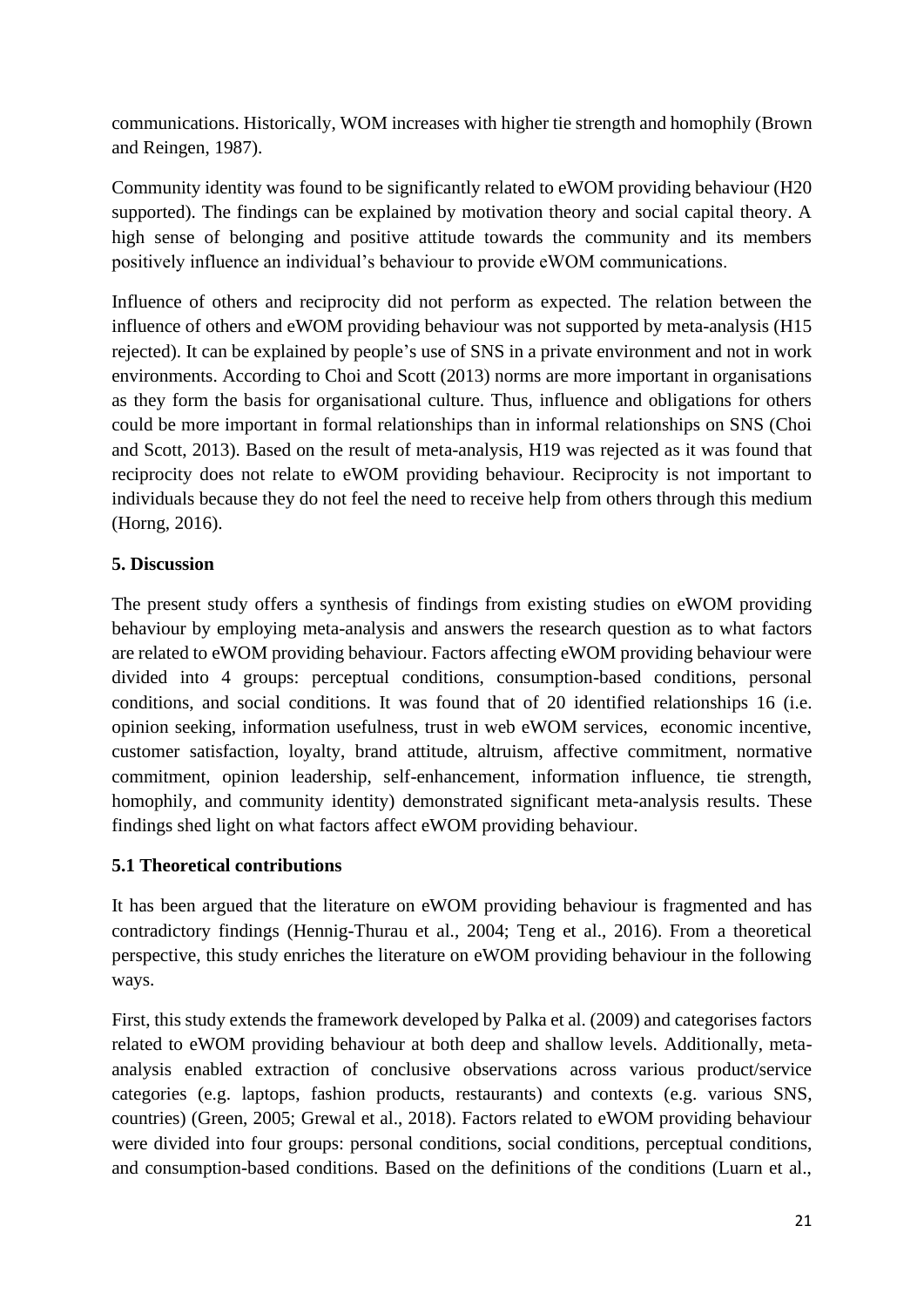2015; Palka et al., 2009) additional factors (opinion seeking, perceived risk, trust in web eWOM service, involvement, loyalty, brand attitude, normative commitment, affective commitment, opinion leadership, reciprocity, and community identity) from eWOM literature were added to these four groups. Thus, the current study extended the previous framework and provided a holistic approach to study and classify factors related to eWOM providing behaviour in various contexts.

Second, the current study integrated existing research and reconciled previous conflicting findings, which offered cumulative insights into eWOM providing behaviour. A number of studies (e.g. Hennig-Thurau et al., 2004; Yoo et al., 2013) have examined factors affecting eWOM providing behaviour but they have varied findings. The findings of this research have indicated that well investigated factors such as perceived risk (perceptual conditions), involvement (consumption-based conditions), and influence of others and reciprocity (social conditions) do not relate to eWOM providing behaviour. Other factors, which some of the previous studies found to be non-significant (e.g. economic incentives (perceptual conditions), customer satisfaction (consumption-based conditions), and altruism and self-enhancement (personal conditions)) showed significant relationships with eWOM providing behaviour based on the results of this meta-analysis.

Finally, the meta-analytic review was able to indicate the most influential factor related to eWOM providing behaviour as it facilitates investigation of the strengths of the relationships between motivations and eWOM providing behaviour. It was found that brand attitude (consumption-based conditions) has the strongest relationship with eWOM providing behaviour ( $r=0.708$ ,  $p=0.024$ ). Thus, findings from this meta-analysis can be used as a guideline for researchers to select constructs for analysing consumers' eWOM providing behaviour. Results of meta-analysis provide researchers with an opportunity to visualise the point of convergence and divergence, which can lead to development and examination of future research questions in the general context. This helps to advance the knowledge of online information dissemination.

### **5.2 Limitations**

This research was conducted in a similar way to other studies (e.g. Hong et al., 2017) in order to provide an overview of previous findings, which are disseminated across a great number of empirical studies of eWOM research. However, there are some limitations which need to be mentioned. During the data collection stage, it was noticed that not all published studies on eWOM communications provide enough data which can be used in order to conduct a metaanalysis. As a result, these studies were not included in this research.

A further limitation of this study is that the studies for this research were collected only from Scopus, Web of Science, and EBSCO databases. A wider range of databases could be employed by future research. Also, this study only considered quantitative studies and excluded qualitative studies. Thus, future studies could include both types of studies in the meta-analysis. The current study calculated the availability bias in order to determine how many insignificant effects needed to exist to change the significant correlations. By using the approach described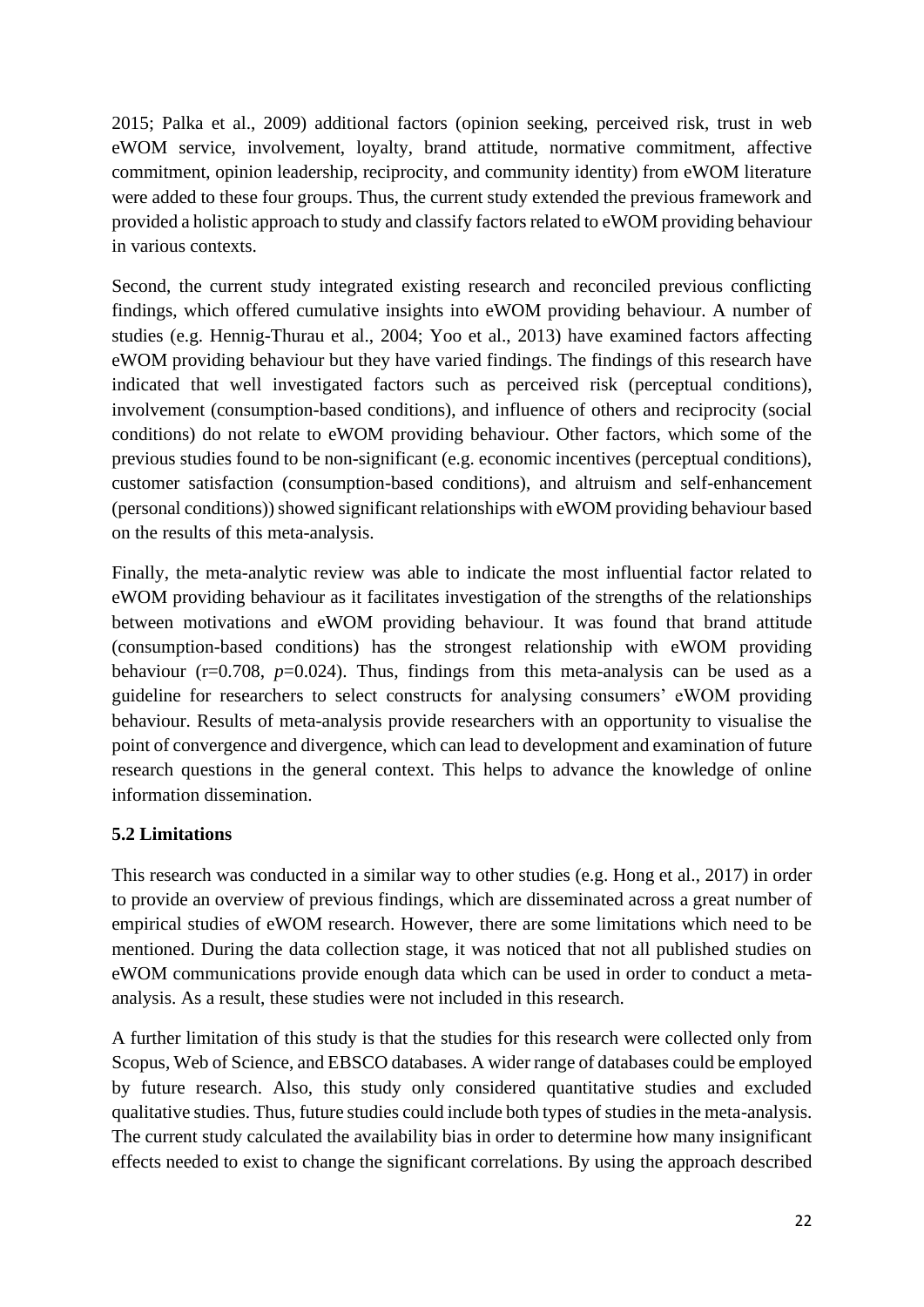by Hunter and Schmidt (2004) it was found that a minimum of 40 insignificant effects is needed.

Additionally, this study did not take into consideration the analysis of moderating variables due to an insufficient number of studies on moderating effects. Despite the above limitations, this is the first comprehensive study of factors influencing intention to provide eWOM communications, which provides a platform for obtaining a consolidated view of factors affecting consumers' intention to engage in eWOM communications, advancing current knowledge of information dissemination on the Internet.

# **5.3 Future research directions**

The findings of this meta-analysis study provide several avenues for future research. It has been found that economic incentives play an important role in eWOM providing behaviour. However, future studies should investigate the effect of economic incentives over time. Some studies argue that it should not be considered as a long-term solution for the increase in eWOM engagement behaviour (Horng, 2016). As there is an argument that these types of incentive are effective only in the short term, future research is advised to conduct longitudinal studies on the effect of economic incentives and eWOM providing behaviour.

For factors related to consumption-based conditions, future research could investigate the moderating role of product type (high price vs. low price, searched vs. experienced) on the effect of motivations to provide eWOM. Additionally, as it has been found that satisfaction has a significant relation to eWOM providing behaviour, future research should investigate the moderating role of convenience (time and effort individuals invest in purchasing products/services), product value (utilitarian vs. hedonic) and type of social media (e.g. social networks, review sites, blogs).

Furthermore, future studies should investigate more factors related to personal conditions. According to the Theory of Planned Behaviour, attitude plays an important role in individuals' behaviour. Thus, future studies are advised to investigate how attitude towards providing eWOM would affect eWOM providing behaviour in various contexts. Additionally, future studies could consider how various neutralisation techniques prevent consumers from eWOM providing behaviour. It has been argued that emotions play an important role in consumer engagement. Consumer emotions refer to the state of mind, which arises from cognitive and affective appraisals of consumption activities (Bagozzi et al., 1999; Santini et al., 2020). Thus, future research should investigate how emotions affect eWOM providing behaviour. Specifically, studies should consider the effect of various emotions (e.g. positive vs. negative, various appraisals of emotions). Most of the studies do not distinguish between positive and negative or mixed eWOM providing behaviour. Thus, future studies could investigate how emotions are connected to these types of eWOM providing behaviour.

For factors related to social conditions, future studies should consider the effect of moderators on eWOM providing behavior. For instance, the context in which eWOM providing behaviour takes place should be investigated as a moderator. Some studies argue that motivations of users vary depending on the types of online community (Lampe et al., 2010) and sense of belonging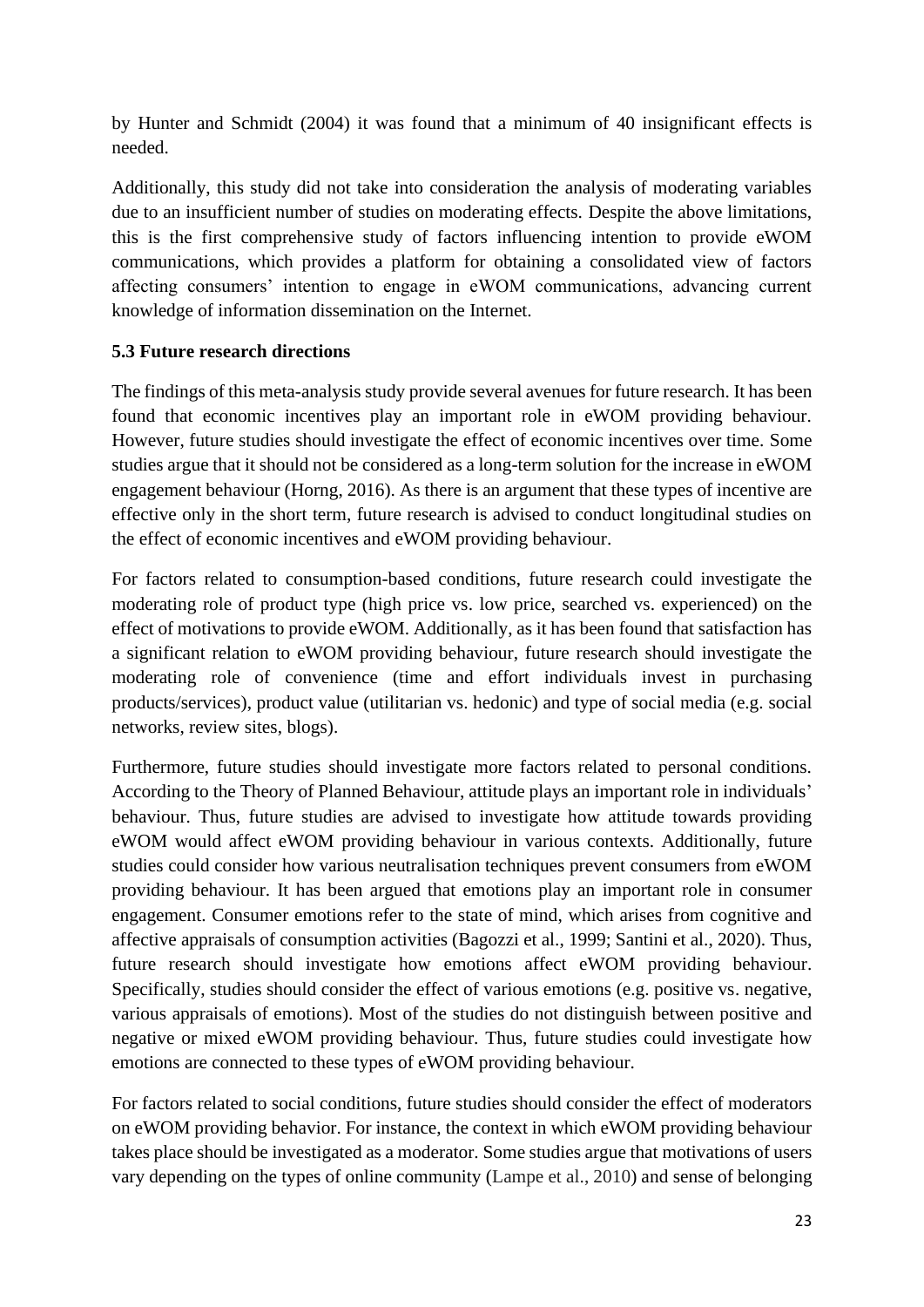(Chu et al., 2019). Also, future research could compare eWOM behaviour between communities with strong ties (e.g. WeChat's friends' circles) and weak ties (e.g. Weibo's followers) (Chu et al., 2019).

Future research could also investigate which categories of factors (perceptual conditions, consumption-based conditions, personal conditions, and social conditions) affect eWOM providing behaviour at shallow (liking, sharing) and deep (providing or creating content) levels. This will improve understanding of information dissemination online. Finally, future research can focus on consequences of eWOM providing behaviour. The examples of the consequences could be change in consumer attitude, information adoption, purchase intention, and panic buying behaviour, to name a few.

**Acknowledgement**: We would like to thank the Editor, Regional Editor, Associate Editor and reviewers for their constructive and valuable comments that helped to significantly improve the quality of this manuscript.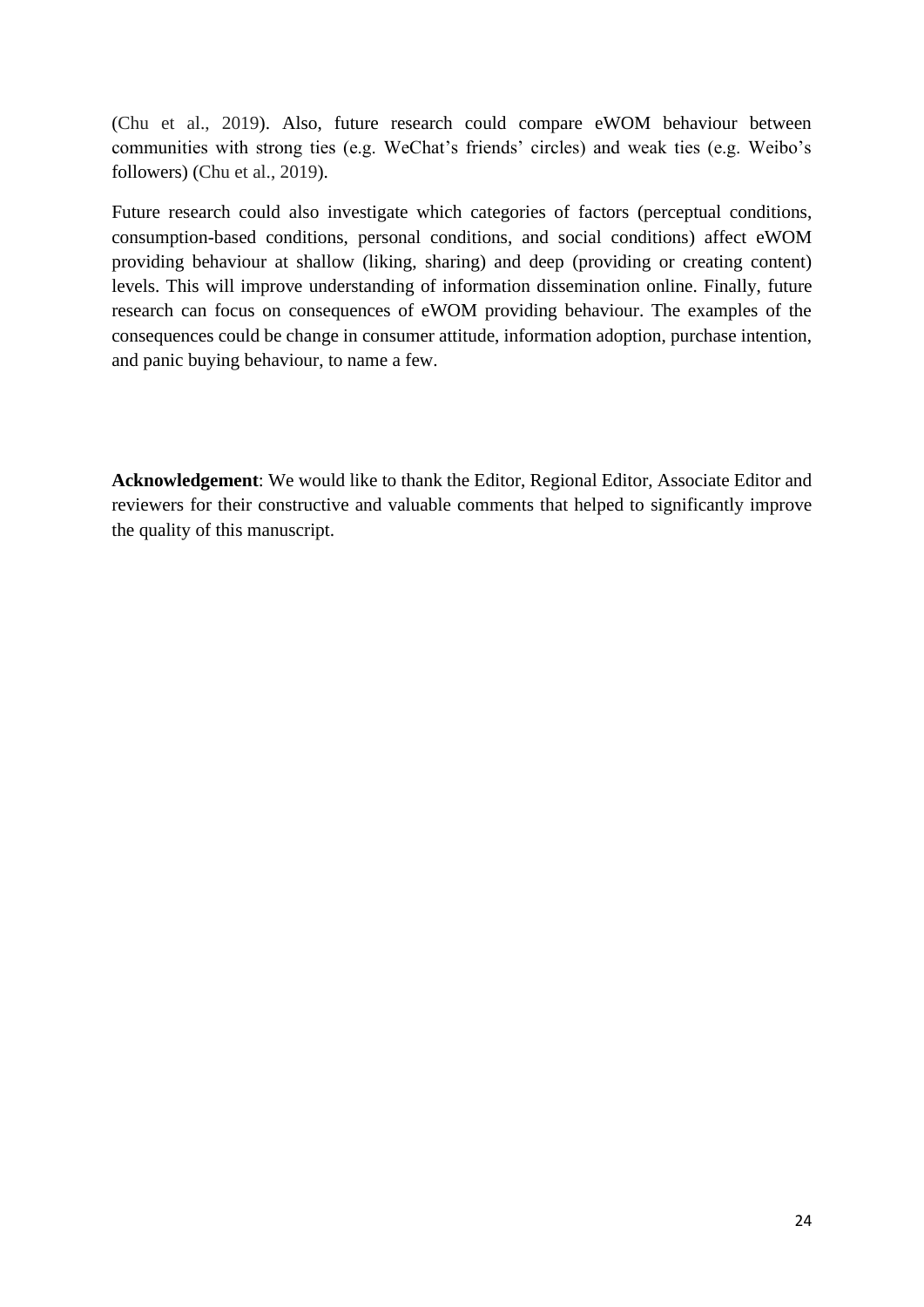| No.            | <b>Study</b>     | <b>Factors</b>                  | Method(s) of         | <b>Sample</b>   | Country              | <b>Context</b>       |
|----------------|------------------|---------------------------------|----------------------|-----------------|----------------------|----------------------|
|                |                  | <b>Investigated</b>             | analysis             |                 |                      |                      |
| $\mathbf{1}$   | Alhidari et al.  | Belief in self-                 | Structural           | 247 university  | <b>USA</b>           | <b>SNS</b>           |
|                | (2015)           | reliance,                       | equation             | students        |                      |                      |
|                |                  | involvement, risk-              | modeling             |                 |                      |                      |
|                |                  | taking, eWOM on                 |                      |                 |                      |                      |
|                |                  | SNS, purchase                   |                      |                 |                      |                      |
|                |                  | intention                       |                      |                 |                      |                      |
| $\overline{2}$ | <b>Bobkowski</b> | Information                     | Regression           | $N1=270$ social | <b>USA</b>           | Social media         |
|                | (2015)           | usefulness,                     | analysis             | media users,    |                      |                      |
|                |                  | opinion                         | (PROCESS             | N2=275 social   |                      |                      |
|                |                  | leadership                      | macro)               | media users     |                      |                      |
| 3              | Cheung and       | Self-                           | <b>Partial Least</b> | 203 users of    | Hong                 | Restaurants          |
|                | Lee $(2012)$     | enhancement,                    | Squares              | openrice.com    | Kong                 |                      |
|                |                  | satisfaction in                 | (PLS)                |                 |                      |                      |
|                |                  | helping others,                 |                      |                 |                      |                      |
|                |                  | reciprocity, sense              |                      |                 |                      |                      |
|                |                  | of belonging,                   |                      |                 |                      |                      |
|                |                  | moral obligation,               |                      |                 |                      |                      |
|                |                  | knowledge self-                 |                      |                 |                      |                      |
|                |                  | efficacy                        |                      |                 |                      |                      |
| $\overline{4}$ | Chi-Hsing        | Community                       | Regression           | 225             | Taiwan               | Virtual              |
|                | (2014)           | identity, web                   | analysis             | respondents     |                      | communities          |
|                |                  | service quality,                |                      |                 |                      |                      |
| 5              | Choi and Scott   | purchase intention              |                      |                 |                      | <b>SNS</b>           |
|                |                  | Trust, Influence                | <b>Partial Least</b> | 221 students    | South                | Facebook             |
|                | (2013)           | of others,                      | Squares<br>(PLS)     |                 | Korea and<br>the USA |                      |
|                |                  | obligations,<br>identification, | method               |                 |                      |                      |
|                |                  | knowledge                       |                      |                 |                      |                      |
|                |                  | sharing, eWOM                   |                      |                 |                      |                      |
|                |                  | quality                         |                      |                 |                      |                      |
| 6              | Christodoulide   | Perceived co-                   | <b>SEM</b>           | 202             | <b>NA</b>            | <b>Brand related</b> |
|                | s et al. (2012)  | creation,                       |                      | consumers       |                      | <b>UGC</b>           |
|                |                  | perceived                       |                      |                 |                      |                      |
|                |                  | empowerment,                    |                      |                 |                      |                      |
|                |                  | perceived                       |                      |                 |                      |                      |
|                |                  | community, self-                |                      |                 |                      |                      |
|                |                  | enhancement,                    |                      |                 |                      |                      |
|                |                  | brand equity                    |                      |                 |                      |                      |
| $\overline{7}$ | Chu and Kim      | Influence of                    | <b>SEM</b>           | 363             | <b>USA</b>           | <b>SNS</b>           |
|                | (2011)           | others, Tie                     |                      | undergraduate   |                      |                      |
|                |                  | strength,                       |                      | students        |                      |                      |
|                |                  | Information                     |                      |                 |                      |                      |
|                |                  | influence,                      |                      |                 |                      |                      |
|                |                  | Homophily, trust,               |                      |                 |                      |                      |
|                |                  | eWOM in SNS                     |                      |                 |                      |                      |
| 8              | Cui et al.       | Economic                        | <b>SEM</b>           | 220             | China                | Online               |
|                | (2014)           | incentives,                     |                      | respondents     |                      | feedback             |
|                |                  | altruism,                       |                      |                 |                      | system               |
|                |                  | involvement, self-              |                      |                 |                      |                      |
|                |                  | enhancement,                    |                      |                 |                      |                      |

**Appendix 1.** Summary of studies included in meta-analysis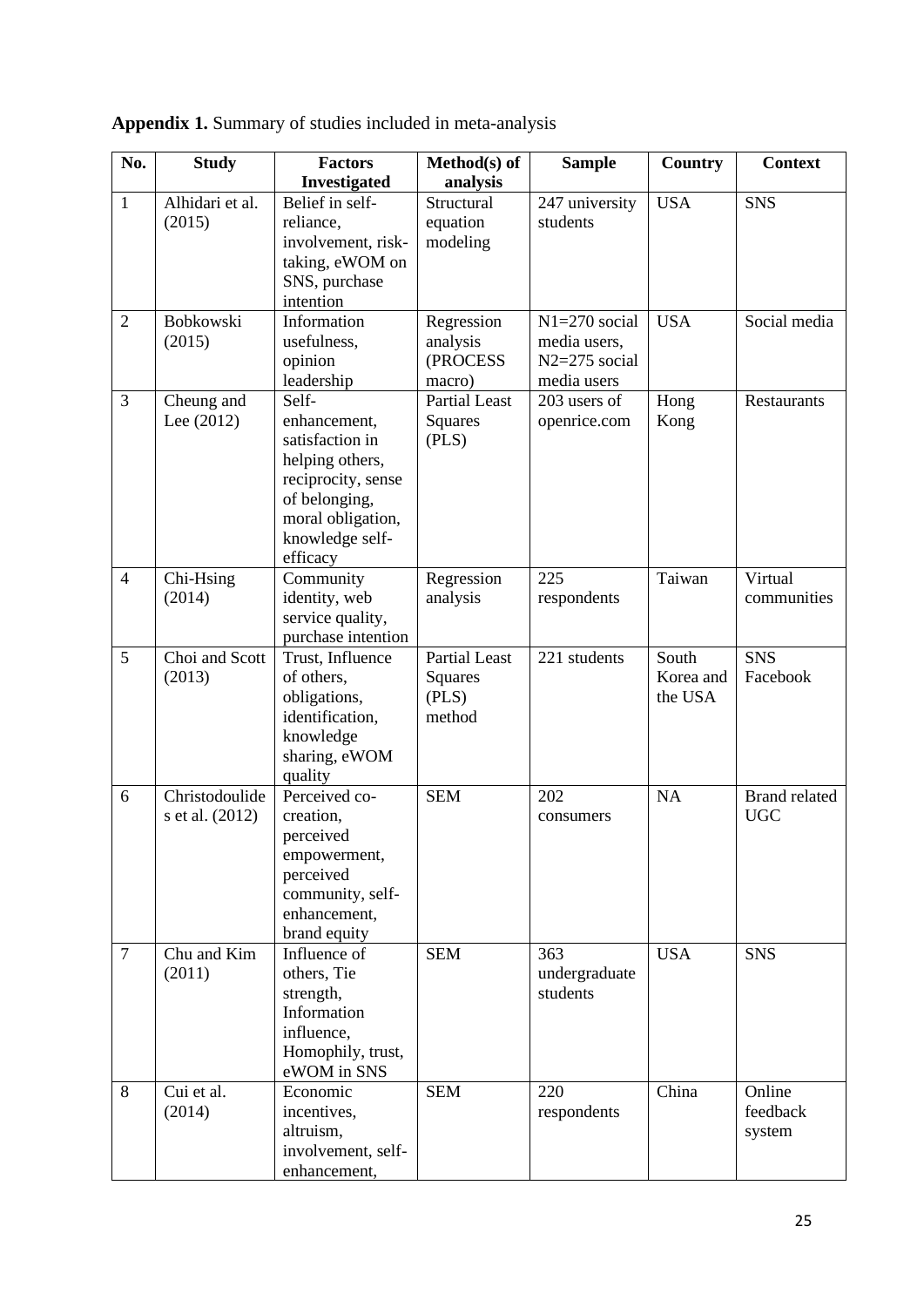|    |                               | influencing the<br>company,<br>execution cost,<br>spread intention                                                                                                                                                                                                          |                                            |                                         |                       |                                        |
|----|-------------------------------|-----------------------------------------------------------------------------------------------------------------------------------------------------------------------------------------------------------------------------------------------------------------------------|--------------------------------------------|-----------------------------------------|-----------------------|----------------------------------------|
| 9  | De Meyer and<br>Petzer (2014) | Involvement,<br>restaurant<br>patronage habits,<br>demographic<br>characteristics                                                                                                                                                                                           | Correlation<br>analysis, t-<br>test, ANOVA | 264<br>respondents                      | South<br>Africa       | Restaurants                            |
| 10 | Filieri et al.<br>(2015)      | Trust in web<br>eWOM services,<br>recommendation<br>adoption,<br>perceived source<br>credibility,<br>information<br>quality, perceived<br>website quality,<br>user satisfaction<br>with previous<br>experience, user<br>experience and<br>proficiency                       | <b>SEM</b>                                 | 366<br>respondents                      | European<br>countries | Tourism                                |
| 11 | Frasquet et al.<br>(2015)     | Enjoyment,<br>information<br>usefulness, trust<br>in web eWOM<br>services, brand<br>trust, brand<br>attachment, length<br>of brand<br>relationship, ease<br>of use, security,<br>gender, age,<br>country of<br>residence, product<br>category, online<br>purchase intention | Multiple<br>regression<br>analysis         | 1533<br>multichannel<br>retail shoppers | UK and<br>Spain       | Apparel and<br>consumer<br>electronics |
| 12 | Gumus and<br>Bal (2016)       | Loyalty, design<br>quality, service<br>quality,<br>information<br>quality, system<br>quality                                                                                                                                                                                | t-test,<br>regression<br>analysis          | 242 students                            | Turkey                | <b>NA</b>                              |
| 13 | Hansen and<br>Lee $(2013)$    | Influence of<br>others, tie<br>strength,<br>homophily,<br>economic<br>incentive,<br>enjoyment, game<br>factors, attitude<br>towards<br>advertising,                                                                                                                         | <b>SEM</b>                                 | 158 university<br>students              | <b>USA</b>            | Social<br>network<br>games             |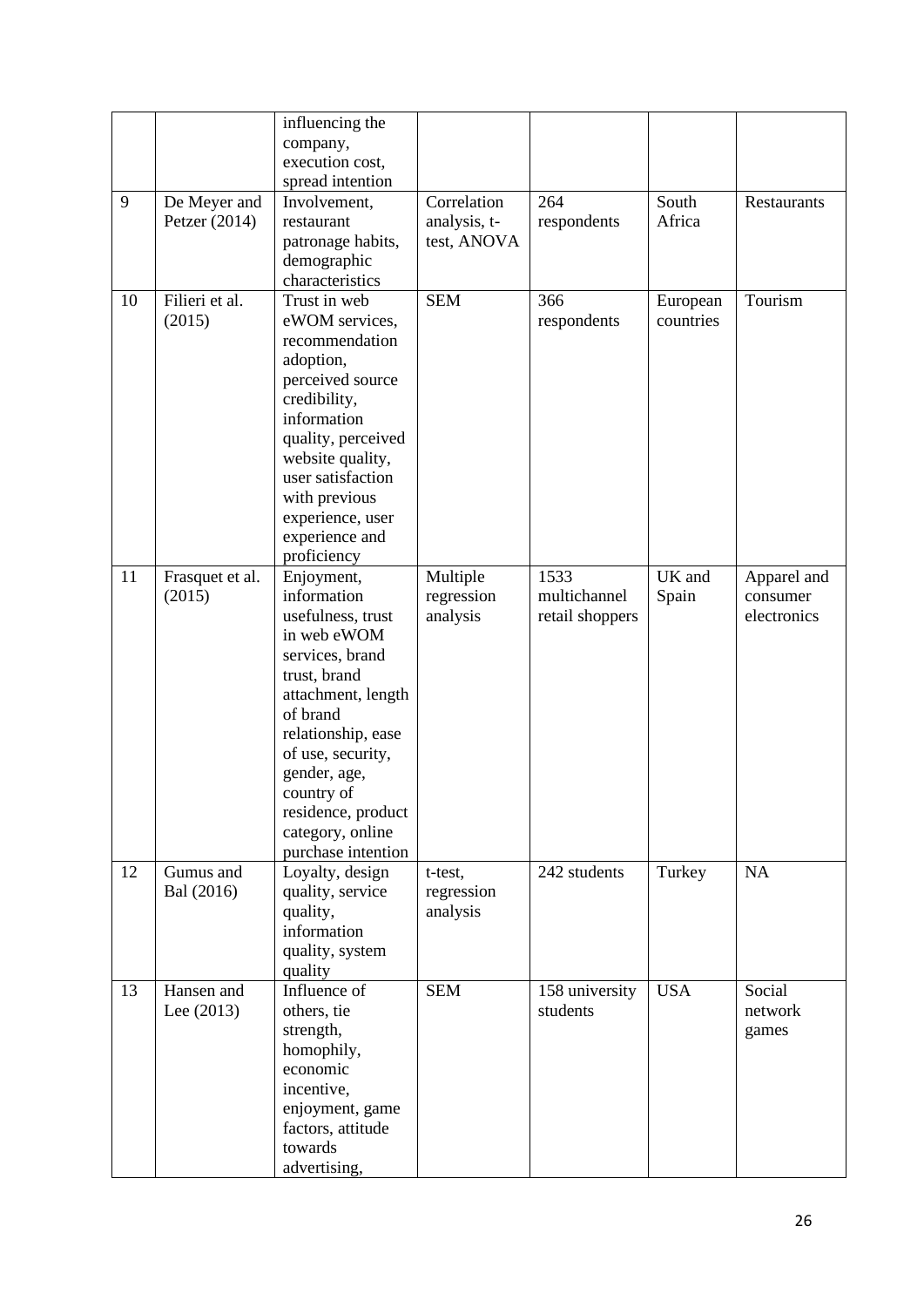|    |                                    | attitude towards<br>the brand                                                                                                                                                                                          |                                                       |                                                           |         |                                               |
|----|------------------------------------|------------------------------------------------------------------------------------------------------------------------------------------------------------------------------------------------------------------------|-------------------------------------------------------|-----------------------------------------------------------|---------|-----------------------------------------------|
| 14 | Hennig-<br>Thurau et al.<br>(2004) | Economic<br>incentive, self-<br>enhancement,<br>platform<br>assistance,<br>venting negative<br>feelings, concern<br>for other<br>consumers, social<br>benefits, helping<br>the company,<br>advise seeking              | Multiple<br>regression<br>analysis                    | 2063<br>respondents                                       | Germany | Web-based<br>consumer<br>opinion<br>platforms |
| 15 | Horng (2016)                       | Economic<br>incentive,<br>altruism,<br>enjoyment, self-<br>enhancement,<br>customer<br>satisfaction,<br>community<br>identity, trust in<br>eWOM services,<br>reciprocity,<br>tenure,<br>interaction, types<br>of users | Regression<br>analysis                                | 177 and 116<br>members of<br>virtual<br>community<br>FunP | Taiwan  | Virtual<br>community                          |
| 16 | Huang et al.<br>(2013)             | Information<br>usefulness,<br>openness,<br>relationship<br>strength,<br>atmosphere<br>characteristics,<br>authority, interest,<br>interaction,<br>volume, tone,<br>trust, purchase<br>intention                        | <b>SEM</b>                                            | 549<br>respondents                                        | China   | Hotels                                        |
| 17 | Jin et al.<br>(2010)               | Affective<br>commitment,<br>Normative<br>commitment,<br>calculative<br>commitment, self-<br>enhancement,<br>extrinsic reward,<br>enjoyment in<br>helping company,<br>enjoyment in<br>helping other<br>consumers        | <b>Smart Partial</b><br><b>Least Squares</b><br>(PLS) | 456 users of<br>dianping.com                              | China   | Opinion<br>platforms                          |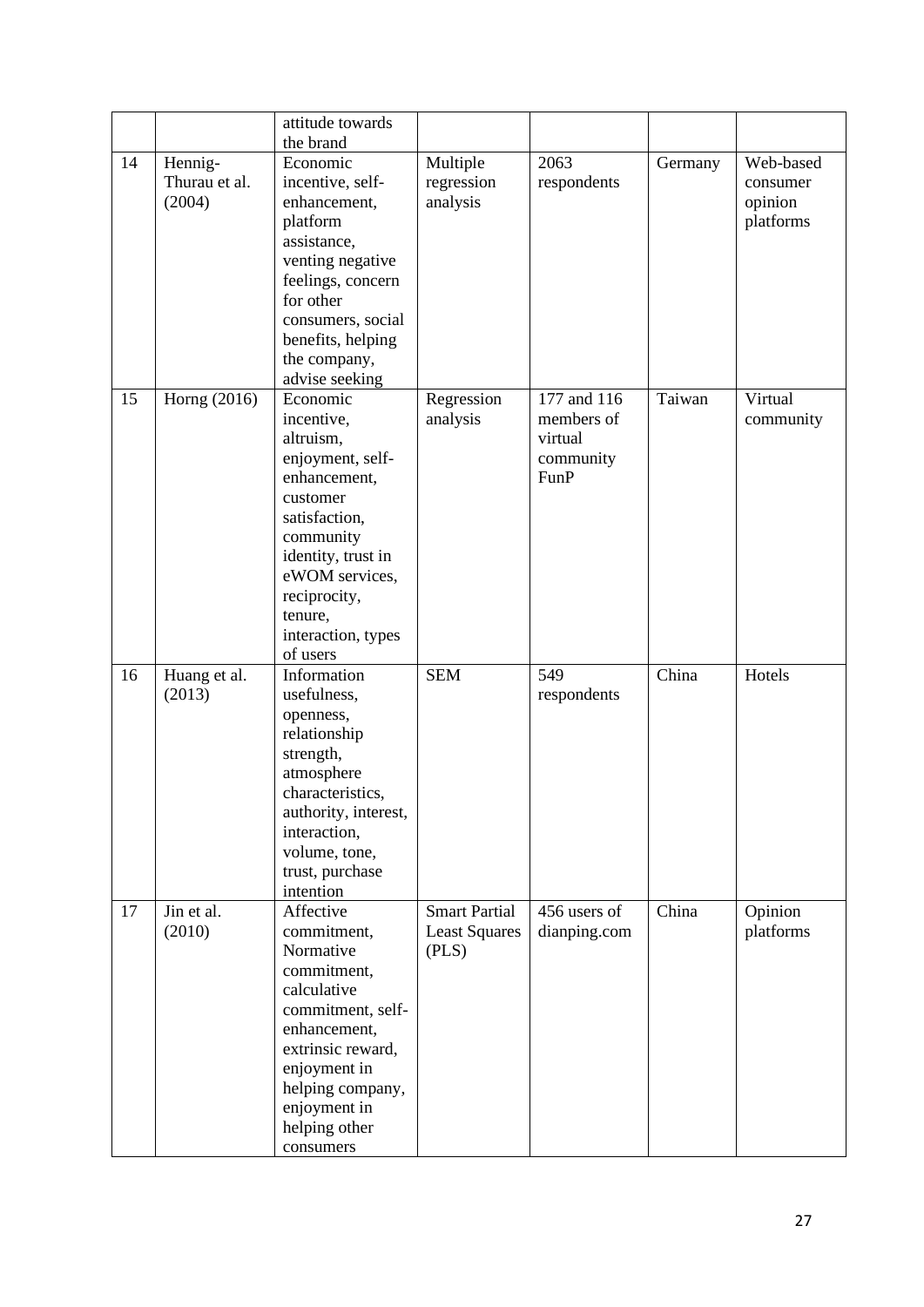| 18 | Kim (2017)                           | Altruism, self-<br>enhancement,                                                                                                                                                                                                                                                  | ANOVA,<br>ANCOVA,<br>regression<br>analysis | 222<br>undergraduate<br>students | <b>USA</b>     | Restaurants            |
|----|--------------------------------------|----------------------------------------------------------------------------------------------------------------------------------------------------------------------------------------------------------------------------------------------------------------------------------|---------------------------------------------|----------------------------------|----------------|------------------------|
| 19 | Kucukemirogl<br>u and Kara<br>(2015) | Opinion seeking,<br>opinion<br>leadership,<br>innovativeness,<br>social capital,<br>trust                                                                                                                                                                                        | <b>SEM</b>                                  | 149 college<br>students          | <b>USA</b>     | Facebook               |
| 20 | Lee et al.<br>(2013)                 | Economic<br>incentives, self-<br>enhancement,<br>customer<br>satisfaction,<br>loyalty                                                                                                                                                                                            | <b>SEMPLS</b>                               | 260<br>respondents               | South<br>Korea | Open Market            |
| 21 | Li et al.<br>(2016)                  | Affective<br>commitment,<br>normative<br>commitment                                                                                                                                                                                                                              | Partial Least<br>Square                     | 424<br>community<br>members      | Taiwan         | Restaurants            |
| 22 | Lii and Lee<br>(2012)                | Customer<br>satisfaction, trust,<br>purchase<br>intention,<br>perceived<br>fairness,                                                                                                                                                                                             | <b>ANCOVA</b>                               | 290 students                     | Taiwan         | Laptop                 |
| 23 | Luarn et al.<br>(2015)               | Tie strength,<br>economic<br>incentive,<br>altruism,<br>customer<br>satisfaction,<br>subjective norm,<br>expressiveness,<br>social support,<br>commitment,<br>perceived social<br>benefit, perceived<br>value, narcissism,<br>image-building,<br>achievement,<br>memorial record | Regression<br>analysis                      | 650<br>respondents               | Taiwan         | <b>SNS</b>             |
| 24 | Maceli et al.<br>(2015)              | Self-<br>enhancement,<br>gender, venting<br>negative feelings,<br>concern for<br>others, trust                                                                                                                                                                                   | t-test                                      | 233 students                     | <b>USA</b>     | Aggregate<br>platforms |
| 25 | Magalhaes<br>and Musallam<br>(2014)  | Influence of<br>others, self-<br>enhancement,<br>venting negative<br>feelings, concern<br>for others, social                                                                                                                                                                     | Regression<br>analysis                      | 1192<br>responses                | <b>NA</b>      | Twitter                |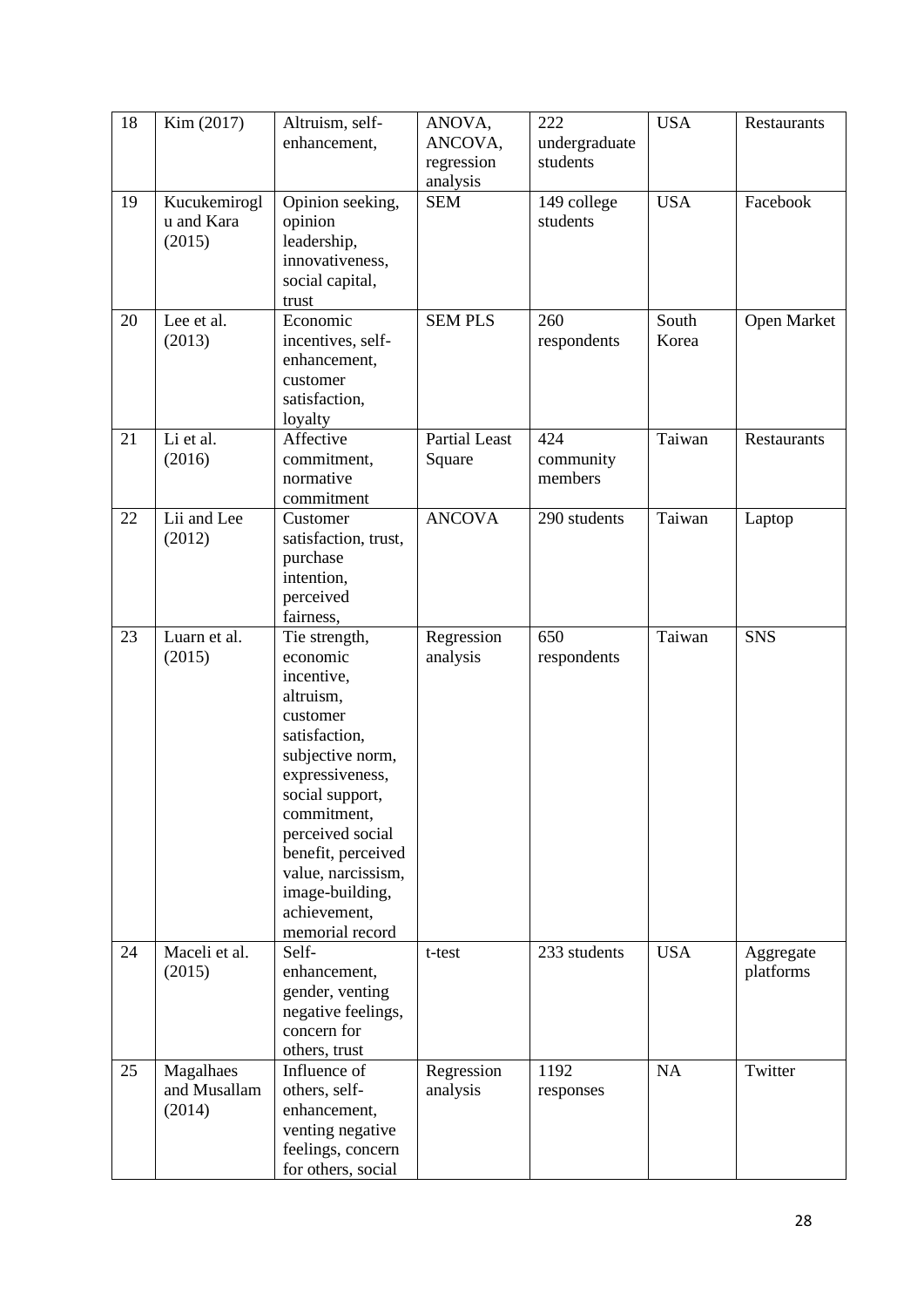|    |                                          | benefits, helping<br>the company,<br>collective power,<br>advice seeking                                                                                                                                     |              |                                                              |                         |                                          |
|----|------------------------------------------|--------------------------------------------------------------------------------------------------------------------------------------------------------------------------------------------------------------|--------------|--------------------------------------------------------------|-------------------------|------------------------------------------|
| 26 | Men and<br>Muralidharan<br>(2017)        | Tie strength,<br>social media<br>dependency,<br>organisation-<br>public<br>relationships,<br>trust, satisfaction,<br>commitment                                                                              | <b>SEM</b>   | 328 American<br>and 304<br>Chinese social<br>media users     | <b>USA</b> and<br>China | Social media                             |
| 27 | Moliner-<br>Velázquez et<br>al. $(2015)$ | Customer<br>satisfaction, age,<br>external<br>attributions,<br>unstable<br>attributions,<br>uncontrollable<br>attributions,<br>service recovery<br>efforts                                                   | <b>SEM</b>   | 336<br>respondents<br>who<br>experience a<br>service failure | Spain                   | Retail shops                             |
| 28 | Morrongiello<br>et al. (2017)            | Altruism, self-<br>confidence, ego-<br>reinforcement,<br>vengeance,<br>helping the<br>company, other<br>clients honesty,<br>other companies<br>honesty,<br>collective<br>conscientiousness<br>, e-reputation | <b>SEM</b>   | 753<br>respondents                                           | France                  | Tourism                                  |
| 29 | Nagy et al.<br>(2017)                    | Opinion seeking,<br>opinion adoption,<br>satisfaction                                                                                                                                                        | <b>SEM</b>   | 1000<br>respondents                                          | Hungary                 | NA                                       |
| 30 | Niu et al.<br>(2010)                     | Tie strength,<br>involvement,<br>material<br>incentive, return<br>incentive, social<br>interaction, depth<br>of eWOM,<br>frequency                                                                           | <b>ANOVA</b> | 167<br>respondents                                           | China                   | NA                                       |
| 31 | Nusair et al.<br>(2017)                  | Trust in web<br>eWOM services,<br>customer values,<br>willingness to<br>share knowledge,<br>switching costs                                                                                                  | <b>SEM</b>   | 298 travellers                                               | <b>USA</b>              | Tourism                                  |
| 32 | Okazaki<br>(2009)                        | Self-<br>enhancement,<br>satisfaction in                                                                                                                                                                     | <b>SEM</b>   | 121 personal<br>computer<br>WOM and                          | Japan                   | PC-based<br>community<br>sites, chat, or |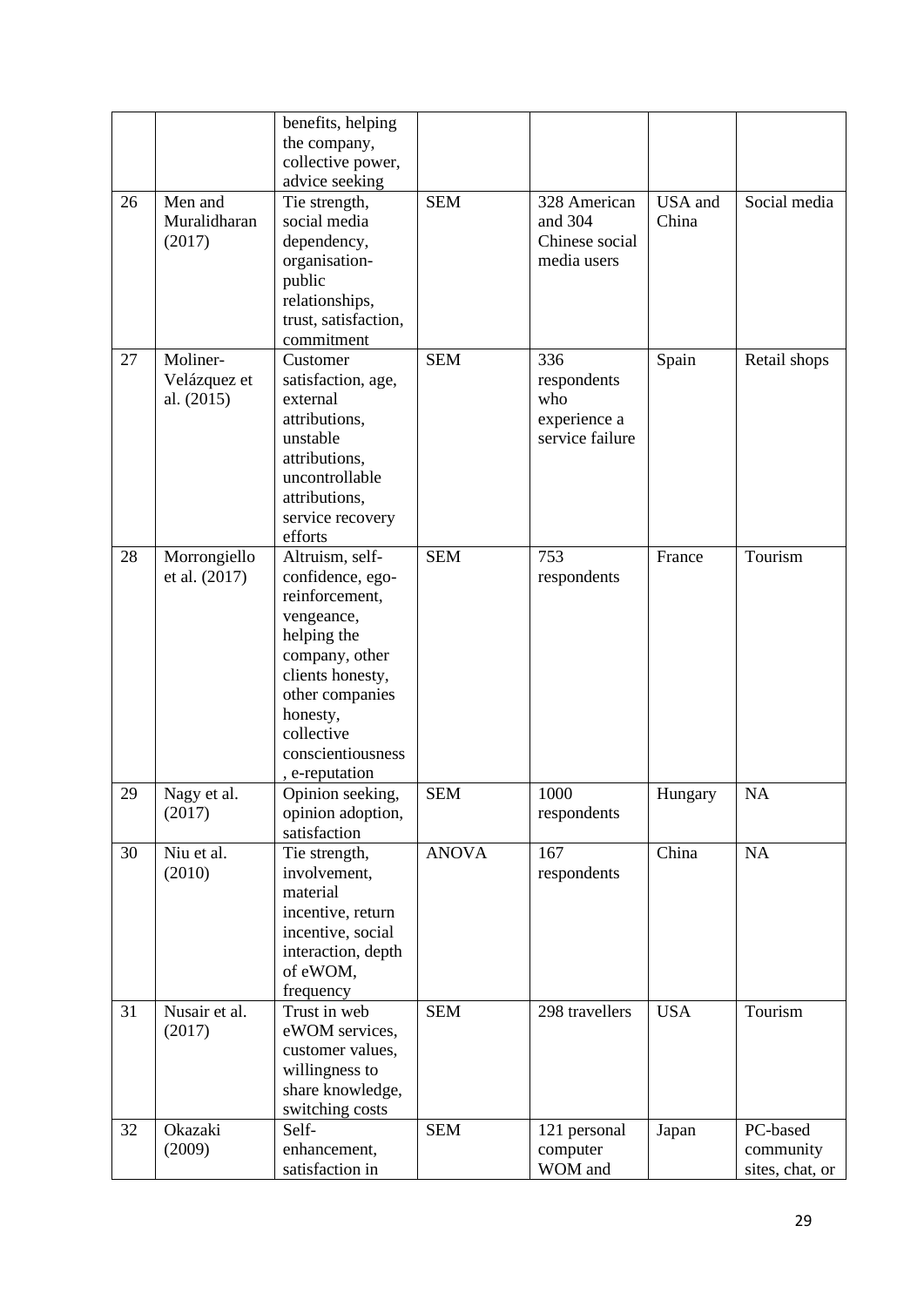|    |                                     | helping other<br>consumers,<br>desire, social<br>identity, inherent<br>novelty seeking,<br>opinion<br>leadership                                 |                                              | 150 mobile<br><b>WOM</b> users   |                      | email versus<br>mobile-based<br>community<br>sites,<br>chat, or text<br>messaging |
|----|-------------------------------------|--------------------------------------------------------------------------------------------------------------------------------------------------|----------------------------------------------|----------------------------------|----------------------|-----------------------------------------------------------------------------------|
| 33 | Reimer and<br>Benkenstein<br>(2016) | Economic<br>incentives,<br>altruism, attitude<br>towards the<br>company                                                                          | ANOVA,<br>regression<br>analysis             | 200 university<br>students       | Germany              | <b>Restaurants</b>                                                                |
| 34 | Rialti et al.<br>(2017)             | Brand attitude,<br>engagement,<br>consumers'<br>satisfaction,<br>consumers' trust,<br>gender                                                     | <b>SEM</b>                                   | 121 females<br>and 129 males     | Various<br>countries | American<br>sportswear<br>brand                                                   |
| 35 | Saleem and<br>Ellahi (2017)         | Information<br>influence,<br>homophily,<br>involvement,<br>expertness,<br>trustworthiness,<br>Facebook usage<br>frequency,<br>purchase intention | Regression<br>analysis<br>(PROCESS<br>macro) | 503 Facebook<br>users            | Various<br>countries | Fashion<br>products                                                               |
| 36 | Shan and King<br>(2015)             | Influence of<br>others, consumer<br>brand<br>relationship,<br>attitude                                                                           | Multiple<br>regression<br>analysis           | 166<br>undergraduate<br>students | <b>USA</b>           | Personal<br>computer                                                              |
| 37 | Shen et al.<br>(2011)               | Economic<br>incentives,<br>customer<br>satisfaction,<br>venting negative<br>feelings, platform                                                   | Regression<br>analysis                       | 381<br>respondents               | China                | <b>SNS</b>                                                                        |
|    |                                     | assistance,<br>helping the<br>company, positive<br>self-enhancement,<br>concern for other<br>consumers,<br>platforms of<br>eWOM                  |                                              |                                  |                      |                                                                                   |
| 38 | Sohn (2009)                         | Involvement,<br>valence,<br>perceived<br>information value,<br>social network<br>density                                                         | <b>ANCOVA</b>                                | 121<br>undergraduate<br>students | <b>USA</b>           | Digital<br>camera                                                                 |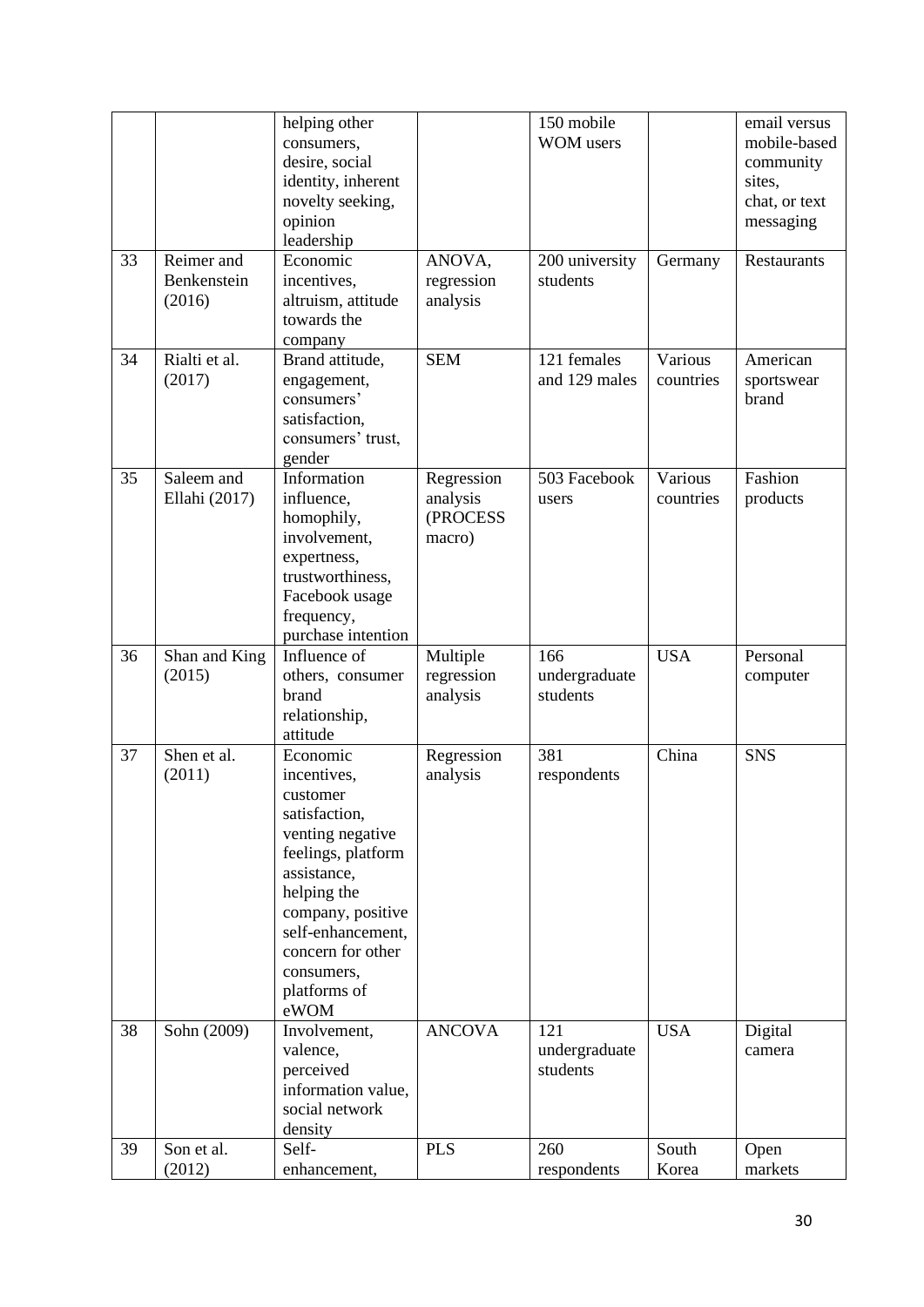|    |                                        | customer<br>satisfaction,<br>loyalty, open<br>market reward                                                                                                                                                         |                                                |                                                                                          |                               |                               |
|----|----------------------------------------|---------------------------------------------------------------------------------------------------------------------------------------------------------------------------------------------------------------------|------------------------------------------------|------------------------------------------------------------------------------------------|-------------------------------|-------------------------------|
| 40 | Song and Sun<br>(2011)                 | Involvement,<br>perceived risk, tie<br>strength,<br>information<br>credibility, search<br>effort, product<br>involvement,<br>perceived risk                                                                         | <b>SEM</b>                                     | 502 university<br>students                                                               | South<br>Korea                |                               |
| 41 | Sotiriadis and<br>van Zyl<br>(2013)    | Involvement,<br>source credibility,<br>communications<br>frequency, source<br>expertise,                                                                                                                            | Regression<br>analysis                         | 500 users of<br>Twitter                                                                  | Europe<br>and South<br>Africa | Twitter                       |
| 42 | Sun et al.<br>(2006)                   | Opinion seeking,<br>opinion<br>leadership,<br>innovativeness,<br>internet usage,<br>music<br>involvement                                                                                                            | <b>SEM</b>                                     | 250 college<br>students                                                                  | <b>USA</b>                    | Music                         |
| 43 | Tirunillai and                         | Perceived risk,<br>volume, valence,                                                                                                                                                                                 | Regression                                     | <b>NA</b>                                                                                | <b>NA</b>                     | <b>Stocks</b>                 |
| 44 | Tellis (2012)<br>Tong et al.<br>(2013) | Economic<br>incentives, self-<br>enhancement,<br>satisfaction in<br>helping other<br>customers,<br>perceived<br>cognitive cost,<br>perceived<br>execution cost,<br>internet<br>experience,<br>opinion<br>leadership | analysis<br>Multiple<br>regression<br>analysis | 168 students                                                                             | Hong<br>Kong                  | Online<br>feedback<br>systems |
| 45 | Wolny and<br>Mueller<br>(2013)         | Tie strength,<br>involvement,<br>advice seeking,<br>need for social<br>interaction,<br>attitude towards<br>behaviour,<br>subjective norm                                                                            | Logistic<br>regression<br>analysis             | 192<br>respondents<br>with<br>experience of<br>engaging with<br>fashion brands<br>online | NA                            | Fashion                       |
| 46 | Wu et al.<br>(2016)                    | Information<br>influence, self-<br>enhancement,                                                                                                                                                                     | ANCOVA,<br>regression<br>analysis              | 198 and 115<br>respondents                                                               | <b>USA</b>                    | Hotel, dining                 |
| 47 | Yang (2013)                            | Subjective norms,<br>affective<br>outcome,                                                                                                                                                                          | <b>SEM</b>                                     | 835 college<br>students                                                                  | China                         | <b>SNS</b>                    |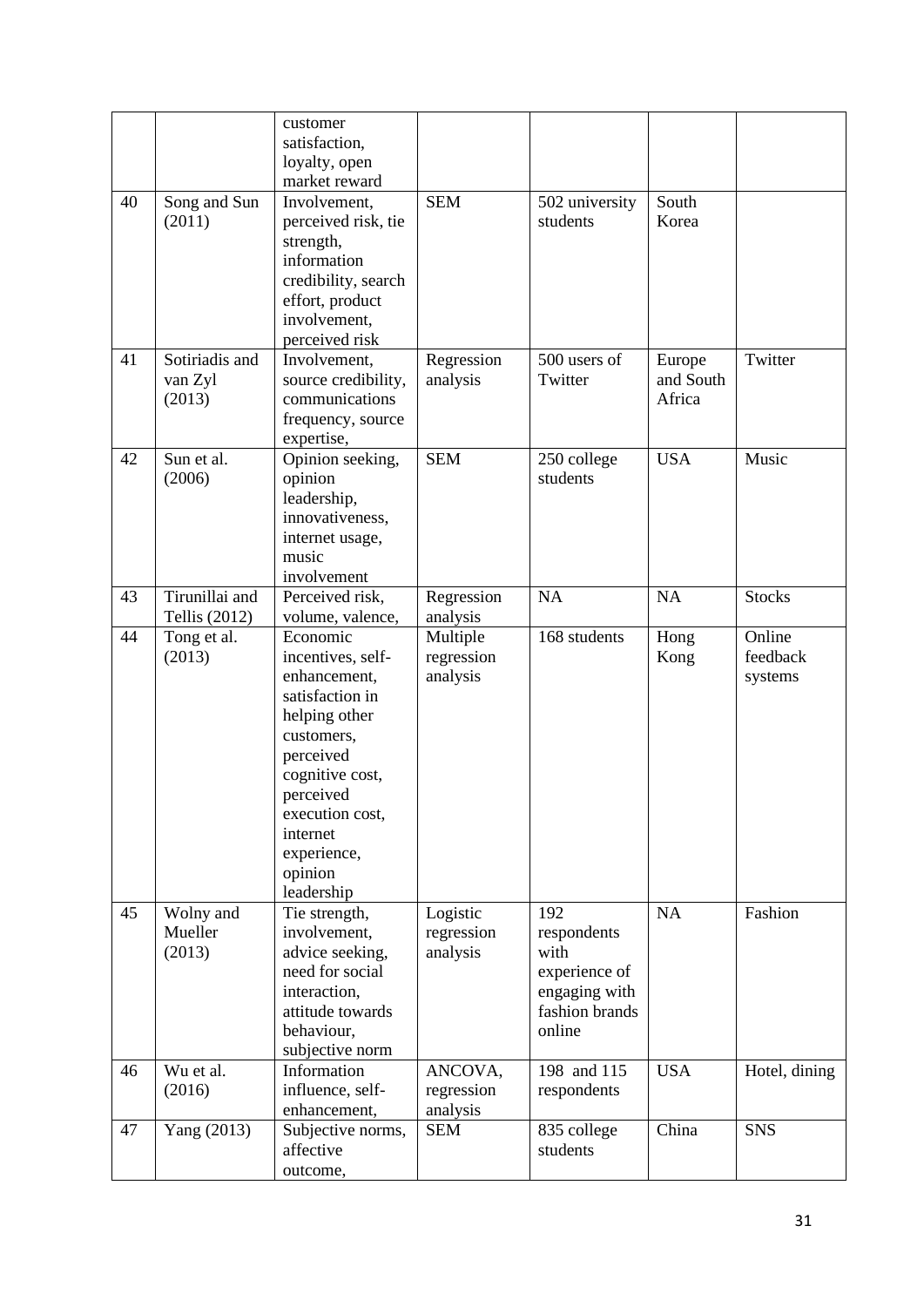|    |                             | perceived<br>pleasure, market<br>mavenism, help<br>the company,<br>social media use,<br>social media<br>eWOM, viral<br>marketing attitude               |                         |                             |                |                        |
|----|-----------------------------|---------------------------------------------------------------------------------------------------------------------------------------------------------|-------------------------|-----------------------------|----------------|------------------------|
| 47 | Yeh and Choi<br>(2011)      | Brand attitude,<br>community<br>identification,<br>cognition-based<br>community trust,<br>affect-based<br>community trust                               | <b>SEM</b>              | 172<br>community<br>members | <b>NA</b>      | Cars (MINI<br>Cooper)  |
| 48 | Yen and Tang<br>(2015)      | Extraversion,<br>altruism,<br>dissonance<br>reduction,<br>platform<br>assistance,<br>economic<br>incentives,<br>eWOM<br>engagement                      | Regression<br>analysis  | 252<br>respondents          | NA             | Hotels                 |
| 49 | Yoo et al.<br>(2013)        | Economic<br>incentive,<br>community<br>identity, intrinsic<br>motives, personal<br>site identification,<br>social site<br>identification, e-<br>Loyalty | Partial<br>Least Square | 257<br>community<br>members | South<br>Korea | Online<br>communities  |
| 50 | Zhang and Lv<br>(2010)      | Satisfaction in<br>helping other<br>consumers,<br>perceived risk                                                                                        | Regression<br>analysis  | 127 college<br>students     | China          | NA                     |
| 51 | Ziegele and<br>Weber (2015) | Customer<br>satisfaction,<br>valence,<br>credibility of<br>eWOM                                                                                         | ANOVA,<br><b>SEM</b>    | 487<br>respondents          | Germany        | Domestic<br>appliances |

#### **References**

- Alhidari, A., Iyer, P., and Paswan, A. (2015), "Personal level antecedents of eWOM and purchase intention, on social networking sites", *Journal of Customer Behaviour*, Vol. 14 No. 2, pp. 107-125.
- Alwash, M., Savarimuthu, B. T. R., and Parackal, M. (2019), "Shallow vs. Deep customer engagement - A study of brand value propositions in Twitter", In Proceedings of the 27th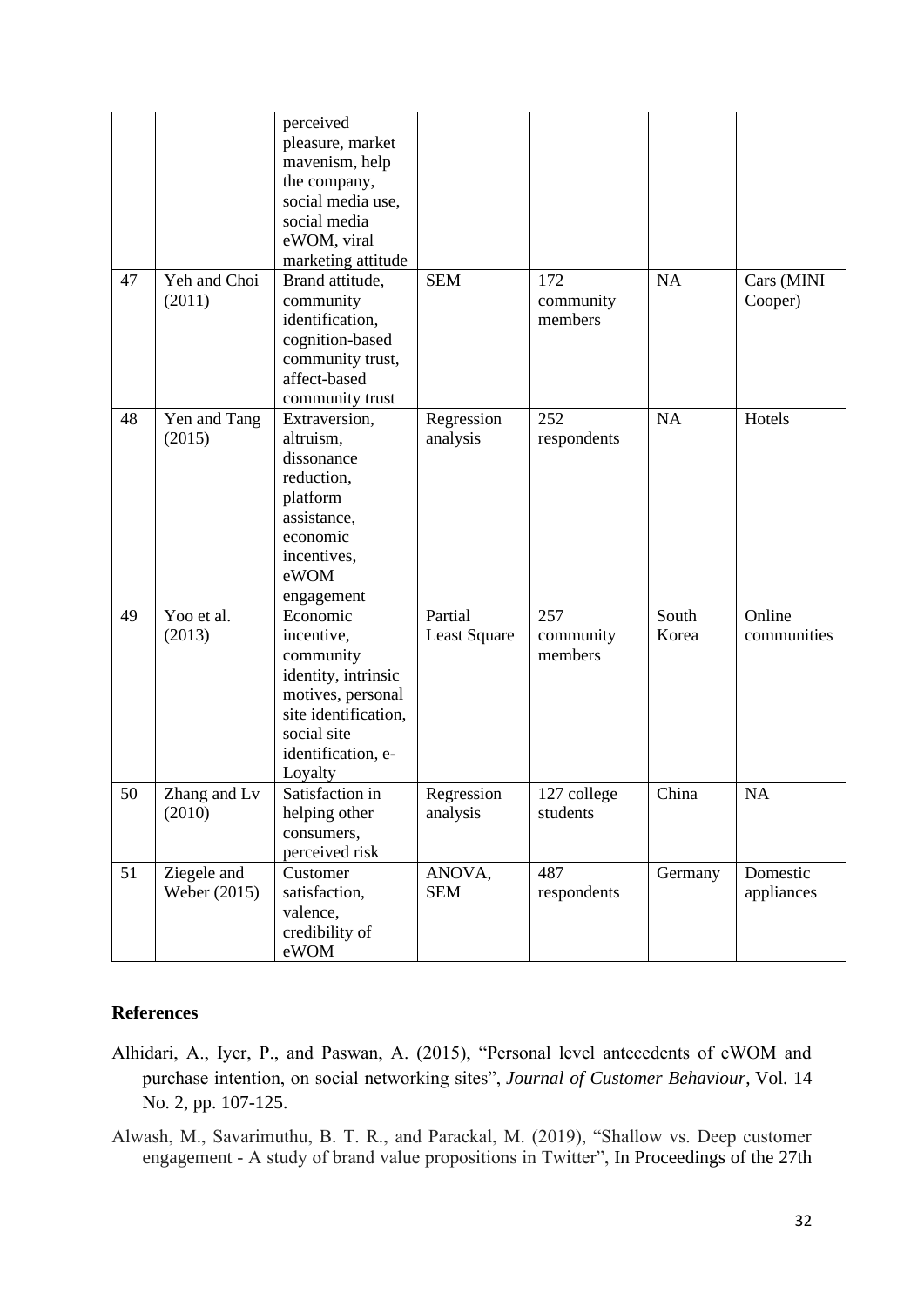European Conference on Information Systems (ECIS), Stockholm & Uppsala, Sweden, June 8-14, 2019. ISBN 978-1-7336325-0-8 Research Papers.

- Amed, S., Mukherjee, S., Das, P., and Datta, B. (2019), "Triggers of positive eWOM: exploration with web analytics", *Marketing Intelligence & Planning*, Vol. 37 No. 4, pp. 433-450.
- Ananda, A. S., Hernández-García, Á., Acquila-Natale, E., and Lamberti, L. (2019), "What makes fashion consumers "click"? Generation of eWoM engagement in social media", *Asia Pacific Journal of Marketing and Logistics*, Vol. 31 No. 2, pp. 398-418.
- Babić Rosario, A., Sotgiu, F., De Valck, K., and Bijmolt, T. H. (2016), "The effect of electronic word of mouth on sales: A meta-analytic review of platform, product, and metric factors", *Journal of Marketing Research*, Vol. 53 No. 3, pp. 297-318.
- Baethge, C., Klier, J., and Klier, M. (2016), "Social commerce—state-of-the-art and future research directions", *Electronic Markets*, Vol. 26 No. 3, pp. 269-290.
- Bagozzi, R. P., Gopinath, M., and Nyer, P. U. (1999) "The role of emotions in marketing", *Journal of the Academy of Marketing Science*, Vol. 27 No. 2, pp. 184-206.
- Bairrada, C., Coelho, F. and Coelho, A. (2018), "Antecedents and outcomes of brand love: utilitarian and symbolic brand qualities", *European Journal of Marketing*, Vol. 52 No. 3/4, pp. 656-682.
- Bearden, W. O., Netemeyer, R. G., and Teel, J. E. (1989), "Measurement of consumer susceptibility to interpersonal influence", *Journal of Consumer Research*, Vol. 15 No. 4, pp. 473-481.
- Berger, J. (2014), "Word of mouth and interpersonal communication: A review and directions for future research", *Journal of Consumer Psychology*, Vol. 24 No. 4, pp. 586-607.
- Bloemer, J., De Ruyter, K., and Peeters, P. (1998), "Investigating drivers of bank loyalty: The complex relationship between image, service quality and satisfaction". *International Journal of Bank Marketing*, Vol. 16 No. 7, pp. 276-286.
- Bobkowski, P. S. (2015), "Sharing the news: Effects of informational utility and opinion leadership on online news sharing", *Journalism & Mass Communication Quarterly,* Vol. 92 No.2, pp. 320-345.
- Brown, J. J., and Reingen, P. H. (1987), "Social ties and word-of-mouth referral behaviour", *Journal of Consumer Research*, Vol. 14 No. 3, 350-362.
- Chang, C. C., and Huang, M. H. (2020), "Antecedents predicting health information seeking: A systematic review and meta-analysis", *International Journal of Information Management*, Vol. 54, 102115.
- Chaney, I. M. (2001), "Opinion leaders as a segment for marketing communications", *Marketing Intelligence & Planning*, Vol. 19 No. 5, pp. 302-308.
- Chen, H. N., and Huang, C. Y. (2013), "An investigation into online reviewers' behaviour", *European Journal of Marketing*, Vol. 47 No. 10, pp. 1758-1773.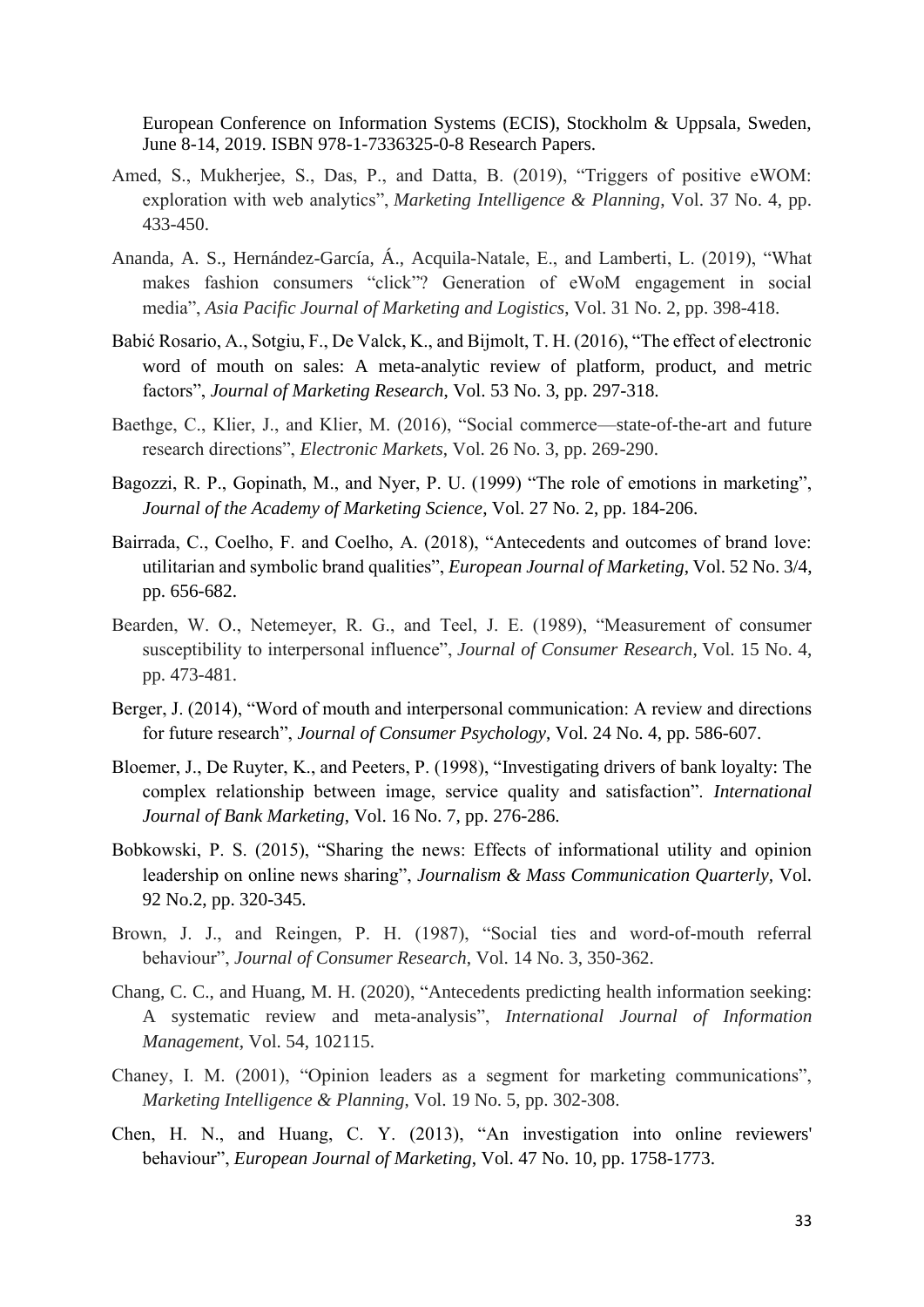- Chen, T., Drennan, J., Andrews, L., and Hollebeek, L. (2018), "User experience sharing: Understanding customer initiation of value co-creation in online communities", *European Journal of Marketing*, Vol. 52 No. 5/6, pp. 1154-1184.
- Cheung, C. M., and Lee, M. K. (2012), "What drives consumers to spread electronic word of mouth in online consumer-opinion platforms?", *Decision Support Systems*, Vol. 53 No. 1, pp. 218-225.
- Cheung, C. M., Liu, I. L., and Lee, M. K. (2015), "How online social interactions influence customer information contribution behavior in online social shopping communities: A social learning theory perspective", *Journal of the Association for Information Science and Technology*, Vol. 66 No. 12, pp. 2511-2521.
- Chi-Hsing, T. (2014), "The antecedent of social identification and its effects on behavioral intention of transaction virtual community members", *Proceedings for the Northeast Region Decision Sciences Institute (NEDSI),* 899-923.
- Chiu, C. M., Hsu, M. H., and Wang, E. T. (2006), "Understanding knowledge sharing in virtual communities: An integration of social capital and social cognitive theories", *Decision Support Systems*, Vol. 42 No. 3, pp. 1872-1888.
- Chiu, H. C., Pant, A., Hsieh, Y. C., Lee, M., Hsioa, Y. T., and Roan, J. (2014), "Snowball to avalanche: Understanding the different predictors of the intention to propagate online marketing messages", *European Journal of Marketing*, Vol. 48 No. 7/8, pp. 1255-1273.
- Choi, J. H., and Scott, J. E. (2013), "Electronic word of mouth and knowledge sharing on social network sites: A social capital perspective", *Journal of Theoretical and Applied Electronic Commerce Research,* Vol. 8 No. 1, pp. 69-82.
- Chu, S. C., and Kim, Y. (2011), "Determinants of consumer engagement in electronic wordof-mouth (eWOM) in social networking sites", *International Journal of Advertising*, Vol. 30 No. 1, pp. 47-75.
- Chu, S. C., Lien, C. H., and Cao, Y. (2019), "Electronic word-of-mouth (eWOM) on WeChat: examining the influence of sense of belonging, need for self-enhancement, and consumer engagement on Chinese travellers' eWOM", *International Journal of Advertising*, Vol. 38 No. 1, pp. 26-49.
- Cohen, J. (1988), *Statistical Power Analysis for the Behavioral Sciences*, 2nd edition, Hillsdale, New Jersey.
- Cui, J., Wang, L., Feng, H., and Teng, Y. (2014), "Empirical study of the motivations of e-WOM spreading on online feedback system in China", *Pacific Asia Conference on Information Systems,* 24-28 July, Chengdu, China*.*
- Davis, F. D. (1989), "Perceived usefulness, perceived ease of use, and user acceptance of information technology", *MIS quarterly*, Vol. 13 No. 3, pp. 319-340.
- De Meyer, C. F., and Petzer, D. J. (2014), "Product involvement and online word-of-mouth in the South African fast food industry", *Journal of Global Business and Technology*, Vol. 10 No. 1, pp. 205-212.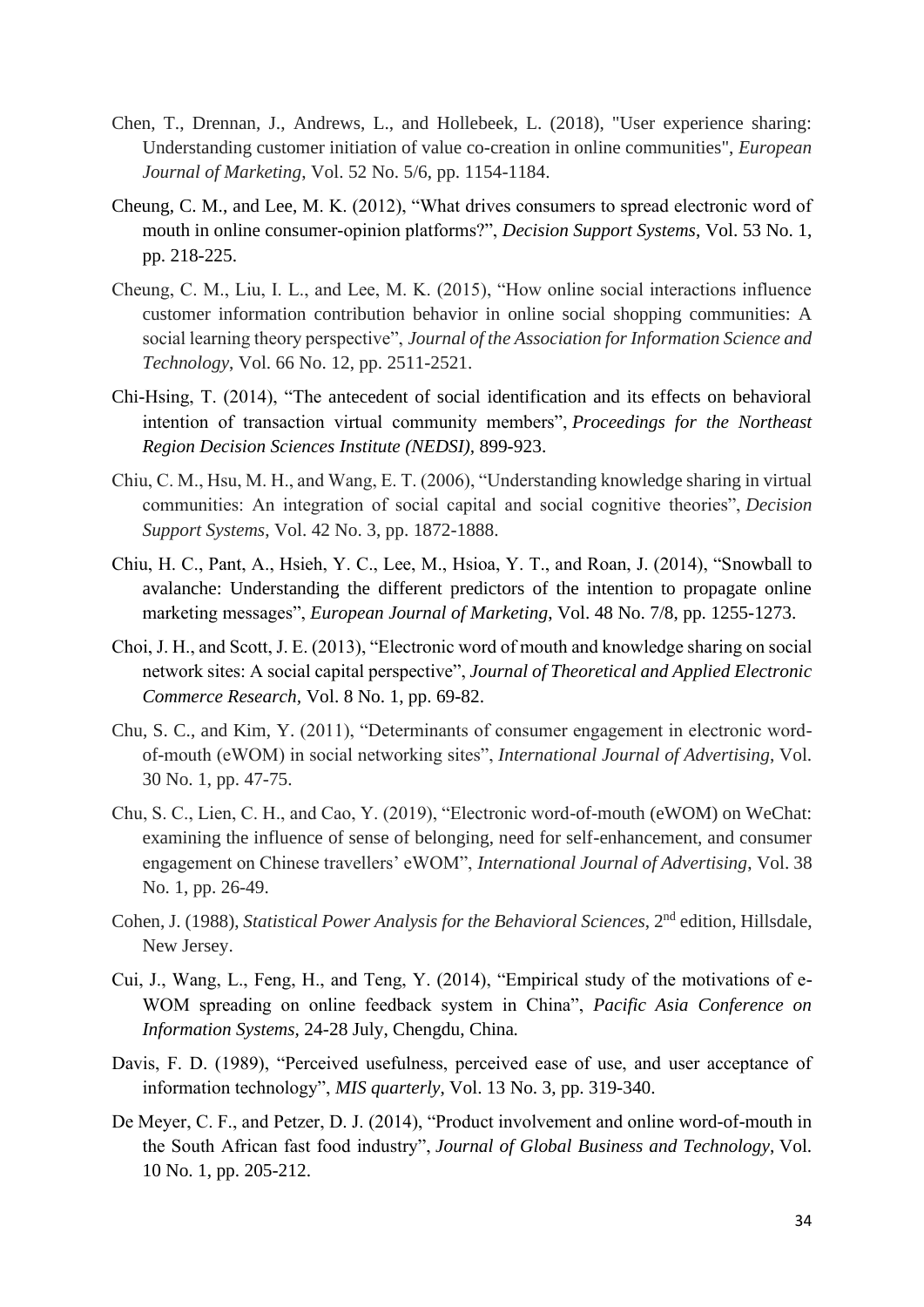- Dessart, L., Aldás-Manzano, J., and Veloutsou, C. (2019), "Unveiling heterogeneous engagement-based loyalty in brand communities", *European Journal of Marketing*, Vol. 53 No. 9, pp. 1854-1881.
- Dholakia, U. M., Bagozzi, R. P., and Pearo, L. K. (2004), "A social influence model of consumer participation in network-and small-group-based virtual communities", *International Journal of Research in Marketing*, Vol. 21 No. 3, pp. 241- 263.
- Dwivedi, Y. K., Ismagilova, E., Hughes, D. L., Carlson, J., Filieri, R., Jacobson, J., ... & Kumar, V. (2020), "Setting the future of digital and social media marketing research: Perspectives and research propositions", *International Journal of Information Management*, 102168. DoI: https://doi.org/10.1016/j.ijinfomgt.2020.102168
- Dwivedi, Y. K., Rana, N. P., Jeyaraj, A., Clement, M., and Williams, M. D. (2019), "Reexamining the unified theory of acceptance and use of technology (UTAUT): Towards a revised theoretical model", *Information Systems Frontiers*, Vol. 21 No. 3, pp. 719-734.
- Ekeh, P. (1974), *Social Exchange Theory: The Two Traditions*, Harvard University Press.
- Engel, J.F., Blackwell, R.D. and Miniard, P.W. (1993). *Consumer Behavior*. New York, NY: Dryden
- Fagard, R. H. (1996), "Athlete's heart: A meta-analysis of the echocardiographic experience", *International Journal of Sports Medicine*, Vol. 17 No. 3, pp.140-144.
- Filieri, R., Alguezaui, S., and McLeay, F. (2015), "Why do travellers trust TripAdvisor? Antecedents of trust towards consumer-generated media and its influence on recommendation adoption and word of mouth", *Tourism Management*, Vol. 51, pp. 174- 185.
- Floyd, K., Freling, R., Alhoqail, S., Cho, H. Y., and Freling, T. (2014), "How online product reviews affect retail sales: A meta-analysis", *Journal of Retailing*, Vol. 90 No.2, pp. 217- 232.
- Frasquet, M., Ruiz-Molina, M. E., and Molla-Descals, A. (2015), "The role of the brand in driving online loyalty for multichannel retailers", *The International Review of Retail, Distribution and Consumer Research*, Vol. 25 No. 5, pp. 490-502.
- Gebauer, J. E., Wagner, J., Sedikides, C., and Neberich, W. (2013), "Agency‐communion and self-esteem relations are moderated by culture, religiosity, age, and sex: Evidence for the "self‐centrality breeds self‐enhancement" principle", *Journal of Personality*, Vol. 81 No. 3, pp. 261-275.
- Geyskens, I., Krishnan, R., Steenkamp, J. B. E., and Cunha, P. V. (2009), "A review and evaluation of meta-analysis practices in management research", *Journal of Management*, Vol. 35 No. 2, pp. 393-419.
- Glass, G. V. (1976), "Primary, secondary, and meta-analysis of research", *Educational Researcher*, Vol. 5 No. 10, pp. 3-8.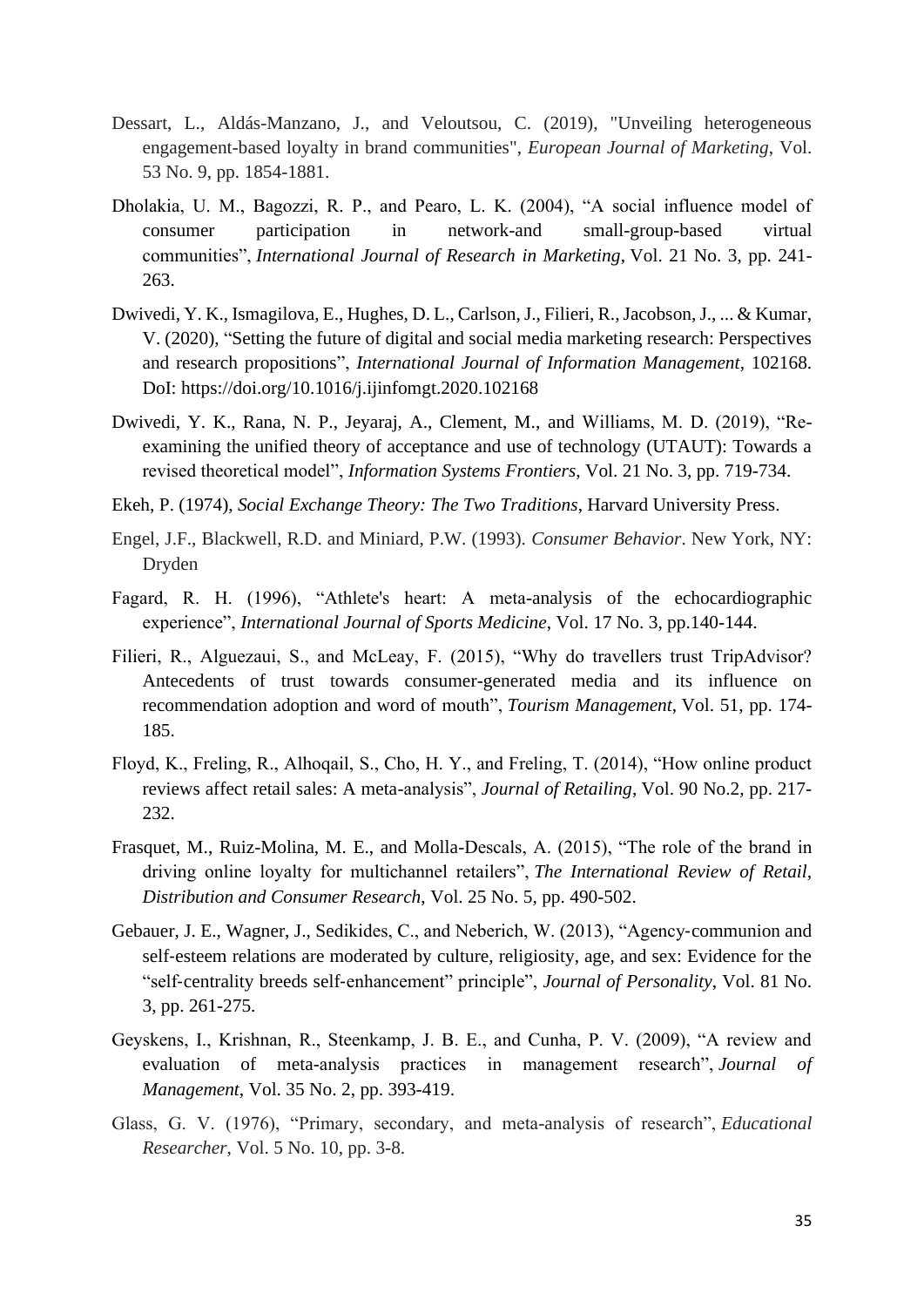- Green, S. (2005), "Systematic reviews and meta-analysis", *Singapore Medical Journal*, Vol. 46 No. 6, pp. 270-274.
- Grewal, D., Puccenelli, N., and Monroe, K. B. (2018), "Meta-analysis: Integrating accumulated knowledge", *Journal of the Academy of Marketing Science,* Vol. 46, pp. 9–30.
- Gumus, H., and Bal, V. (2016), "Analysis of the effect of quality components of web 2.0 enabled e-commerce websites on electronic word-of-mouth marketing (eWOM) and on customer loyalty", *Annals of the University of Oradea, Economic Science Series,* Vol. 25 No. 1, pp. 979-986.
- Hansen, S. S., and Lee, J. K. (2013), "What drives consumers to pass along marketer-generated eWOM in social network games? Social and game factors in play", *Journal of Theoretical and Applied Electronic Commerce Research,* Vol. 8 No. 1, pp. 53-68.
- Hennig-Thurau, T., and Walsh, G. (2003), "Electronic word-of-mouth: Motives for and consequences of reading customer articulations on the Internet", *International Journal of Electronic Commerce,* Vol. 8 No. 2, pp. 51-74.
- Hennig-Thurau, T., Gwinner, K. P., Walsh, G., and Gremler, D. D. (2004), "Electronic wordof-mouth via consumer-opinion platforms: What motivates consumers to articulate themselves on the internet?", *Journal of Interactive Marketing,* Vol. 18 No. 1, pp. 38-52.
- Hong, H., Xu, D., Wang, G. A., and Fan, W. (2017), "Understanding the determinants of online review helpfulness: A meta-analytic investigation", *Decision Support Systems*, Vol. 102, pp. 1-11.
- Horng, S. M. (2016), "A study of active and passive user participation in virtual communities", *Journal of Electronic Commerce Research*, Vol. 17 No. 4, pp. 289-311.
- Huang, L., Shao, J., and Wang, W. (2013), "Research on the relationships between hotel internet word-of-mouth and customers' behavior intention based on trust", *Sixth International Conference on Information Management, Innovation Management and Industrial Engineering,* 23-24 November, Xi'an, China.
- Hunter, J.E. and Schmidt, F.L. (2004), "Methods of Meta-Analysis: Correcting Error and Bias in Research Findings", Sage, New York, NY
- Ismagilova, E., Dwivedi, Y., Slade, E. and Williams, M. (2017), *Electronic Word-of-Mouth in the Marketing Context: A State of the Art Analysis and Future Directions*, Springer. Doi: https://doi.org/10.1007/978-3-319-52459-7.
- Ismagilova, E., Slade, E. L., Rana, N. P., and Dwivedi, Y. K. (2019), "The effect of electronic word of mouth communications on intention to buy: A meta-analysis", *Information Systems Frontiers*, pp. 1-24. DoI: https://doi.org/10.1007/s10796-019-09924-y
- Ismagilova, E., Slade, E., Rana, N. P., and Dwivedi, Y. K. (2020), "The effect of characteristics of source credibility on consumer behaviour: A meta-analysis". *Journal of Retailing and Consumer Services*, Vol. 53. DoI: https://doi.org/10.1016/j.jretconser.2019.01.005
- Japutra, A., Ekinci, Y., Simkin, L., and Nguyen, B. (2018), "The role of ideal self-congruence and brand attachment in consumers' negative behaviour: Compulsive buying and external trash-talking", *European Journal of Marketing*, Vol. 52 No. 3/4, pp. 683-701.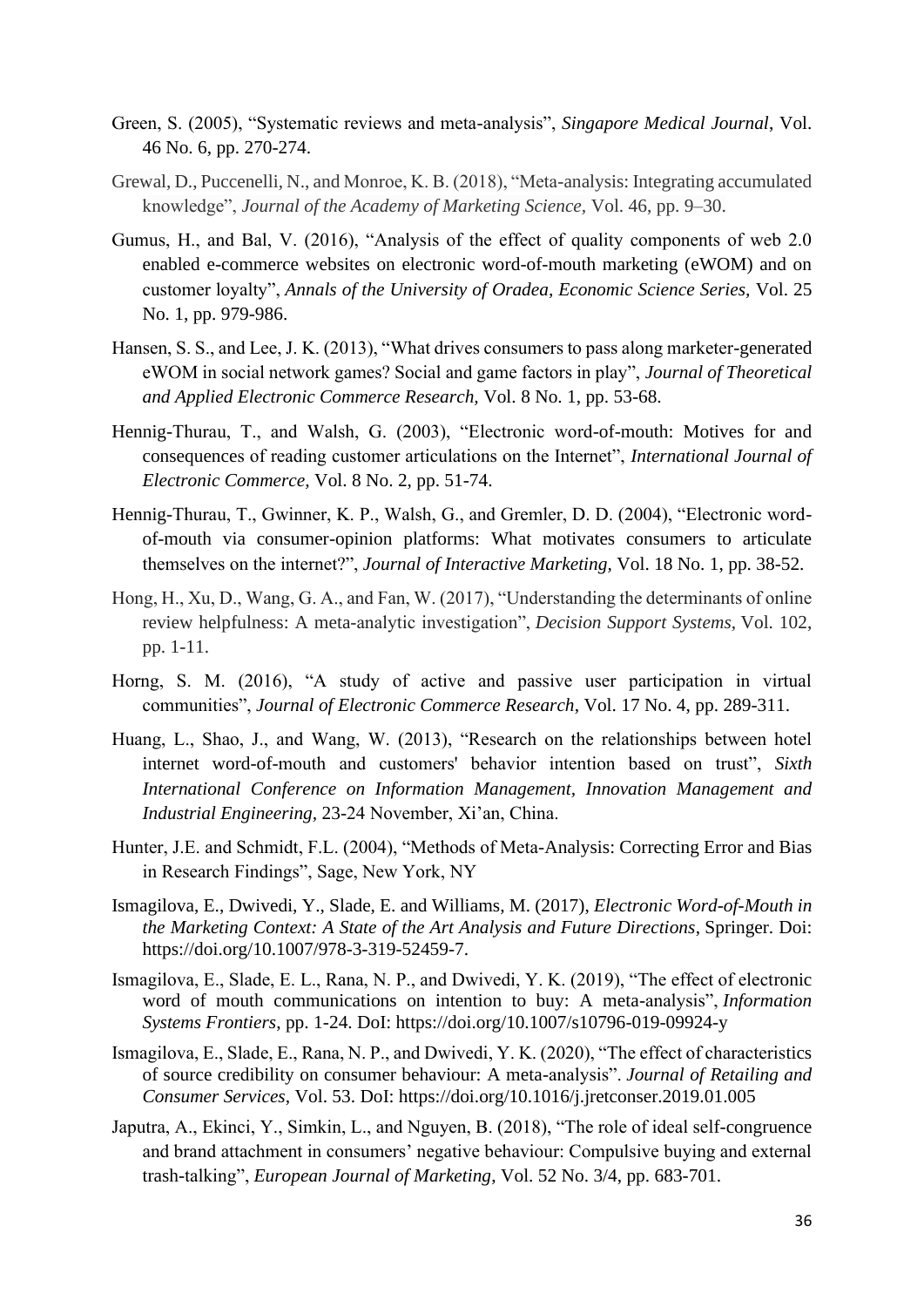- Jeyaraj, A. (2020), "DeLone & McLean models of information system success: Critical metareview and research directions", *International Journal of Information Management*, Vol. 54, 102139.
- Jeyaraj, A., Rottman, J. W., and Lacity, M. C. (2006), "A review of the predictors, linkages, and biases in IT innovation adoption research", *Journal of Information Technology*, Vol. 21 No. 1, pp. 1-23.
- Jin, X. -L., Xiang, L., Lee, M. K. O., Cheung, C. M. K., Zhou, Z., and Zhao, D. -T. (2010), "Electronic word-of-mouth contribution continuance in online opinion platforms: The role of multiple commitments", *Pacific Asia Conference on Information Systems,* 24-28 July, Chengdu, China*.*
- Kim, E. E. K. (2017), "The impact of restaurant service experience valence and purchase involvement on consumer motivation and intention to engage in eWOM", *Journal of Quality Assurance in Hospitality & Tourism*, Vol. 18 No. 3, pp. 259-281.
- King, W. R., and He, J. (2006), "A meta-analysis of the Technology Acceptance Mode", *Information & Management*, Vol. 43 No. 6, pp. 740-755.
- Kirca, A. H., Jayachandran, S., and Bearden, W. O. (2005), "Market orientation: a metaanalytic review and assessment of its antecedents and impact on performance", *Journal of Marketing*, Vol. 69 No. 2, pp. 24-41.
- Kucukemiroglu, S., and Kara, A. (2015), "Online word-of-mouth communication on social networking sites: An empirical study of Facebook users", *International Journal of Commerce and Management*, Vol. 25 No. 1, pp. 2-20.
- Lampe, C., Wash, R., Velasquez, A., and Ozkaya, E. (2010), "Motivations to participate in online communities". In *Proceedings of the SIGCHI Conference on Human factors in Computing Systems* (pp. 1927-1936).
- Lawler, E. J., and Yoon, J. (1996), "Commitment in exchange relations: Test of a theory of relational cohesion", *American Sociological Review*, Vol. 61 No. 1, pp. 89-108.
- Lazarsfeld, P. F., Berelson, B., and Gaudet, H. (1944), "The people's choice", New York: Duell, Sloan, and Pearce.
- Lazarsfeld, P., and Merton, R. K. (1954), "Friendship as social process: A substantive and methodological analysis", In M. Berger, T. Abel, and C. Page (Eds.), Freedom and control in modern society (pp. 18-66). New York: Octagon Books
- Leary, M. R. (2007), "Motivational and emotional aspects of the self", *Annual Review of Psychology*, Vol. 58, pp. 317-344.
- Lee, J., Lee, J.-N., and Tan, B. C. Y. (2013), "The contrasting attitudes of reviewer and seller in electronic word-of-mouth: A communicative action theory perspective", *Asia Pacific Journal of Information Systems,* Vol. 23 No. 3, pp. 105-129.
- Lii, Y. S., and Lee, M. (2012), "The joint effects of compensation frames and price levels on service recovery of online pricing error", *Managing Service Quality: An International Journal*, Vol. 22 No. 1, pp. 4-20.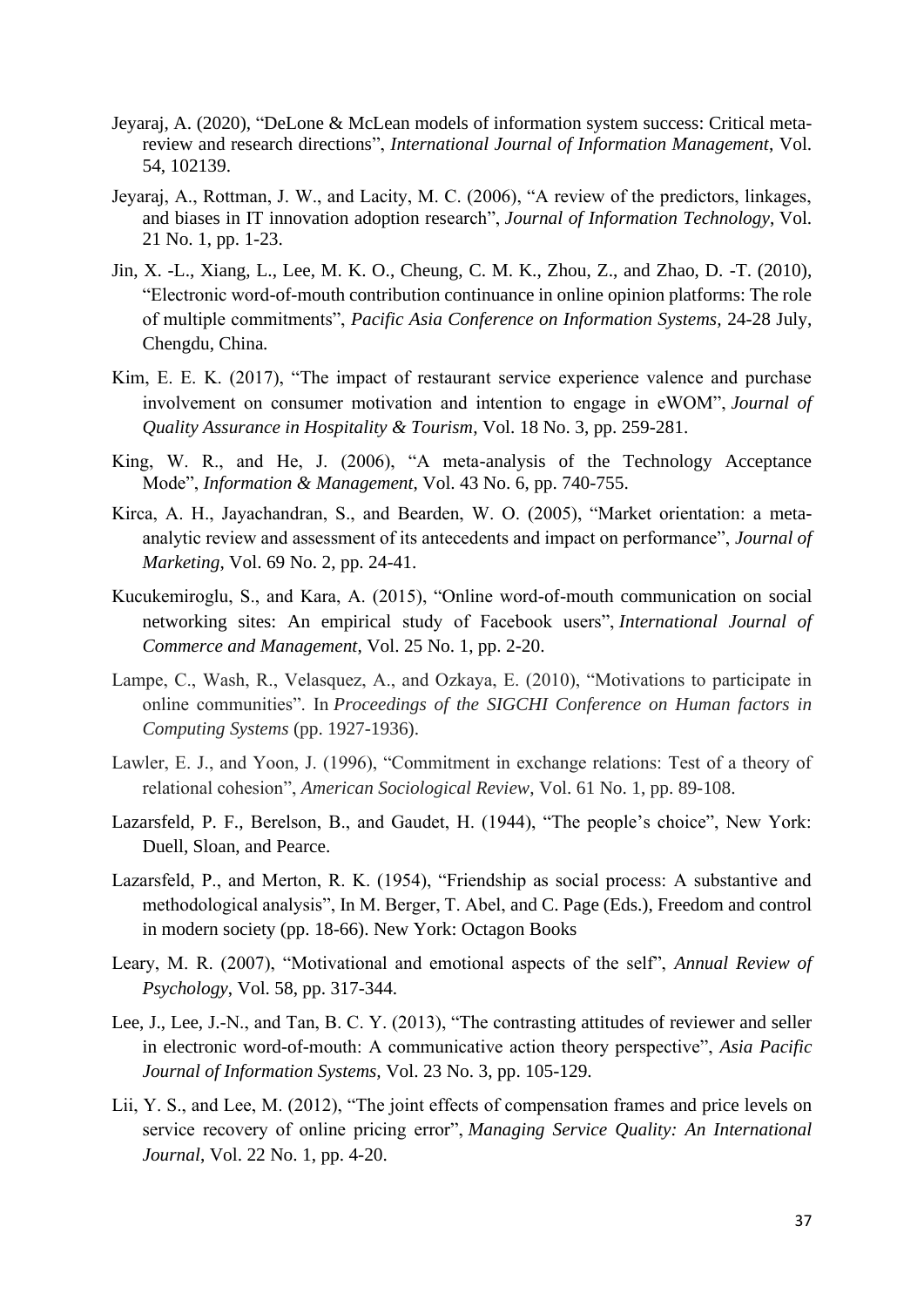- Lindgreen, A., Dobele, A., and Vanhamme, J. (2013), "Word-of-mouth and viral marketing referrals: What do we know? And what should we know?", *European Journal of Marketing*, Vol. 47 No. 7, pp. 1028-1033.
- Lis, B. (2013), "In eWOM we trust a framework of factors that determine the eWOM credibility", *[Business & Information Systems Engineering,](https://link.springer.com/journal/12599)* Vol. 5 No. 3, pp. 129–140
- Luarn, P., Yang, J. C., and Chiu, Y. P. (2015), "Why people check in to social network sites", *International Journal of Electronic Commerce*, Vol. 19 No. 4, pp. 21-46.
- Maceli, K. M., Baack, D. W., and Wachter, M. K. (2015), "The impact of gender on electronic word-of-mouth communication", *Academy of Marketing Studies Journal*, Vol. 19 No. 3, pp. 281-295.
- Magalhaes, R., and Musallam, B. (2014), "Investigating electronic word-of-mouth motivations in the middle East: Twitter as medium and message", *Journal of Electronic Commerce in Organizations,* Vol. 12 No. 3, pp. 40-59.
- Martin, C. M. (2008). *A Meta-Analytic Investigation of the Relationship Between Emotional Intelligence and Leadership Effectiveness*, East Carolina University.
- Men, L. R., and Muralidharan, S. (2017), "Understanding social media peer communication and organization–public relationships: Evidence from China and the United States", *Journalism & Mass Communication Quarterly*, Vol. 94 No. 1, pp. 81-101.
- Moliner-Velázquez, B., Ruiz-Molina, M. E., and Fayos-Gardó, T. (2015), "Satisfaction with service recovery: Moderating effect of age in word-of-mouth", *Journal of Consumer Marketing*, Vol. 32 No. 6, pp. 470-484.
- Morrongiello, C., N'Goala, G., and Kreziak, D. (2017), "Customer Psychological Empowerment as a Critical Source of Customer Engagement", *International Studies of Management & Organization*, Vol. 47 No. 1, pp. 61-87.
- Moschis, G. P., and Churchill Jr, G. A. (1978), "Consumer socialization: A theoretical and empirical analysis". *Journal of Marketing Research*, Vol. 15 No. 4, pp. 599-609.
- Nagy, A., Kemény, I., Szűcs, K., Simon, J., and Kiss, V. (2017), "Are opinion leaders more satisfied? Results of a SEM model about the relationship between opinion leadership and online customer satisfaction", *Society and Economy*, Vol. 39 No. 1, pp. 141-160.
- Naumann, K., Bowden, J., and Gabbott, M. (2020), "Expanding customer engagement: The role of negative engagement, dual valences and contexts", *European Journal of Marketing*, DoI: [doi.org/10.1108/EJM-07-2017-0464](https://doi.org/10.1108/EJM-07-2017-0464)
- Niu, H., Wang, X., and Sun, N. (2010), "Influences of external incentives on consumers' positive electronic word-of-mouth intention", *Marketing Science Innovations and Economic Development*, pp. 236-244.
- Nusair, K., Hua, N., Ozturk, A., and Butt, I. (2017), "A theoretical framework of electronic word-of-mouth against the backdrop of social networking websites", *Journal of Travel & Tourism Marketing*, Vol. 34 No. 5, pp. 653-665.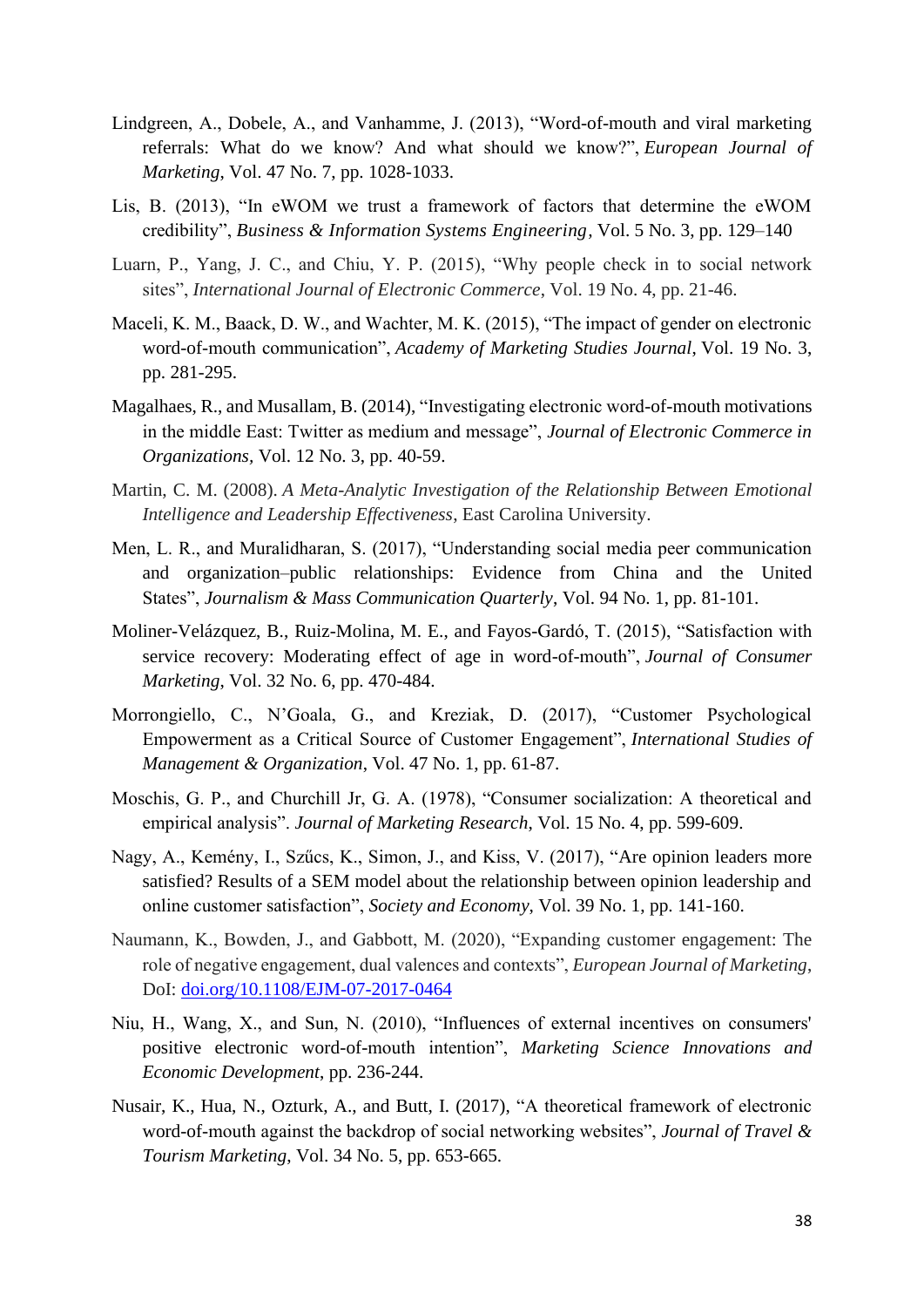- Okazaki, S. (2009), "Social influence model and electronic word of mouth PC versus mobile internet", *International Journal of Advertising,* Vol. 28 No. 3, pp. 439-472.
- Oliver, R. L. (1999), "Whence consumer loyalty?", *Journal of Marketing*, Vol. 63 No. 4, pp. 33-44.
- Oliver, R. L., Rust, R. T., and Varki, S. (1997), "Customer delight: Foundations, findings, and managerial insight", *Journal of Retailing*, Vol. 73 No.3, pp. 311-336.
- Palka, W., Pousttchi, K., and Wiedemann, D. G. (2009), "Mobile word-of-mouth A grounded theory of mobile viral marketing", *Journal of Information Technology*, Vol. 24 No. 2, pp. 172-185.
- Palmeira, M., Spassova, G. and Quoidbach, J. (2020), "You're not yelping your case: the unexpected social consequences of word of mouth", *European Journal of Marketing*, Vol. 54 No. 2, pp. 419-447.
- Plume, C. J., and Slade, E. L. (2018), "Sharing of sponsored advertisements on social media: A Uses and Gratifications perspective", *Information Systems Frontiers*, Vol. 20 No. 3, 471-483.
- Reimer, T., and Benkenstein, M. (2016), "Altruistic eWOM marketing: More than an alternative to monetary incentives", *Journal of Retailing and Consumer Services*, Vol. 31, pp. 323-333.
- Rialti, R., Zollo, L., Pellegrini, M. M., and Ciappei, C. (2017), "Exploring the antecedents of brand loyalty and electronic word of mouth in social-media-based brand communities: Do gender differences matter?", *Journal of Global Marketing*, Vol. 30 No. 3, pp. 147-160.
- Saleem, A., and Ellahi, A. (2017), "Influence of electronic word of mouth on purchase intention of fashion products on social networking websites", *Pakistan Journal of Commerce & Social Sciences*, Vol. 11 No. 2.
- Santini, F., Ladeira, W. J., Pinto, D. C., Herter, M. M., Sampaio, C. H., and Babin, B. J. (2020), "Customer engagement in social media: A framework and meta-analysis", *Journal of the Academy of Marketing Science*, pp. 1-18. doi.org/10.1007/s11747-020-00731-5
- Santos, J. R. A. (1999), "Cronbach's alpha: A tool for assessing the reliability of scales", *Journal of Extension*, Vol. 37 No. 2, pp. 1-5.
- Schmidt, F. L., and Hunter, J. E. (2014), *Methods of Meta-Analysis: Correcting Error and Bias in Research Findings*, Sage publications.
- Shan, Y., and King, K. W. (2015), "The effects of interpersonal tie strength and subjective norms on consumers' brand-related eWOM referral intentions", *Journal of Interactive Advertising*, Vol. 15 No. 1, pp. 16-27.
- Shang, R. A., Chen, Y. C., and Liao, H. J. (2006), "The value of participation in virtual consumer communities on brand loyalty", *Internet Research*, Vol. 16 No. 4, pp. 398-418.
- Sheldon, P. (2013), "Voices that cannot be heard: Can shyness explain how we communicate on Facebook versus face-to-face?" *Computers in Human Behavior*, Vol. 29 No. 4, 1402- 1407.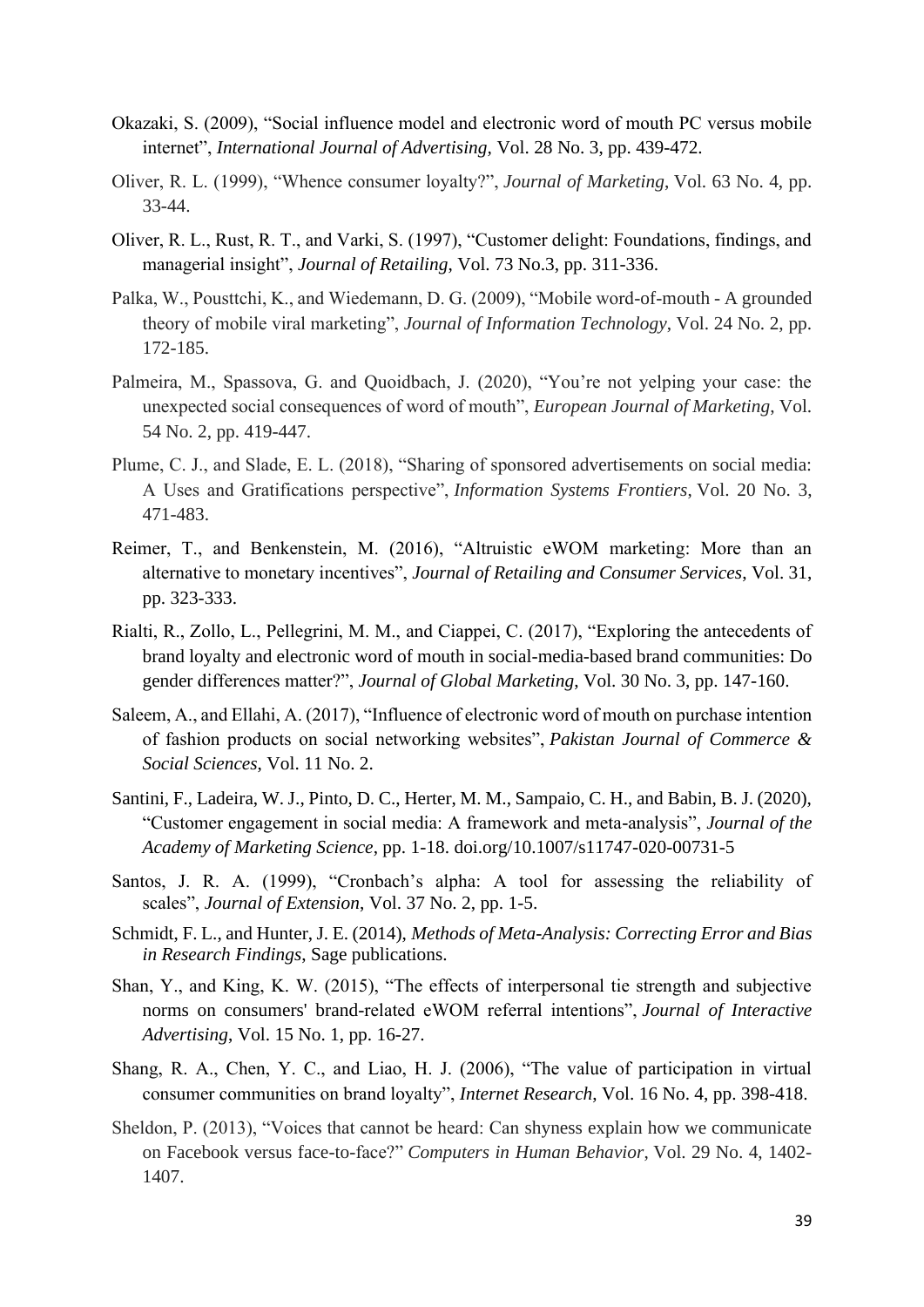- Shen, W., Cai, J., and Li, L. (2011), "Electronic word-of-mouth in China: A motivational analysis", *International Conference on E-Business and E-Government,* 6-8 May, Shanghai, China.
- Sichtmann, C. (2007), "An analysis of antecedents and consequences of trust in a corporate brand", *European Journal of Marketing*, Vol. 41 No. 9/10, pp. 999-1015.
- Singh, R. and Söderlund, M. (2020), "Extending the experience construct: An examination of online grocery shopping", *European Journal of Marketing*. DoI: <https://doi.org/10.1108/EJM-06-2019-0536>
- So, K. K. F., King, C., and Sparks, B. (2014), "Customer engagement with tourism brands: Scale development and validation", *Journal of Hospitality & Tourism Research*, Vol. 38 No. 3, pp. 304-329.
- Sohn, D. (2009), "Disentangling the effects of social network density on electronic word-ofmouth (eWOM) intention", *Journal of Computer-Mediated Communication,* Vol. 14 No. 2, pp. 352-367.
- Son, J. E., Kim, H. W., and Jang, Y. J. (2012), "Investigating factors affecting electronic wordof-mouth in the open market context: A mixed methods approach", *Pacific Asia Conference on Information Systems*, 11-15 July, Hochiminh City, Vietnam.
- Song, S. W., and Sun, J. H. (2011), "Understanding negative electronic word-of-mouth (eWOM): Social ties and key determinants", *Korean Management Science Review*, Vol. 28 No. 3, pp. 95-112.
- Sotiriadis, M. D., and van Zyl, C. (2013), "Electronic word-of-mouth and online reviews in tourism services: The use of Twitter by tourists", *Electronic Commerce Research,* Vol. 13, No. 1, pp. 103-124.
- Sun, T., Youn, S., Wu, G., and Kuntaraporn, M. (2006), "Online word-of-mouth (or mouse): An exploration of its antecedents and consequences", *Journal of Computer-Mediated Communication,* Vol. 11 No. 4, pp. 1104-1127.
- Teng, S., Khong, K. W., Chong, A. Y. L., and Lin, B. (2017). "Examining the impacts of electronic word-of-mouth message on consumers' attitude", *Journal of Computer Information Systems,* Vol. 57 No. 3, pp. 238–251.
- Thakur, R. (2019), "The moderating role of customer engagement experiences in customer satisfaction–loyalty relationship", *European Journal of Marketing*, Vol. 53 No. 7, pp. 1278-1310.
- Tirunillai, S., and Tellis, G. J. (2012), "Does chatter really matter? Dynamics of user-generated content and stock performance", *Marketing Science*, Vol. 31 No. 2, pp. 198-215.
- Tong, Y., Wang, X., Tan, C.-H., and Teo, H.-H. (2013), "An empirical study of information contribution to online feedback systems: A motivation perspective", *Information & Management,* Vol. 50 No. 7, pp. 562-570.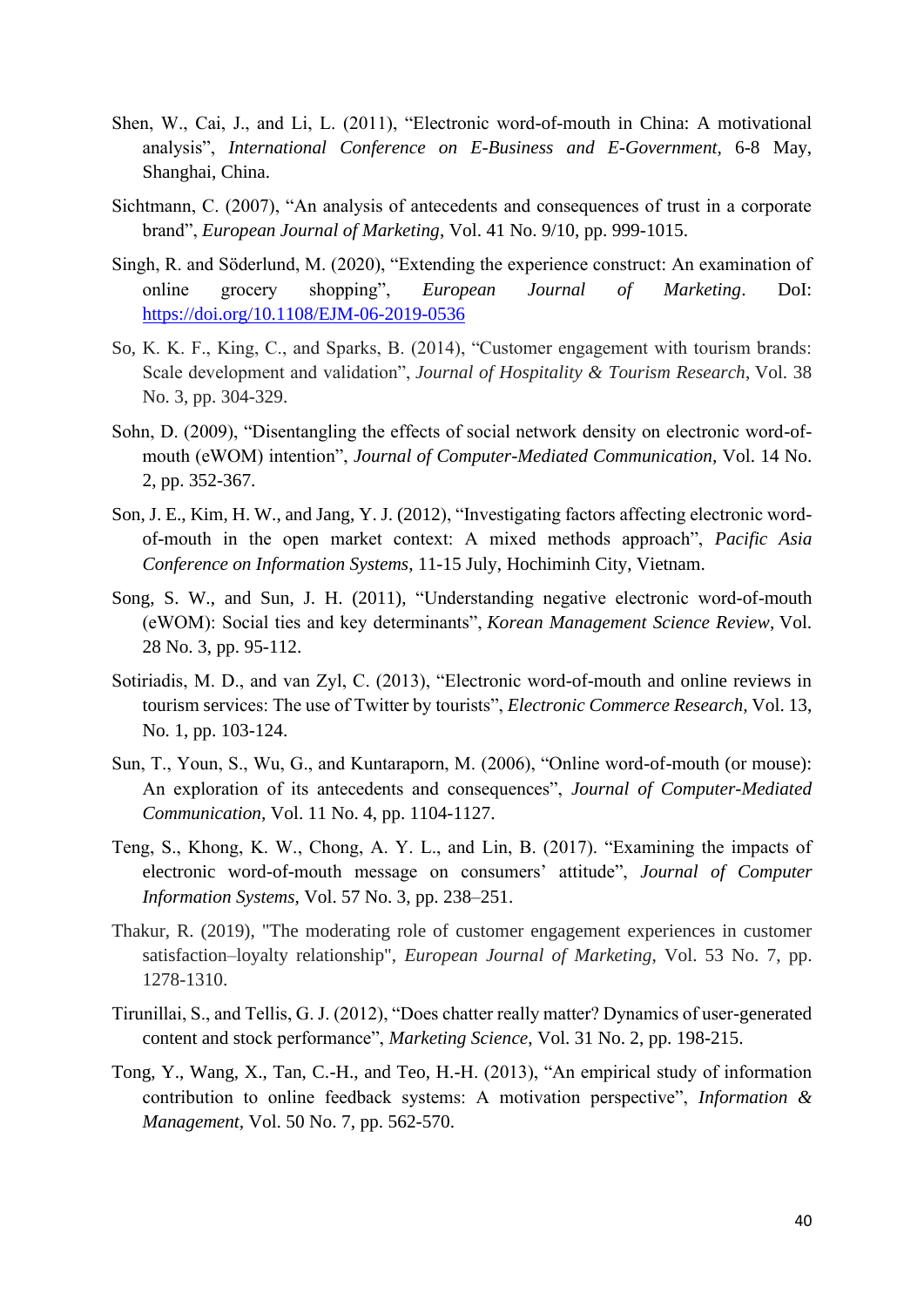- Walsh, G., and Beatty, S. E. (2007), "Customer-based corporate reputation of a service firm: scale development and validation", *Journal of the Academy of Marketing Science*, Vol. 35 No. 1, pp. 127-143.
- Wasko, M. M., and Faraj, S. (2000), ""It is what one does": Why people participate and help others in electronic communities of practice", *The Journal of Strategic Information Systems*, Vol. 9 No. 2-3, pp. 155-173.
- Wasko, M. M., and Faraj, S. (2005), "Why should I share? Examining social capital and knowledge contribution in electronic networks of practice", *MIS Quarterly*, Vol. 29 No. 1, pp.35-57.
- Wolny, J., and Mueller, C. (2013), "Analysis of fashion consumers' motives to engage in electronic word-of-mouth communication through social media platforms", *Journal of Marketing Management,* Vol. 29 No. 5-6, pp. 562-583.
- Wright, M. F., and Li, Y. (2011), "The associations between young adults' face-to-face prosocial behaviors and their online prosocial behaviors", *Computers in Human Behavior*, Vol. 27 No.5, 1959-1962.
- Wu, L., Mattila, A. S., Wang, C. Y., and Hanks, L. (2016), "The impact of power on service customers' willingness to post online reviews", *Journal of Service Research*, Vol. 19 No. 2, pp. 224-238.
- Wu, R. and Wang, C. (2017), "The asymmetric impact of other-blame regret versus self-blame regret on negative word of mouth: Empirical evidence from China", *European Journal of Marketing*, Vol. 51 No. 11/12, pp. 1799-1816.
- Yan, Q., Wu, S., Zhou, Y., and Zhang, L. (2018), "How differences in eWOM platforms impact consumers' perceptions and decision-making", *Journal of Organizational Computing and Electronic Commerce*, Vol. 28 No. 4, pp. 315-333.
- Yang, H. (2013), "Market mavens in social media: Examining young Chinese consumers' viral marketing attitude, eWOM motive, and behavior", *Journal of Asia-Pacific Business*, Vol. 14 No. 2, pp. 154-178.
- Yeh, Y.-H., and Choi, S. M. (2011), "Mini-lovers, maxi-mouths: An investigation of antecedents to eWOM intention among brand community members", *Journal of Marketing Communications,* Vol. 17 No. 3, pp. 145-162.
- Yen, C. L. A., and Tang, C. H. H. (2015), "Hotel attribute performance, eWOM motivations, and media choice", *International Journal of Hospitality Management*, Vol. 46, pp. 79-88.
- Yin, D., Bond, S., and Zhang, H. (2014), "Anxious or angry? Effects of discrete emotions on the perceived helpfulness of online reviews", *MIS Quarterly*, Vol. 38 No. 2, pp. 539-560.
- Yoo, C. W., Sanders, G. L., and Moon, J. (2013), "Exploring the effect of e-WOM participation on e-Loyalty in e-commerce", *Decision Support Systems,* Vol. 55 No. 3., pp. 669-678.
- You, Y., Vadakkepatt, G. G., and Joshi, A. M. (2015), "A meta-analysis of electronic word-ofmouth elasticity", *Journal of Marketing*, Vol. 79 No. 2, pp. 19-39.